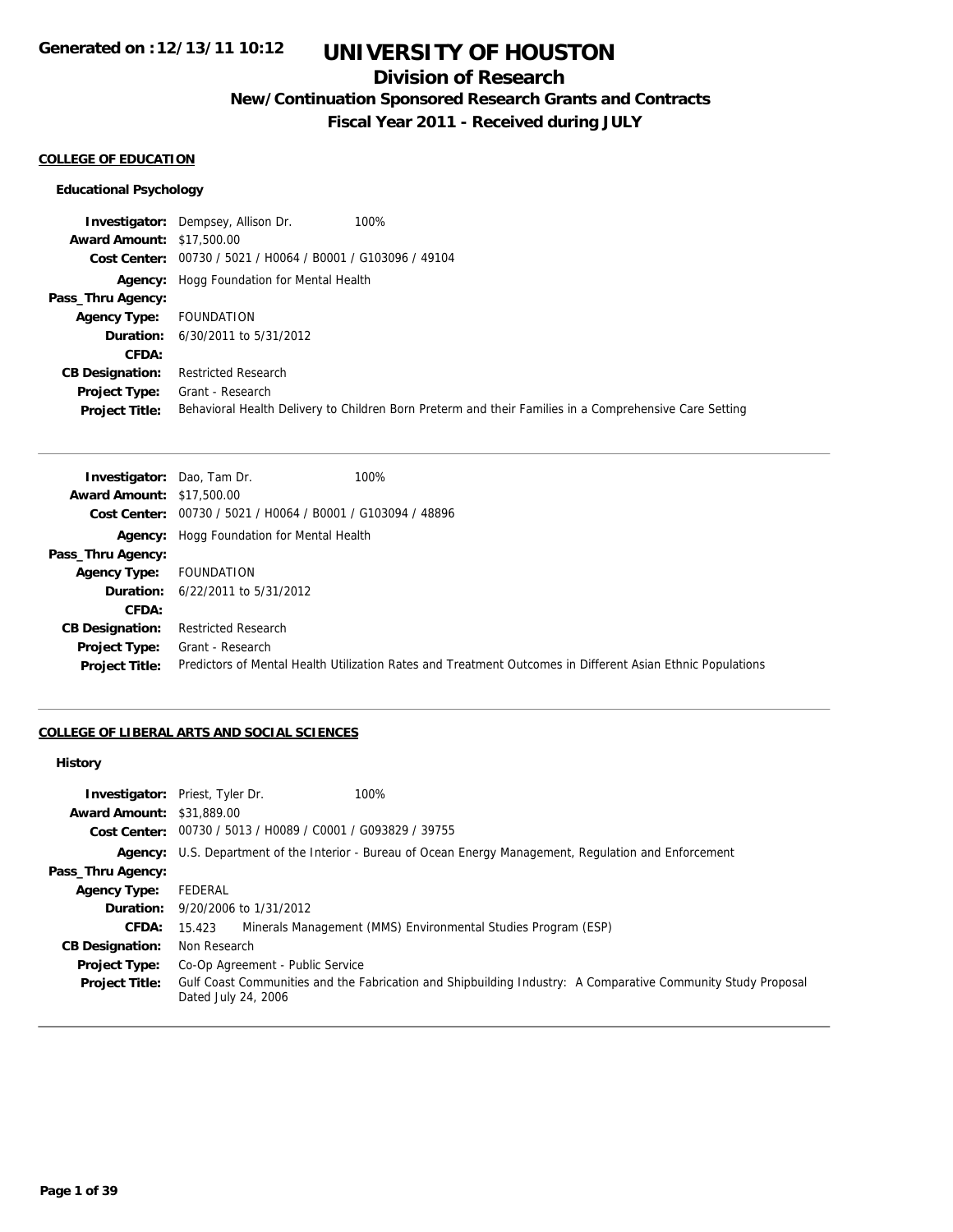# **UNIVERSITY OF HOUSTON**

## **Division of Research**

**New/Continuation Sponsored Research Grants and Contracts**

**Fiscal Year 2011 - Received during JULY**

#### **COLLEGE OF LIBERAL ARTS AND SOCIAL SCIENCES**

### **Political Science**

**Investigator:** Clark, Jennifer Dr. 100% **Award Amount:** \$3,250.00 **Cost Center:** 00730 / 5021 / H0124 / B0001 / G103571 / 49088 **Agency:** The Everett McKinley Dirksen Congressional Leadership Research Center **Pass\_Thru Agency: Agency Type:** NON PROFIT **Duration:** 6/1/2011 to 5/31/2012 **CFDA: CB Designation:** Non Restricted Research **Project Type:** Grant - Research **Project Title:** The Difference Women Make: How Gender Shapes Agenda-Setting and Policy Success in the Contemporary Congress

### **Psychology**

|                        | <b>Investigator:</b> Massman, Paul Dr.                      | 100% |
|------------------------|-------------------------------------------------------------|------|
| <b>Award Amount:</b>   | \$4,040.00                                                  |      |
|                        | Cost Center: 00730 / 5016 / H0125 / B0001 / G103729 / 48655 |      |
| Agency:                | University of Texas Health Science Center at Houston        |      |
| Pass_Thru Agency:      |                                                             |      |
| <b>Agency Type:</b>    | <b>STATE</b>                                                |      |
|                        | <b>Duration:</b> $5/16/2011$ to $8/19/2011$                 |      |
| CFDA:                  |                                                             |      |
| <b>CB Designation:</b> | Non Restricted Research                                     |      |
| <b>Project Type:</b>   | Contract - Research                                         |      |
| <b>Project Title:</b>  | Clinical Neuropsychology Training-UTHSCH Barnes             |      |
|                        |                                                             |      |

|                                   | 100%<br><b>Investigator:</b> Grills-Taqueche, Amie Dr.               |
|-----------------------------------|----------------------------------------------------------------------|
| <b>Award Amount: \$123,843.00</b> |                                                                      |
|                                   | Cost Center: 00730 / 5013 / H0125 / B0001 / G098135 / 44887          |
| Agency:                           | National Institute of Child Health and Human Development             |
| Pass_Thru Agency:                 |                                                                      |
| <b>Agency Type:</b>               | FEDERAL                                                              |
|                                   | <b>Duration:</b> $8/1/2009$ to $6/30/2012$                           |
| CFDA:                             | Center for Research for Mothers and Children<br>93.865               |
| <b>CB Designation:</b>            | <b>Restricted Research</b>                                           |
| <b>Project Type:</b>              | Grant - Research                                                     |
| <b>Project Title:</b>             | Child Anxiety and Response to Intervention for Learning Disabilities |
|                                   |                                                                      |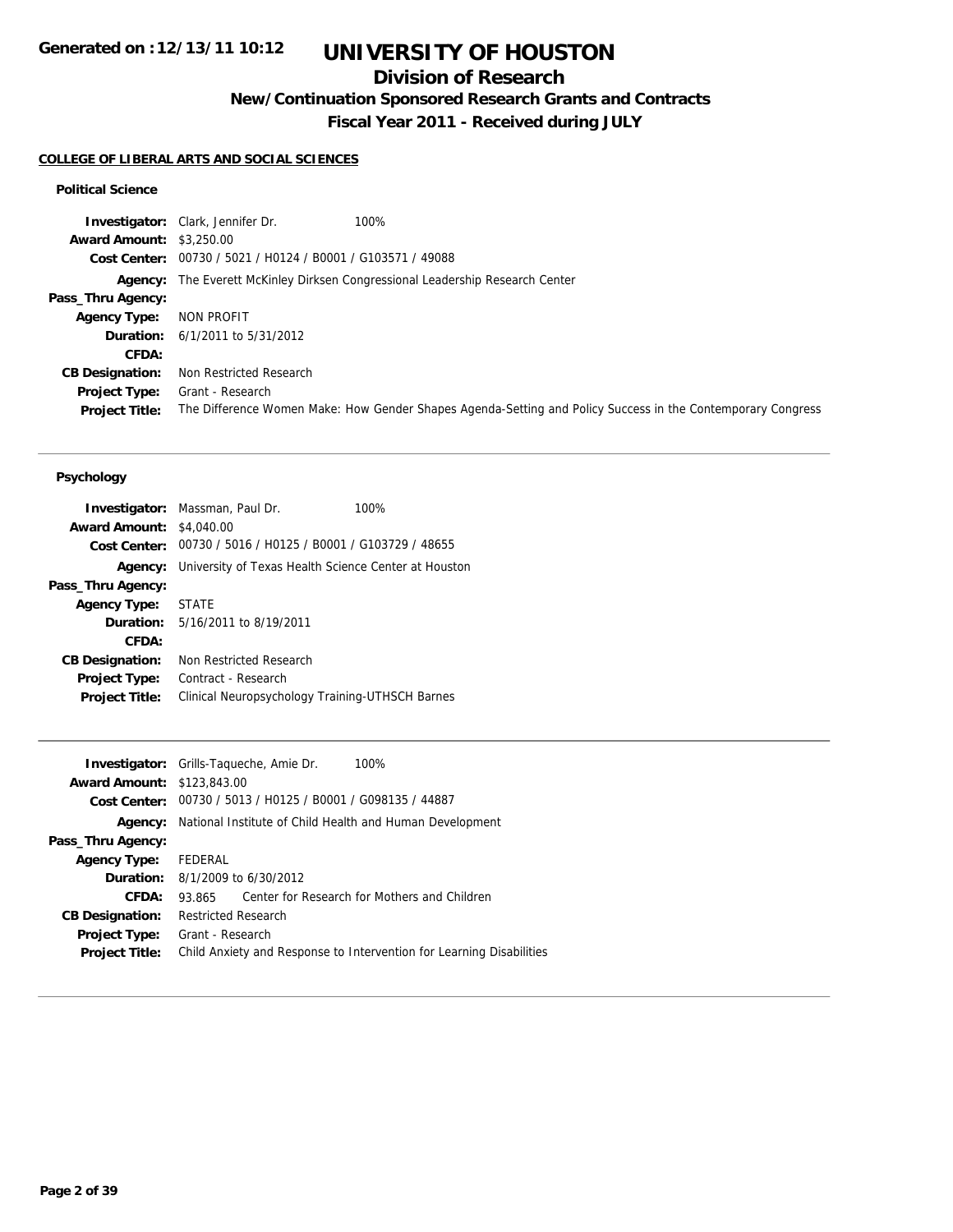# **UNIVERSITY OF HOUSTON**

## **Division of Research**

**New/Continuation Sponsored Research Grants and Contracts**

**Fiscal Year 2011 - Received during JULY**

## **COLLEGE OF LIBERAL ARTS AND SOCIAL SCIENCES**

## **Psychology**

|                                  | Investigator: Yoshida, Hanako Dr.<br>$100\%$                    |
|----------------------------------|-----------------------------------------------------------------|
| <b>Award Amount: \$13,164.00</b> |                                                                 |
|                                  | Cost Center: 00730 / 5013 / H0125 / B0001 / G097365 / 43597     |
| Agency:                          | National Institute of Child Health and Human Development        |
| Pass_Thru Agency:                |                                                                 |
| <b>Agency Type:</b>              | FEDERAL                                                         |
|                                  | <b>Duration:</b> 12/1/2008 to 11/30/2013                        |
| CFDA:                            | Center for Research for Mothers and Children<br>93.865          |
| <b>CB Designation:</b>           | <b>Restricted Research</b>                                      |
| <b>Project Type:</b>             | Grant - Research                                                |
| <b>Project Title:</b>            | Basic Mechanisms of Language's Effect on Attention and Learning |

| <b>Investigator:</b> Sharp, Carla Dr. |                                         |                                                             | 100%                                                                    |
|---------------------------------------|-----------------------------------------|-------------------------------------------------------------|-------------------------------------------------------------------------|
| <b>Award Amount: \$24,902.00</b>      |                                         |                                                             |                                                                         |
|                                       |                                         | Cost Center: 00730 / 5013 / H0125 / B0001 / G100871 / 46382 |                                                                         |
| Agency:                               |                                         | National Institute of Mental Health                         |                                                                         |
| Pass_Thru Agency:                     |                                         |                                                             |                                                                         |
| Agency Type:                          | FEDERAL                                 |                                                             |                                                                         |
|                                       | <b>Duration:</b> 4/1/2010 to 12/31/2011 |                                                             |                                                                         |
| CFDA:                                 | 93.242                                  | Mental Health Research Grants                               |                                                                         |
| <b>CB Designation:</b>                | <b>Restricted Research</b>              |                                                             |                                                                         |
| Project Type:                         | Grant - Research                        |                                                             |                                                                         |
| <b>Project Title:</b>                 |                                         |                                                             | Emotional-behavior disorders in South African children affected by AIDS |
|                                       |                                         |                                                             |                                                                         |

## **Sociology**

| <b>Investigator:</b> Cepeda, Alice Dr. |                            |                                                             | <b>20%</b>                                                                |
|----------------------------------------|----------------------------|-------------------------------------------------------------|---------------------------------------------------------------------------|
| <b>Award Amount: \$110,257.00</b>      |                            |                                                             |                                                                           |
|                                        |                            | Cost Center: 00730 / 5013 / H0508 / B0001 / G097938 / 43848 |                                                                           |
| Agency:                                |                            | National Institute on Drug Abuse                            |                                                                           |
| Pass_Thru Agency:                      |                            |                                                             |                                                                           |
| <b>Agency Type:</b>                    | FEDERAL                    |                                                             |                                                                           |
|                                        |                            | <b>Duration:</b> 9/30/2008 to 8/31/2011                     |                                                                           |
| CFDA:                                  | 93.279                     | Drug Abuse Research Programs                                |                                                                           |
| <b>CB Designation:</b>                 | <b>Restricted Research</b> |                                                             |                                                                           |
| Project Type:                          | Grant - Research           |                                                             |                                                                           |
| <b>Project Title:</b>                  |                            |                                                             | At Risk Hispanic Gangs: Long Term Consequences for HIV, Hepatitis and STI |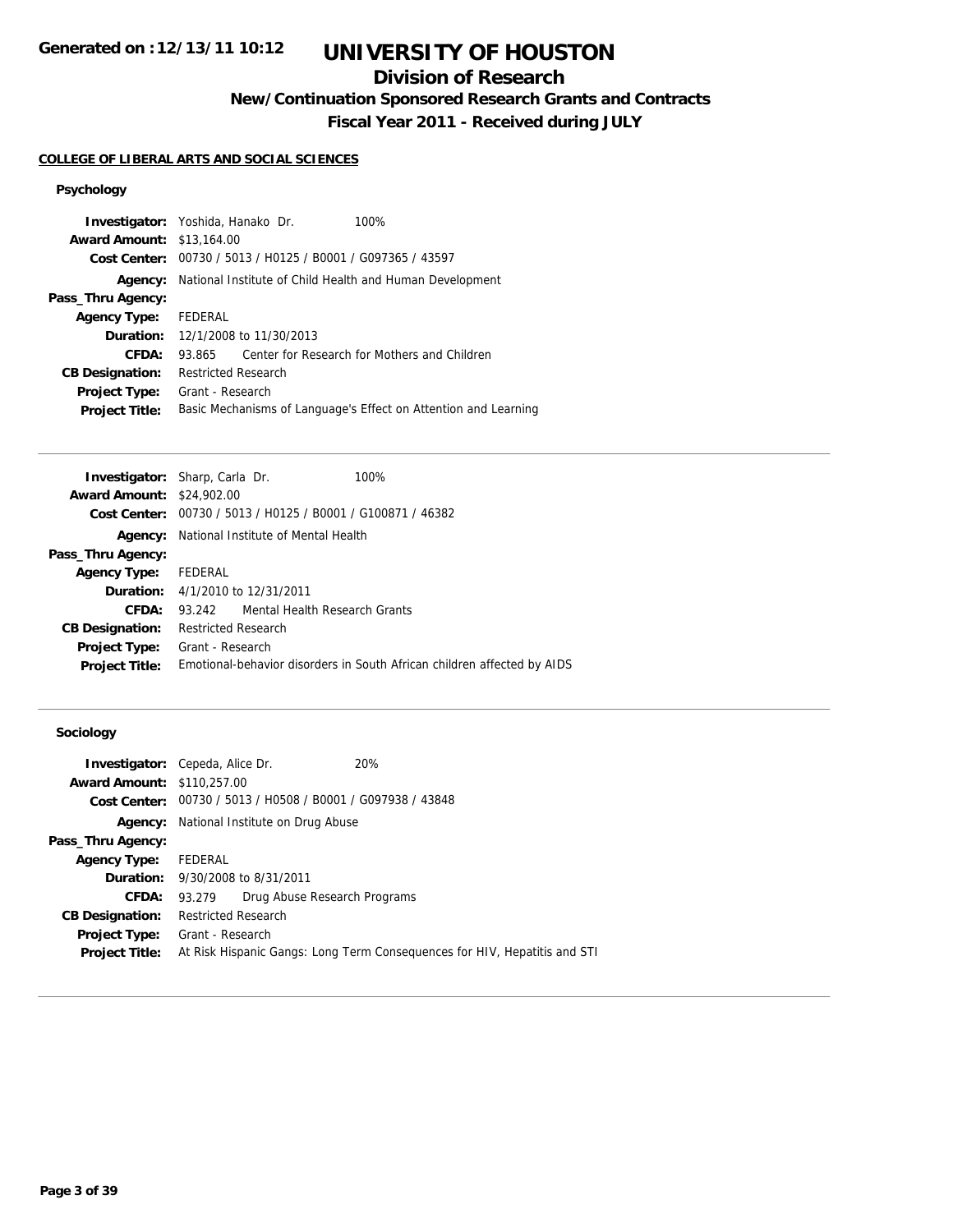## **Division of Research**

**New/Continuation Sponsored Research Grants and Contracts**

**Fiscal Year 2011 - Received during JULY**

## **COLLEGE OF NATURAL SCIENCES AND MATHEMATICS**

## **Biology of Behavior Institute**

| <b>Investigator:</b> Roman, Gregg Dr. |                                             |                                                             | 45% |
|---------------------------------------|---------------------------------------------|-------------------------------------------------------------|-----|
| <b>Award Amount: \$3,375.00</b>       |                                             |                                                             |     |
|                                       |                                             | Cost Center: 00730 / 5013 / H0104 / B0001 / G100354 / 46571 |     |
|                                       |                                             | <b>Agency:</b> National Institutes of Health                |     |
| Pass_Thru Agency:                     |                                             |                                                             |     |
| <b>Agency Type:</b> FEDERAL           |                                             |                                                             |     |
|                                       |                                             | <b>Duration:</b> 5/24/2010 to 4/30/2012                     |     |
| CFDA:                                 | 93 242                                      | Mental Health Research Grants                               |     |
| <b>CB Designation:</b>                | <b>Restricted Research</b>                  |                                                             |     |
| <b>Project Type:</b>                  | Grant - Research                            |                                                             |     |
| <b>Project Title:</b>                 | Development of Anxiety Models in Drosophila |                                                             |     |

|                                   | 45%<br><b>Investigator:</b> Roman, Gregg Dr.                                                 |
|-----------------------------------|----------------------------------------------------------------------------------------------|
| <b>Award Amount: \$121,122.45</b> |                                                                                              |
|                                   | Cost Center: 00730 / 5013 / H0104 / B0001 / G102906 / 49082                                  |
|                                   | <b>Agency:</b> Defense Advanced Research Projects Agency                                     |
| Pass_Thru Agency:                 |                                                                                              |
| <b>Agency Type:</b>               | FEDERAL                                                                                      |
|                                   | <b>Duration:</b> $6/23/2011$ to $6/22/2012$                                                  |
| <b>CFDA:</b>                      | 12.910 Research and Technology Development                                                   |
| <b>CB Designation:</b>            | <b>Restricted Research</b>                                                                   |
|                                   | <b>Project Type:</b> Grant - Research                                                        |
| <b>Project Title:</b>             | A Critical Examination: Transduction of Molecular Vibrations by Drosophila Odorant Receptors |
|                                   |                                                                                              |

|                                                             | 100%                                                                                                                                                                                       |
|-------------------------------------------------------------|--------------------------------------------------------------------------------------------------------------------------------------------------------------------------------------------|
|                                                             |                                                                                                                                                                                            |
| Cost Center: 00730 / 5021 / H0104 / B0001 / G102351 / 47283 |                                                                                                                                                                                            |
|                                                             |                                                                                                                                                                                            |
|                                                             |                                                                                                                                                                                            |
|                                                             |                                                                                                                                                                                            |
|                                                             |                                                                                                                                                                                            |
|                                                             |                                                                                                                                                                                            |
| Restricted Research                                         |                                                                                                                                                                                            |
| Grant - Research                                            |                                                                                                                                                                                            |
| Salary Reimbursement Agreement for Suhujey Lopez - FY 2011  |                                                                                                                                                                                            |
|                                                             | <b>Investigator:</b> Schwartz, Robert Dr.<br><b>Award Amount: \$28,537,00</b><br><b>Agency:</b> Texas Heart Institute<br>Agency Type: NON PROFIT<br><b>Duration:</b> 9/1/2010 to 8/31/2012 |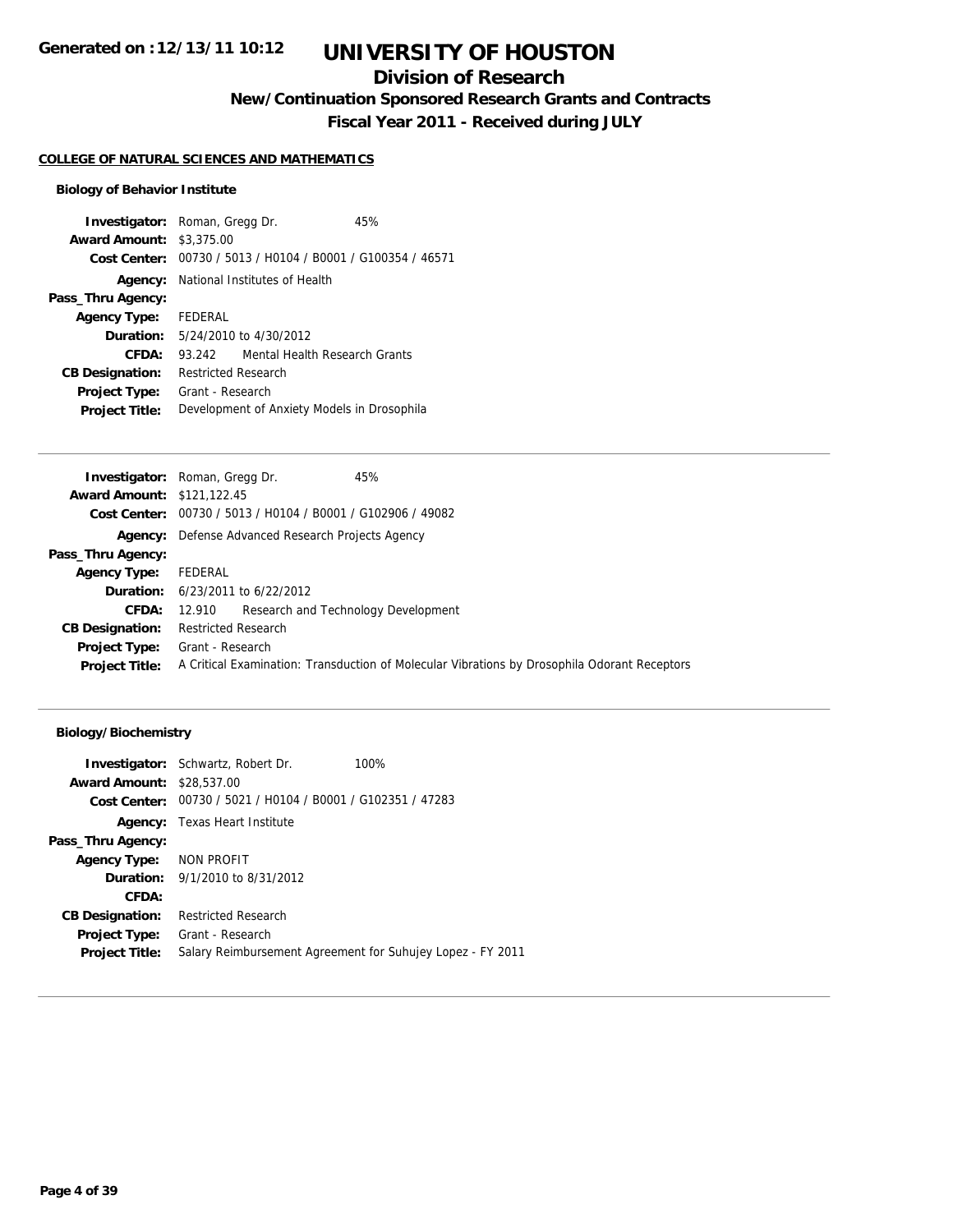## **Division of Research**

**New/Continuation Sponsored Research Grants and Contracts**

**Fiscal Year 2011 - Received during JULY**

## **COLLEGE OF NATURAL SCIENCES AND MATHEMATICS**

|                                  | <b>Investigator:</b> Schwartz, Robert Dr.<br>100%           |  |
|----------------------------------|-------------------------------------------------------------|--|
| <b>Award Amount: \$78,166.00</b> |                                                             |  |
|                                  | Cost Center: 00730 / 5021 / H0104 / B0001 / G100695 / 45824 |  |
|                                  | <b>Agency:</b> Texas Heart Institute                        |  |
| Pass_Thru Agency:                |                                                             |  |
| Agency Type: NON PROFIT          |                                                             |  |
|                                  | <b>Duration:</b> $11/1/2009$ to $8/31/2012$                 |  |
| CFDA:                            |                                                             |  |
| <b>CB Designation:</b>           | <b>Restricted Research</b>                                  |  |
| <b>Project Type:</b>             | Grant - Research                                            |  |
| <b>Project Title:</b>            | Salary Reimbursement Agreement for Dr. Yiu Liu              |  |

| <b>Investigator:</b> Roman, Gregg Dr. |                            |                                                             | 55% |
|---------------------------------------|----------------------------|-------------------------------------------------------------|-----|
| <b>Award Amount: \$4,125.00</b>       |                            |                                                             |     |
|                                       |                            | Cost Center: 00730 / 5013 / H0104 / B0001 / G100354 / 46571 |     |
|                                       |                            | <b>Agency:</b> National Institutes of Health                |     |
| Pass_Thru Agency:                     |                            |                                                             |     |
| <b>Agency Type:</b> FEDERAL           |                            |                                                             |     |
|                                       |                            | <b>Duration:</b> 5/24/2010 to 4/30/2012                     |     |
| CFDA:                                 | 93.242                     | Mental Health Research Grants                               |     |
| <b>CB Designation:</b>                | <b>Restricted Research</b> |                                                             |     |
| <b>Project Type:</b>                  | Grant - Research           |                                                             |     |
| <b>Project Title:</b>                 |                            | Development of Anxiety Models in Drosophila                 |     |

| <b>Investigator:</b> Willson, Richard C. Dr.<br>8%             |
|----------------------------------------------------------------|
| <b>Award Amount: \$12,047.20</b>                               |
| Cost Center: 00730 / 5016 / H0070 / B0001 / G103579 / 48456    |
| <b>Agency:</b> University of Texas Medical Branch at Galveston |
| National Institute of Allergy and Infectious Diseases          |
| Agency Type: FEDERAL                                           |
| <b>Duration:</b> 3/1/2011 to 2/29/2012                         |
|                                                                |
| <b>Restricted Research</b>                                     |
| Grant - Research                                               |
| Towards the Development of a Syndrome-Specific Diagnostic Tool |
|                                                                |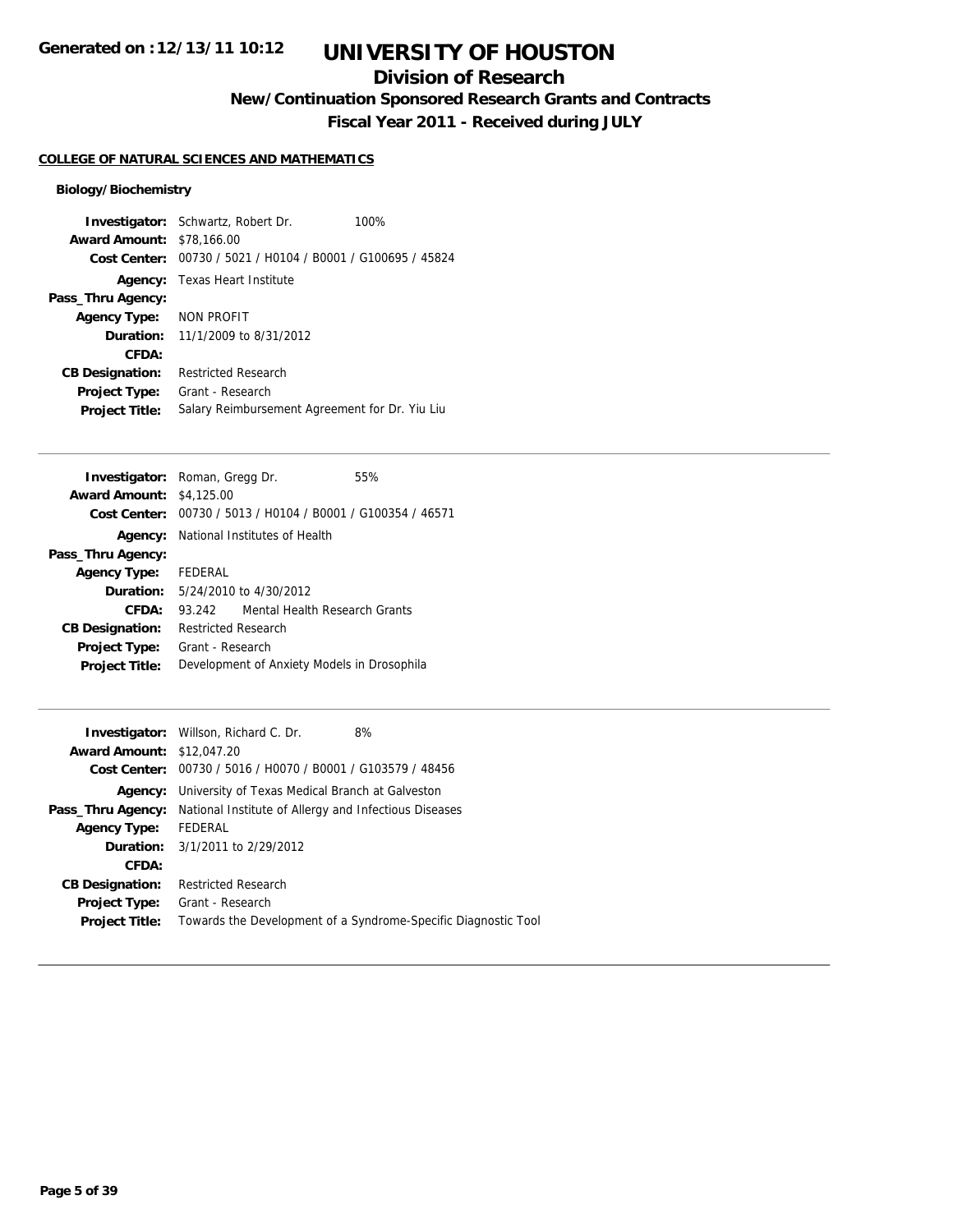## **Division of Research**

**New/Continuation Sponsored Research Grants and Contracts**

**Fiscal Year 2011 - Received during JULY**

## **COLLEGE OF NATURAL SCIENCES AND MATHEMATICS**

|                                  | <b>Investigator:</b> Willson, Richard C. Dr.<br>8%             |
|----------------------------------|----------------------------------------------------------------|
| <b>Award Amount: \$13,745.84</b> |                                                                |
| Cost Center:                     | 00730 / 5013 / H0067 / B0001 / G103734 / 48888                 |
| Agency:                          | University of Texas Medical Branch at Galveston                |
| Pass_Thru Agency:                | National Institute of Allergy and Infectious Diseases          |
| <b>Agency Type:</b>              | FEDERAL                                                        |
|                                  | <b>Duration:</b> $3/1/2011$ to $2/29/2012$                     |
| CFDA:                            | Allergy, Immunology, and Transplantation Research<br>93.855    |
| <b>CB Designation:</b>           | <b>Restricted Research</b>                                     |
| Project Type:                    | Grant - Research                                               |
| <b>Project Title:</b>            | Towards the Development of a Syndrome-specific Diagnostic Tool |
|                                  |                                                                |

|                                  | <b>Investigator:</b> Schwartz, Robert Dr.                   | 100% |
|----------------------------------|-------------------------------------------------------------|------|
| <b>Award Amount: \$63,531.00</b> |                                                             |      |
|                                  | Cost Center: 00730 / 5021 / H0104 / B0001 / G100746 / 45825 |      |
|                                  | <b>Agency:</b> Texas Heart Institute                        |      |
| Pass_Thru Agency:                |                                                             |      |
| Agency Type: NON PROFIT          |                                                             |      |
|                                  | <b>Duration:</b> 11/30/2009 to 8/31/2012                    |      |
| CFDA:                            |                                                             |      |
| <b>CB Designation:</b>           | Restricted Research                                         |      |
| <b>Project Type:</b>             | Grant - Research                                            |      |
| <b>Project Title:</b>            | Salary Reimbursement Agreement for Wei Yu                   |      |
|                                  |                                                             |      |

|                         | <b>Investigator:</b> Schwartz, Robert Dr.<br>100%           |
|-------------------------|-------------------------------------------------------------|
| <b>Award Amount:</b>    | \$89,863,00                                                 |
|                         | Cost Center: 00730 / 5021 / H0104 / B0001 / G103346 / 48243 |
|                         | <b>Agency:</b> Texas Heart Institute                        |
| Pass_Thru Agency:       |                                                             |
| Agency Type: NON PROFIT |                                                             |
|                         | <b>Duration:</b> $9/1/2010$ to $8/31/2012$                  |
| CFDA:                   |                                                             |
| <b>CB Designation:</b>  | <b>Restricted Research</b>                                  |
| Project Type:           | Grant - Research                                            |
| <b>Project Title:</b>   | Salary Reimbursement Agreement for Dr. Robert Schwartz      |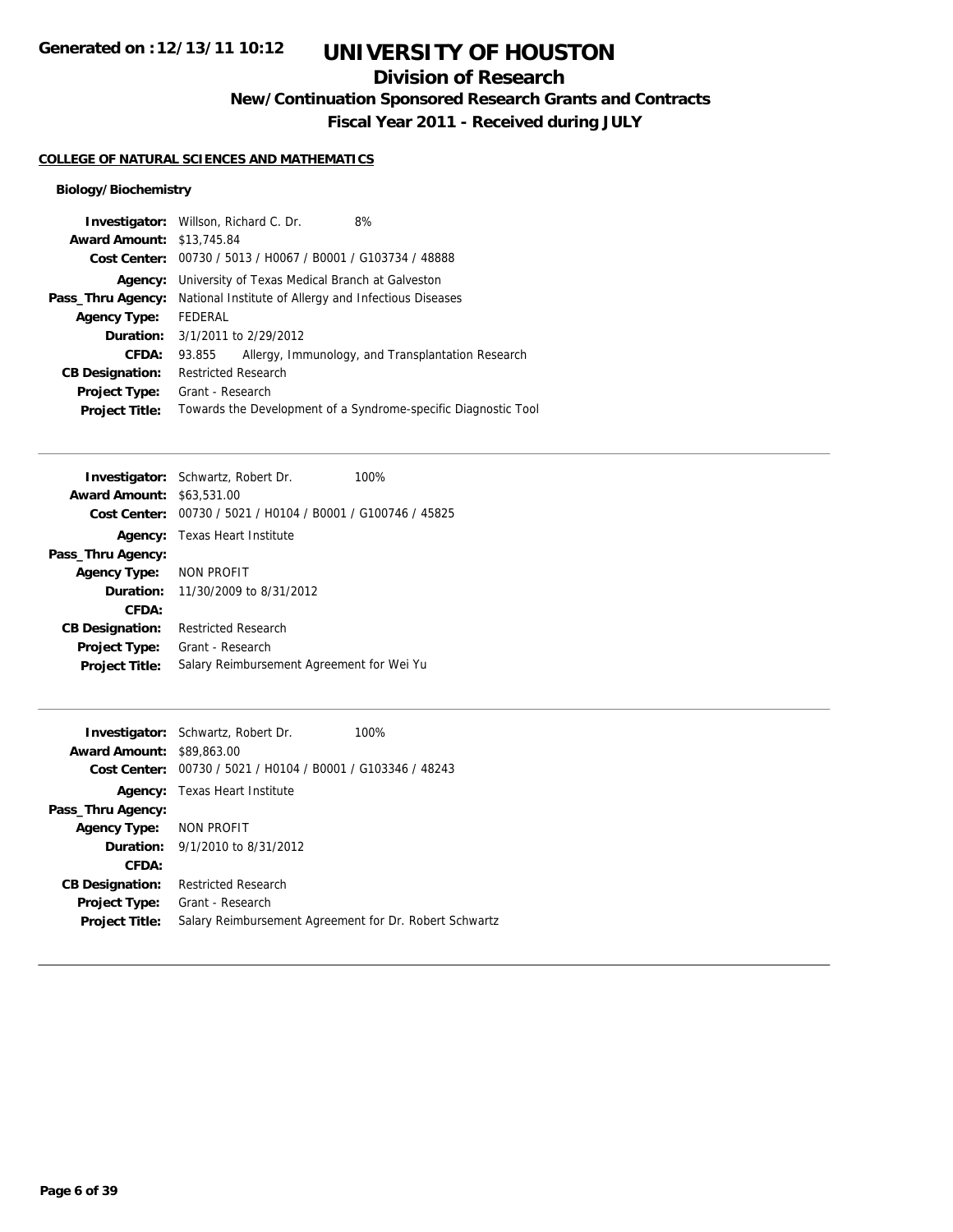## **Division of Research**

**New/Continuation Sponsored Research Grants and Contracts**

**Fiscal Year 2011 - Received during JULY**

## **COLLEGE OF NATURAL SCIENCES AND MATHEMATICS**

|                        | <b>Investigator:</b> Schwartz, Robert Dr.      | 100% |
|------------------------|------------------------------------------------|------|
| <b>Award Amount:</b>   | \$50,429.00                                    |      |
| Cost Center:           | 00730 / 5021 / H0104 / B0001 / G103274 / 48189 |      |
|                        | <b>Agency:</b> Texas Heart Institute           |      |
| Pass_Thru Agency:      |                                                |      |
| <b>Agency Type:</b>    | NON PROFIT                                     |      |
|                        | <b>Duration:</b> 2/9/2011 to 8/31/2012         |      |
| CFDA:                  |                                                |      |
| <b>CB Designation:</b> | <b>Restricted Research</b>                     |      |
| <b>Project Type:</b>   | Grant - Research                               |      |
| <b>Project Title:</b>  | Salary reimbursement agreement for Mani Chopra |      |

|                                  | <b>Investigator:</b> Schwartz, Robert Dr.                   | 100%                                                        |
|----------------------------------|-------------------------------------------------------------|-------------------------------------------------------------|
| <b>Award Amount: \$50,338,00</b> |                                                             |                                                             |
|                                  | Cost Center: 00730 / 5021 / H0104 / B0001 / G102355 / 47284 |                                                             |
|                                  | <b>Agency:</b> Texas Heart Institute                        |                                                             |
| Pass_Thru Agency:                |                                                             |                                                             |
| Agency Type: NON PROFIT          |                                                             |                                                             |
|                                  | <b>Duration:</b> $9/1/2010$ to $8/31/2012$                  |                                                             |
| CFDA:                            |                                                             |                                                             |
| <b>CB Designation:</b>           | <b>Restricted Research</b>                                  |                                                             |
| <b>Project Type:</b>             | Grant - Research                                            |                                                             |
| <b>Project Title:</b>            |                                                             | Salary Reimbursement Agreement for Brenda Johnson - FY 2011 |
|                                  |                                                             |                                                             |

| <b>Award Amount: \$1,192.00</b><br>Cost Center: 00730 / 5015 / H0104 / B0001 / G103724 / 48889<br><b>Agency:</b> University of Texas Medical Branch at Galveston<br>National Institute of Allergy and Infectious Diseases<br>Pass_Thru Agency:<br>FEDERAL<br><b>Agency Type:</b><br><b>Duration:</b> 3/1/2011 to 2/29/2012 |  |
|----------------------------------------------------------------------------------------------------------------------------------------------------------------------------------------------------------------------------------------------------------------------------------------------------------------------------|--|
|                                                                                                                                                                                                                                                                                                                            |  |
|                                                                                                                                                                                                                                                                                                                            |  |
|                                                                                                                                                                                                                                                                                                                            |  |
|                                                                                                                                                                                                                                                                                                                            |  |
|                                                                                                                                                                                                                                                                                                                            |  |
|                                                                                                                                                                                                                                                                                                                            |  |
| Allergy, Immunology, and Transplantation Research<br><b>CFDA:</b><br>93.855                                                                                                                                                                                                                                                |  |
| <b>Restricted Research</b><br><b>CB Designation:</b>                                                                                                                                                                                                                                                                       |  |
| Grant - Research<br><b>Project Type:</b>                                                                                                                                                                                                                                                                                   |  |
| Towards the Development of a Syndrome-specific Diagnostic Tool<br><b>Project Title:</b>                                                                                                                                                                                                                                    |  |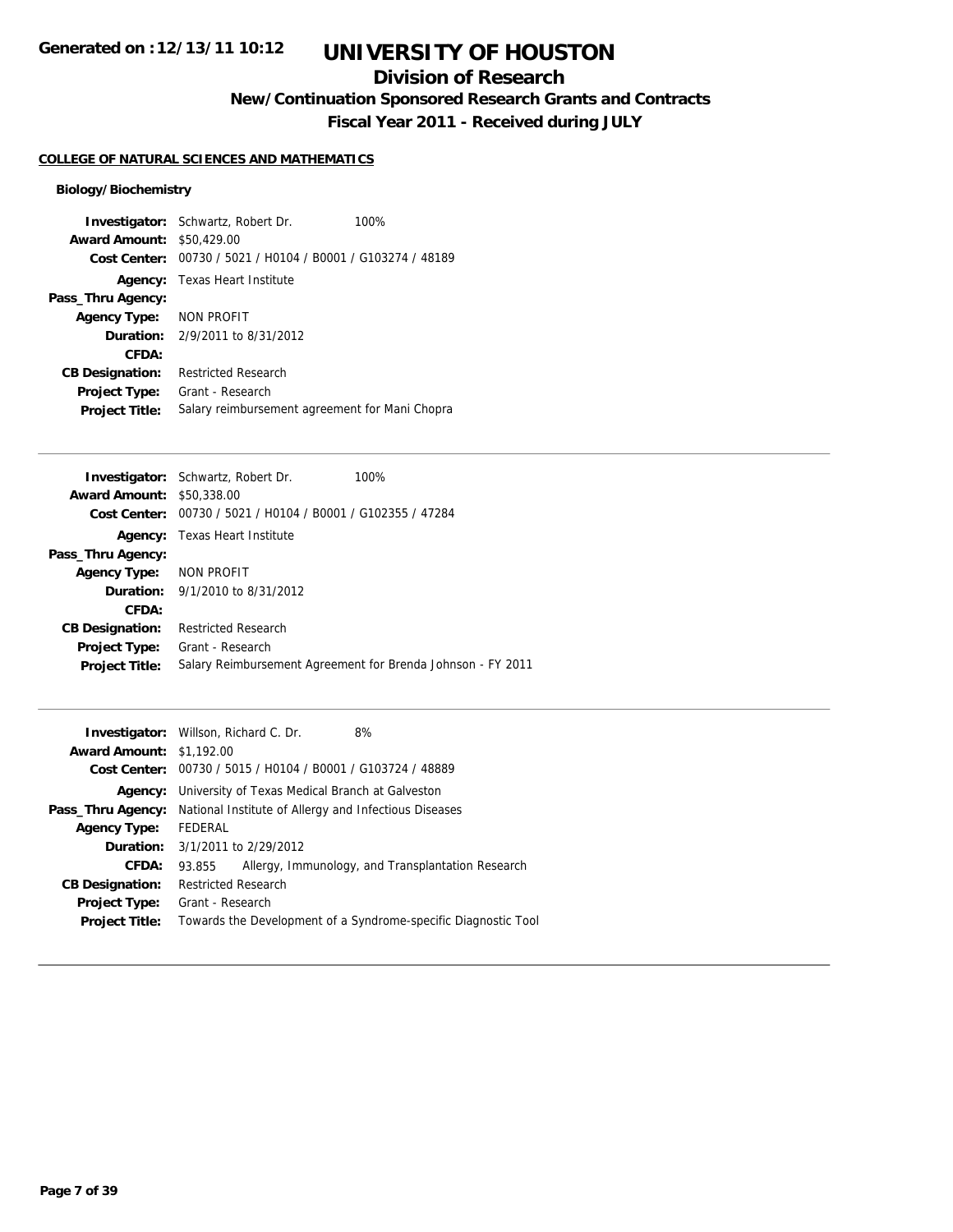# **UNIVERSITY OF HOUSTON**

## **Division of Research**

**New/Continuation Sponsored Research Grants and Contracts**

**Fiscal Year 2011 - Received during JULY**

### **COLLEGE OF NATURAL SCIENCES AND MATHEMATICS**

| 55%<br><b>Investigator:</b> Roman, Gregg Dr.                                                 |
|----------------------------------------------------------------------------------------------|
| <b>Award Amount: \$148,038.55</b>                                                            |
| Cost Center: 00730 / 5013 / H0104 / B0001 / G102906 / 49082                                  |
| <b>Agency:</b> Defense Advanced Research Projects Agency                                     |
|                                                                                              |
| FEDERAL                                                                                      |
| <b>Duration:</b> $6/23/2011$ to $6/22/2012$                                                  |
| Research and Technology Development<br>12.910                                                |
| <b>Restricted Research</b>                                                                   |
| <b>Project Type:</b> Grant - Research                                                        |
| A Critical Examination: Transduction of Molecular Vibrations by Drosophila Odorant Receptors |
|                                                                                              |

|                                  | <b>Investigator:</b> Schwartz, Robert Dr.                   | 100% |
|----------------------------------|-------------------------------------------------------------|------|
| <b>Award Amount: \$76,072.00</b> |                                                             |      |
|                                  | Cost Center: 00730 / 5021 / H0104 / B0001 / G100694 / 45823 |      |
|                                  | <b>Agency:</b> Texas Heart Institute                        |      |
| Pass_Thru Agency:                |                                                             |      |
| <b>Agency Type:</b>              | NON PROFIT                                                  |      |
|                                  | <b>Duration:</b> 11/30/2009 to 8/31/2012                    |      |
| CFDA:                            |                                                             |      |
| <b>CB Designation:</b>           | <b>Restricted Research</b>                                  |      |
| <b>Project Type:</b>             | Grant - Research                                            |      |
| <b>Project Title:</b>            | Salary Reimbursement Agreement for Tsuey Ming Chen          |      |

|                                  | <b>Investigator:</b> Gunaratne, Preethi Dr.                         | $100\%$                                                        |
|----------------------------------|---------------------------------------------------------------------|----------------------------------------------------------------|
| <b>Award Amount: \$84,210.00</b> |                                                                     |                                                                |
|                                  | Cost Center: 00730 / 5016 / H0104 / B0001 / G102000 / 49125         |                                                                |
| Agency:                          | Baylor College of Medicine                                          |                                                                |
|                                  | Pass_Thru Agency: Cancer Prevention and Research Institute of Texas |                                                                |
| <b>Agency Type:</b>              | <b>STATE</b>                                                        |                                                                |
|                                  | <b>Duration:</b> 12/1/2010 to 11/30/2011                            |                                                                |
| CFDA:                            |                                                                     |                                                                |
| <b>CB Designation:</b>           | <b>Restricted Research</b>                                          |                                                                |
| <b>Project Type:</b>             | Grant - Research                                                    |                                                                |
| <b>Project Title:</b>            |                                                                     | DNA methyltransferase 3B in normal and malignant hematopoiesis |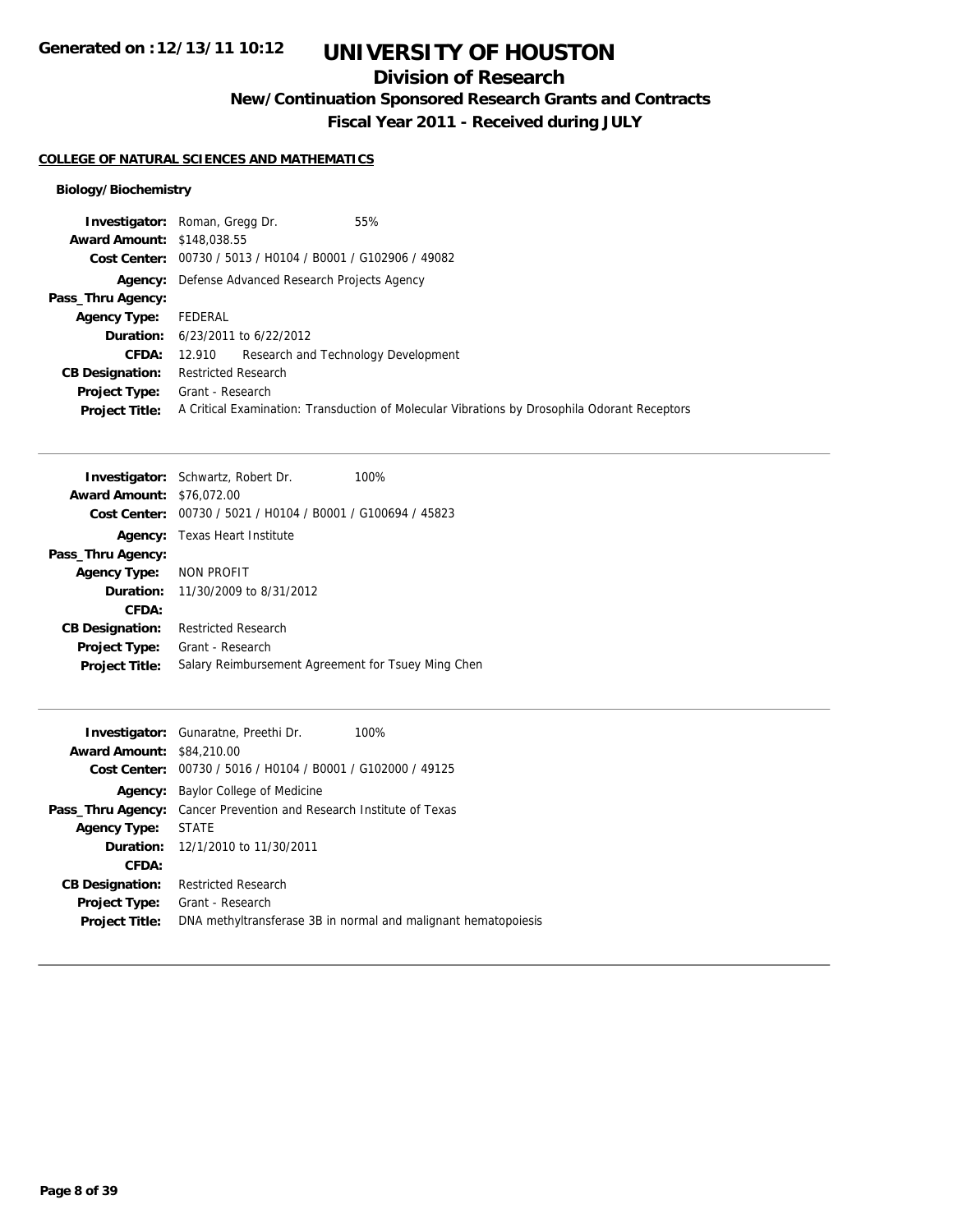## **Division of Research**

**New/Continuation Sponsored Research Grants and Contracts**

**Fiscal Year 2011 - Received during JULY**

#### **COLLEGE OF NATURAL SCIENCES AND MATHEMATICS**

## **Biology/Biochemistry**

|                                  | <b>Investigator:</b> Schwartz, Robert Dr.      | 100%                                                            |
|----------------------------------|------------------------------------------------|-----------------------------------------------------------------|
| <b>Award Amount: \$13,815,00</b> |                                                |                                                                 |
| Cost Center:                     | 00730 / 5021 / H0104 / B0001 / G102491 / 47749 |                                                                 |
| Agency:                          | Texas Heart Institute                          |                                                                 |
| Pass_Thru Agency:                |                                                |                                                                 |
| Agency Type: NON PROFIT          |                                                |                                                                 |
|                                  | <b>Duration:</b> $9/1/2010$ to $8/31/2012$     |                                                                 |
| <b>CFDA:</b>                     |                                                |                                                                 |
| <b>CB Designation:</b>           | <b>Restricted Research</b>                     |                                                                 |
| <b>Project Type:</b>             | Grant - Research                               |                                                                 |
| <b>Project Title:</b>            |                                                | Salary Reimbursement Agreement for Dr. Kevin MacKenzie - FY2011 |

| <b>Investigator:</b> Schwartz, Robert Dr.<br>100%           |
|-------------------------------------------------------------|
| <b>Award Amount: \$76,899.00</b>                            |
| Cost Center: 00730 / 5021 / H0104 / B0001 / G100696 / 45822 |
| <b>Agency:</b> Texas Heart Institute                        |
|                                                             |
| Agency Type: NON PROFIT                                     |
| <b>Duration:</b> 12/1/2009 to 8/31/2012                     |
|                                                             |
| <b>Restricted Research</b>                                  |
| Grant - Research                                            |
| Salary Reimbursement Agreement for Dr. David Stewart        |
|                                                             |

## **Center for Nuclear Receptors and Cell Signaling**

| <b>Investigator:</b> Frigo, Daniel Dr. |                                             | 100%                                                                 |
|----------------------------------------|---------------------------------------------|----------------------------------------------------------------------|
| <b>Award Amount: \$138,829.00</b>      |                                             |                                                                      |
|                                        |                                             | <b>Cost Center:</b> $00730 / 5013 / 40515 / 80001 / 6102356 / 47354$ |
| Agency:                                |                                             | National Institute of Diabetes and Digestive and Kidney Diseases     |
| Pass_Thru Agency:                      |                                             |                                                                      |
| <b>Agency Type:</b>                    | FEDERAL                                     |                                                                      |
|                                        | <b>Duration:</b> $9/10/2010$ to $6/30/2012$ |                                                                      |
| CFDA:                                  | 93.847                                      | Diabetes, Endocrinology and Metabolism Research                      |
| <b>CB Designation:</b>                 | Restricted Research                         |                                                                      |
| <b>Project Type:</b>                   | Grant - Research                            |                                                                      |
| <b>Project Title:</b>                  |                                             | Nonclassical signaling of the androgen receptor polyproline domain   |
|                                        |                                             |                                                                      |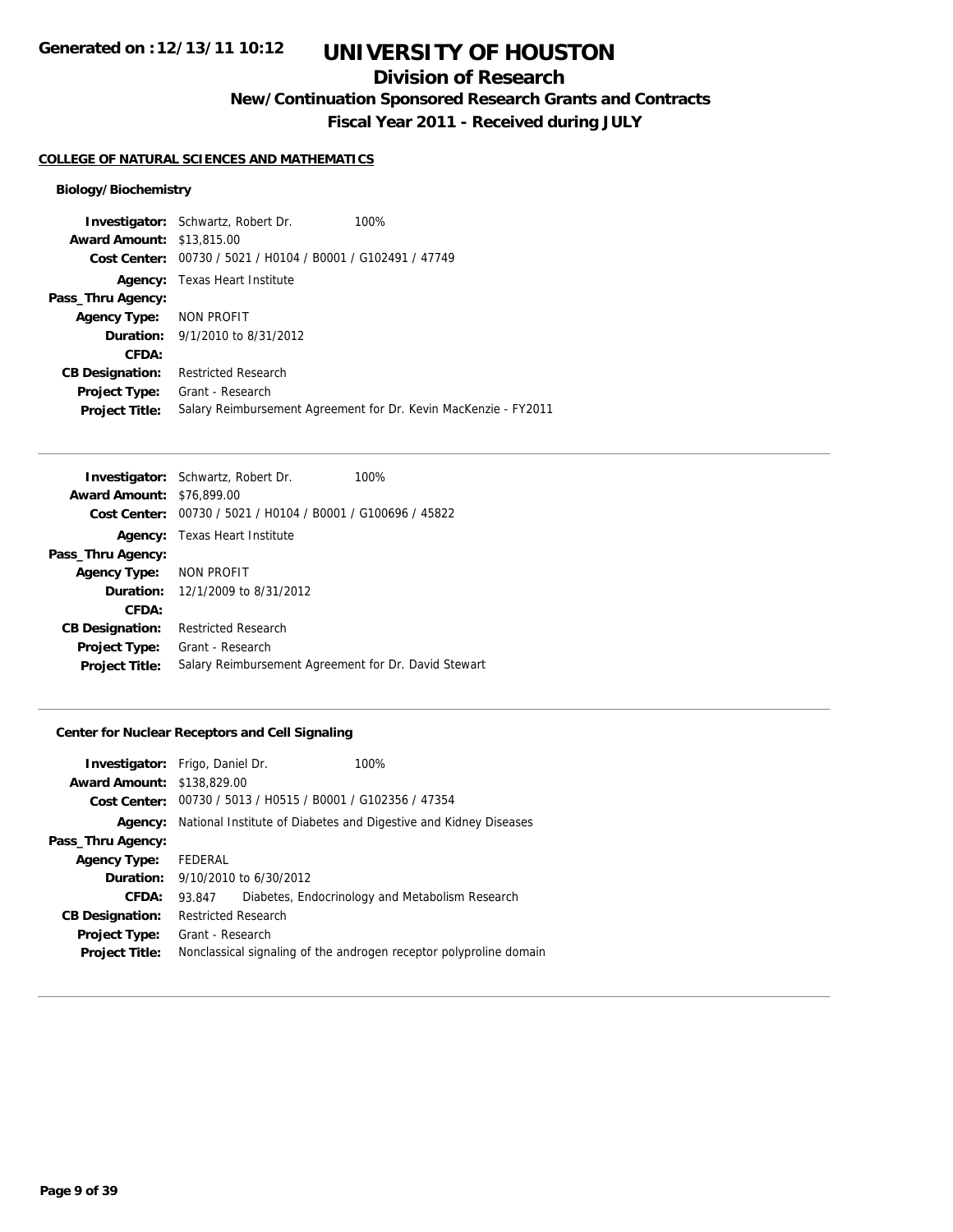## **Division of Research**

**New/Continuation Sponsored Research Grants and Contracts**

**Fiscal Year 2011 - Received during JULY**

#### **COLLEGE OF NATURAL SCIENCES AND MATHEMATICS**

## **Center for Nuclear Receptors and Cell Signaling**

| <b>Investigator:</b> Andersson, Stefan Dr. |                            |                                                | 100%                                                                        |
|--------------------------------------------|----------------------------|------------------------------------------------|-----------------------------------------------------------------------------|
| <b>Award Amount: \$13,500.00</b>           |                            |                                                |                                                                             |
| Cost Center:                               |                            | 00730 / 5013 / H0515 / B0001 / G101003 / 46578 |                                                                             |
| Agency:                                    |                            |                                                | National Institute of Child Health and Human Development                    |
| Pass_Thru Agency:                          |                            |                                                |                                                                             |
| <b>Agency Type:</b>                        | FEDERAL                    |                                                |                                                                             |
|                                            |                            | <b>Duration:</b> 5/1/2010 to 2/29/2012         |                                                                             |
| CFDA:                                      | 93.865                     |                                                | Center for Research for Mothers and Children                                |
| <b>CB Designation:</b>                     | <b>Restricted Research</b> |                                                |                                                                             |
| <b>Project Type:</b>                       | Grant - Research           |                                                |                                                                             |
| <b>Project Title:</b>                      |                            |                                                | Stromal-epithelial Interactions Regulate Cervical Function During Pregnancy |
|                                            |                            |                                                |                                                                             |

#### **Chemistry**

| <b>Award Amount: \$339,016.00</b> | Investigator: Halasyamani, Shiv Dr.<br>100%<br>Cost Center: 00730 / 5013 / H0107 / B0001 / G100502 / 47322                                                  |
|-----------------------------------|-------------------------------------------------------------------------------------------------------------------------------------------------------------|
|                                   | <b>Agency:</b> U.S. Department of Energy                                                                                                                    |
| Pass_Thru Agency:                 |                                                                                                                                                             |
| <b>Agency Type:</b>               | FEDERAL                                                                                                                                                     |
|                                   | <b>Duration:</b> $9/1/2010$ to $8/31/2012$                                                                                                                  |
| <b>CFDA:</b>                      | Office of Energy Research Financial Assistance Program<br>81.049                                                                                            |
| <b>CB Designation:</b>            | <b>Restricted Research</b>                                                                                                                                  |
| Project Type:                     | Grant - Research                                                                                                                                            |
| <b>Project Title:</b>             | Controlling Magnetic and Ferroelectric Order Through Geometry: Synthesis, Ab Initio Theory, and Characterization of<br>New Multi-Ferroic Fluoride Materials |

|                                   | <b>Investigator:</b> Pettitt, B. Montgomery Dr.<br>50%                |
|-----------------------------------|-----------------------------------------------------------------------|
| <b>Award Amount: \$111,755.50</b> |                                                                       |
|                                   | Cost Center: 00730 / 5013 / H0103 / B0001 / G096167 / 42393           |
| Agency:                           | National Institute of General Medical Sciences                        |
| Pass_Thru Agency:                 |                                                                       |
| <b>Agency Type:</b>               | FEDERAL                                                               |
|                                   | <b>Duration:</b> $4/1/2008$ to $6/30/2012$                            |
| CFDA:                             | Pharmacology, Physiology, and Biological Chemistry Research<br>93.859 |
| <b>CB Designation:</b>            | <b>Restricted Research</b>                                            |
| <b>Project Type:</b>              | Grant - Research                                                      |
| <b>Project Title:</b>             | DNA Melting in Solution                                               |
|                                   |                                                                       |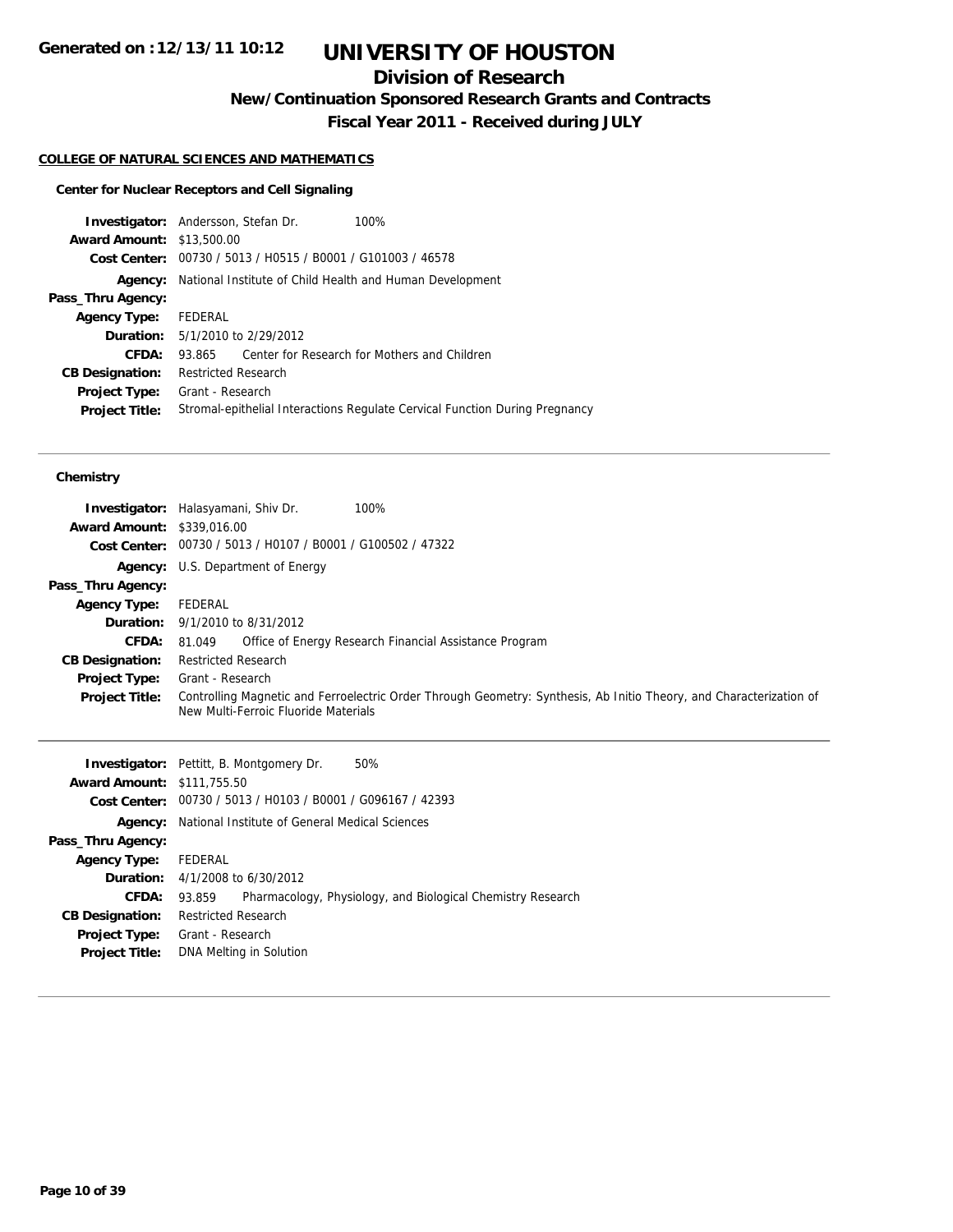# **UNIVERSITY OF HOUSTON**

## **Division of Research**

**New/Continuation Sponsored Research Grants and Contracts**

**Fiscal Year 2011 - Received during JULY**

## **COLLEGE OF NATURAL SCIENCES AND MATHEMATICS**

### **Computer Science**

| <b>Award Amount:</b>   | <b>Investigator:</b> Shah, Shishir Dr.<br>\$46,210.00      | 25% |
|------------------------|------------------------------------------------------------|-----|
| Cost Center:           | 00730 / 5022 / H0246 / B0001 / G103484 / 49089             |     |
| Agency:                | <b>BP</b> America                                          |     |
| Pass_Thru Agency:      |                                                            |     |
| <b>Agency Type:</b>    | <b>PROFIT</b>                                              |     |
|                        | <b>Duration:</b> 5/26/2011 to 6/30/2012                    |     |
| CFDA:                  |                                                            |     |
| <b>CB Designation:</b> | <b>Restricted Research</b>                                 |     |
| <b>Project Type:</b>   | Contract - Research                                        |     |
| <b>Project Title:</b>  | Towards Automating Improvements in Sub-Salt Interpretation |     |

|                                  | <b>Investigator:</b> Kakadiaris, Ioannis Dr.                | 25% |
|----------------------------------|-------------------------------------------------------------|-----|
| <b>Award Amount: \$46,210.00</b> |                                                             |     |
|                                  | Cost Center: 00730 / 5022 / H0246 / B0001 / G103484 / 49089 |     |
|                                  | Agency: BP America                                          |     |
| Pass_Thru Agency:                |                                                             |     |
| <b>Agency Type:</b>              | <b>PROFIT</b>                                               |     |
|                                  | <b>Duration:</b> 5/26/2011 to 6/30/2012                     |     |
| CFDA:                            |                                                             |     |
| <b>CB Designation:</b>           | <b>Restricted Research</b>                                  |     |
| Project Type:                    | Contract - Research                                         |     |
| <b>Project Title:</b>            | Towards Automating Improvements in Sub-Salt Interpretation  |     |
|                                  |                                                             |     |

|                                 | <b>Investigator:</b> Fofanov, Yuriy Dr.                     | 50% |
|---------------------------------|-------------------------------------------------------------|-----|
| <b>Award Amount: \$6,500.00</b> |                                                             |     |
|                                 | Cost Center: 00730 / 5022 / H0546 / B0001 / G103813 / 49090 |     |
|                                 | Agency: GLOBAL VIRAL FORECASTING INC.                       |     |
| Pass_Thru Agency:               |                                                             |     |
| <b>Agency Type:</b>             | <b>PROFIT</b>                                               |     |
|                                 | <b>Duration:</b> 5/12/2011 to 7/31/2011                     |     |
| CFDA:                           |                                                             |     |
| <b>CB Designation:</b>          | <b>Restricted Research</b>                                  |     |
| <b>Project Type:</b>            | Contract - Research                                         |     |
| <b>Project Title:</b>           | MC-1 Sample Sequencing and Analysis                         |     |
|                                 |                                                             |     |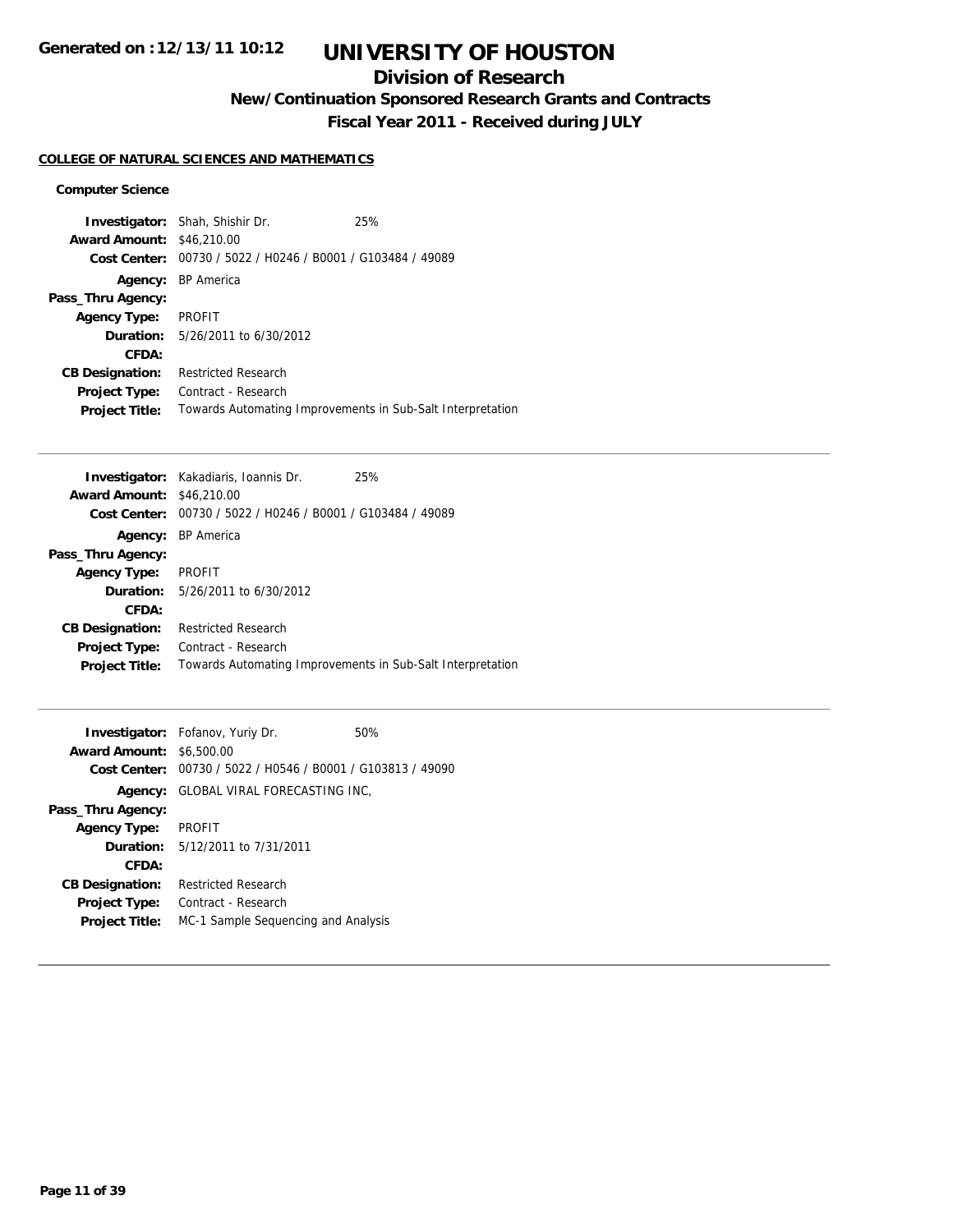## **Division of Research**

**New/Continuation Sponsored Research Grants and Contracts**

**Fiscal Year 2011 - Received during JULY**

## **COLLEGE OF NATURAL SCIENCES AND MATHEMATICS**

## **Computer Science**

|                               | 100%<br><b>Investigator:</b> Zouridakis, George Dr.                       |
|-------------------------------|---------------------------------------------------------------------------|
| <b>Award Amount: \$183.93</b> |                                                                           |
|                               | Cost Center: 00730 / 1033 / H0108 / B0016 / G086459 / 28361               |
|                               | <b>Agency:</b> Texas Higher Education Coordinating Board - ARP            |
| Pass_Thru Agency:             |                                                                           |
| <b>Agency Type:</b>           | STATE                                                                     |
|                               | <b>Duration:</b> 1/1/2000 to 5/31/2003                                    |
| CFDA:                         |                                                                           |
| <b>CB Designation:</b>        | <b>Restricted Research</b>                                                |
| <b>Project Type:</b>          | Grant - Research                                                          |
| <b>Project Title:</b>         | Motion Estimation and Control Algorithms for Robotically-Assisted Surgery |
|                               |                                                                           |

#### **Geosciences**

| <b>Investigator:</b> Li, Liming Dr.   |                            |                                                             | 50%                                                                         |
|---------------------------------------|----------------------------|-------------------------------------------------------------|-----------------------------------------------------------------------------|
| <b>Award Amount: \$34,549.00</b>      |                            |                                                             |                                                                             |
|                                       |                            | Cost Center: 00730 / 5013 / H0429 / B0001 / G097325 / 44037 |                                                                             |
| Agency:                               |                            |                                                             | NASA - National Aeronautics and Space Administration - Stennis Space Center |
| Pass_Thru Agency:                     |                            |                                                             |                                                                             |
| <b>Agency Type:</b>                   | FEDERAL                    |                                                             |                                                                             |
| <b>Duration:</b> 2/4/2009 to 2/3/2012 |                            |                                                             |                                                                             |
| CFDA:                                 | 43.001                     | Aerospace Education Services Program                        |                                                                             |
| <b>CB Designation:</b>                | <b>Restricted Research</b> |                                                             |                                                                             |
| <b>Project Type:</b>                  | Grant - Research           |                                                             |                                                                             |
| <b>Project Title:</b>                 |                            |                                                             | The Equatorial Region of Saturn: A Multi-Instrument Study                   |
|                                       |                            |                                                             |                                                                             |

| <b>Investigator:</b> Li, Liming Dr. |                            |                                                             | 50%                                                                                              |
|-------------------------------------|----------------------------|-------------------------------------------------------------|--------------------------------------------------------------------------------------------------|
| <b>Award Amount: \$52,058,00</b>    |                            |                                                             |                                                                                                  |
|                                     |                            | Cost Center: 00730 / 5013 / H0429 / B0001 / G098168 / 45180 |                                                                                                  |
|                                     |                            |                                                             | <b>Agency:</b> NASA - National Aeronautics and Space Administration - Headquarters (Wash., D.C.) |
| Pass_Thru Agency:                   |                            |                                                             |                                                                                                  |
| <b>Agency Type:</b>                 | FEDERAL                    |                                                             |                                                                                                  |
|                                     |                            | <b>Duration:</b> $10/1/2009$ to $9/30/2012$                 |                                                                                                  |
| <b>CFDA:</b>                        | 43.001                     | Aerospace Education Services Program                        |                                                                                                  |
| <b>CB Designation:</b>              | <b>Restricted Research</b> |                                                             |                                                                                                  |
| <b>Project Type:</b>                | Grant - Research           |                                                             |                                                                                                  |
| <b>Project Title:</b>               |                            | Energy Balance of Saturn and Jupiter                        |                                                                                                  |
|                                     |                            |                                                             |                                                                                                  |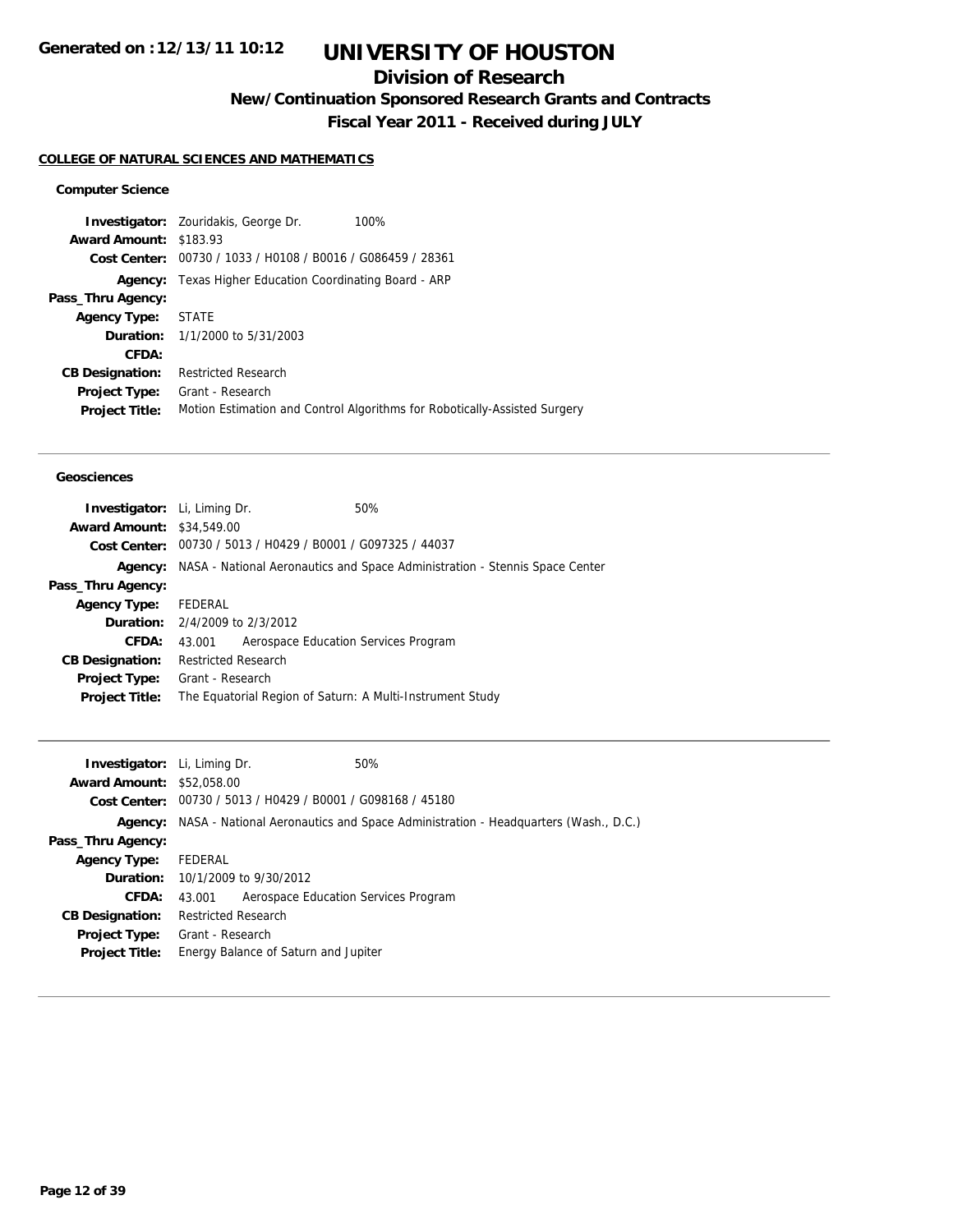## **Division of Research**

**New/Continuation Sponsored Research Grants and Contracts**

**Fiscal Year 2011 - Received during JULY**

### **COLLEGE OF NATURAL SCIENCES AND MATHEMATICS**

## **Geosciences**

| <b>Investigator:</b> Talbot, Robert Dr.              |                                            |                                                             | 50% |
|------------------------------------------------------|--------------------------------------------|-------------------------------------------------------------|-----|
| <b>Award Amount: \$12,500.00</b>                     |                                            |                                                             |     |
|                                                      |                                            | Cost Center: 00730 / 5013 / H0429 / B0001 / G102854 / 49081 |     |
|                                                      | <b>Agency:</b> University of New Hampshire |                                                             |     |
| <b>Pass_Thru Agency:</b> U.S. Department of Commerce |                                            |                                                             |     |
| <b>Agency Type:</b>                                  | <b>FFDFRAL</b>                             |                                                             |     |
| <b>Duration:</b> 4/1/2011 to 9/30/2011               |                                            |                                                             |     |
| CFDA:                                                | 11.459                                     | Weather and Air Quality Research                            |     |
| <b>CB Designation:</b>                               | <b>Restricted Research</b>                 |                                                             |     |
| <b>Project Type:</b>                                 | Grant - Research                           |                                                             |     |
| <b>Project Title:</b>                                | AIRMAP FY09                                |                                                             |     |

|                                  | <b>Investigator:</b> Lapen, Thomas Dr.                      | 100%                                                                                              |
|----------------------------------|-------------------------------------------------------------|---------------------------------------------------------------------------------------------------|
| <b>Award Amount: \$30,000.00</b> |                                                             |                                                                                                   |
|                                  | Cost Center: 00730 / 5013 / H0109 / B0001 / G097228 / 43886 |                                                                                                   |
|                                  |                                                             | <b>Agency:</b> NASA - National Aeronautics and Space Administration - Goddard Space Flight Center |
| Pass_Thru Agency:                |                                                             |                                                                                                   |
| <b>Agency Type:</b>              | FEDERAL                                                     |                                                                                                   |
|                                  | <b>Duration:</b> 11/14/2008 to 3/1/2012                     |                                                                                                   |
| CFDA:                            | Aerospace Education Services Program<br>43.001              |                                                                                                   |
| <b>CB Designation:</b>           | <b>Restricted Research</b>                                  |                                                                                                   |
| <b>Project Type:</b>             | Grant - Research                                            |                                                                                                   |
| <b>Project Title:</b>            | Test of Hf Isotope Heterogeneity in the Early Solar System. |                                                                                                   |
|                                  |                                                             |                                                                                                   |

## **Institute for Multidimensional Air Quality Studies**

| <b>Investigator:</b> Li, Liming Dr. |                                                             | 50%                                                                                       |
|-------------------------------------|-------------------------------------------------------------|-------------------------------------------------------------------------------------------|
| <b>Award Amount: \$52,058.00</b>    |                                                             |                                                                                           |
|                                     | Cost Center: 00730 / 5013 / H0429 / B0001 / G098168 / 45180 |                                                                                           |
|                                     |                                                             | Agency: NASA - National Aeronautics and Space Administration - Headquarters (Wash., D.C.) |
| Pass_Thru Agency:                   |                                                             |                                                                                           |
| <b>Agency Type:</b>                 | FEDERAL                                                     |                                                                                           |
|                                     | <b>Duration:</b> $10/1/2009$ to $9/30/2012$                 |                                                                                           |
| CFDA:                               | Aerospace Education Services Program<br>43.001              |                                                                                           |
| <b>CB Designation:</b>              | <b>Restricted Research</b>                                  |                                                                                           |
|                                     | <b>Project Type:</b> Grant - Research                       |                                                                                           |
| <b>Project Title:</b>               | Energy Balance of Saturn and Jupiter                        |                                                                                           |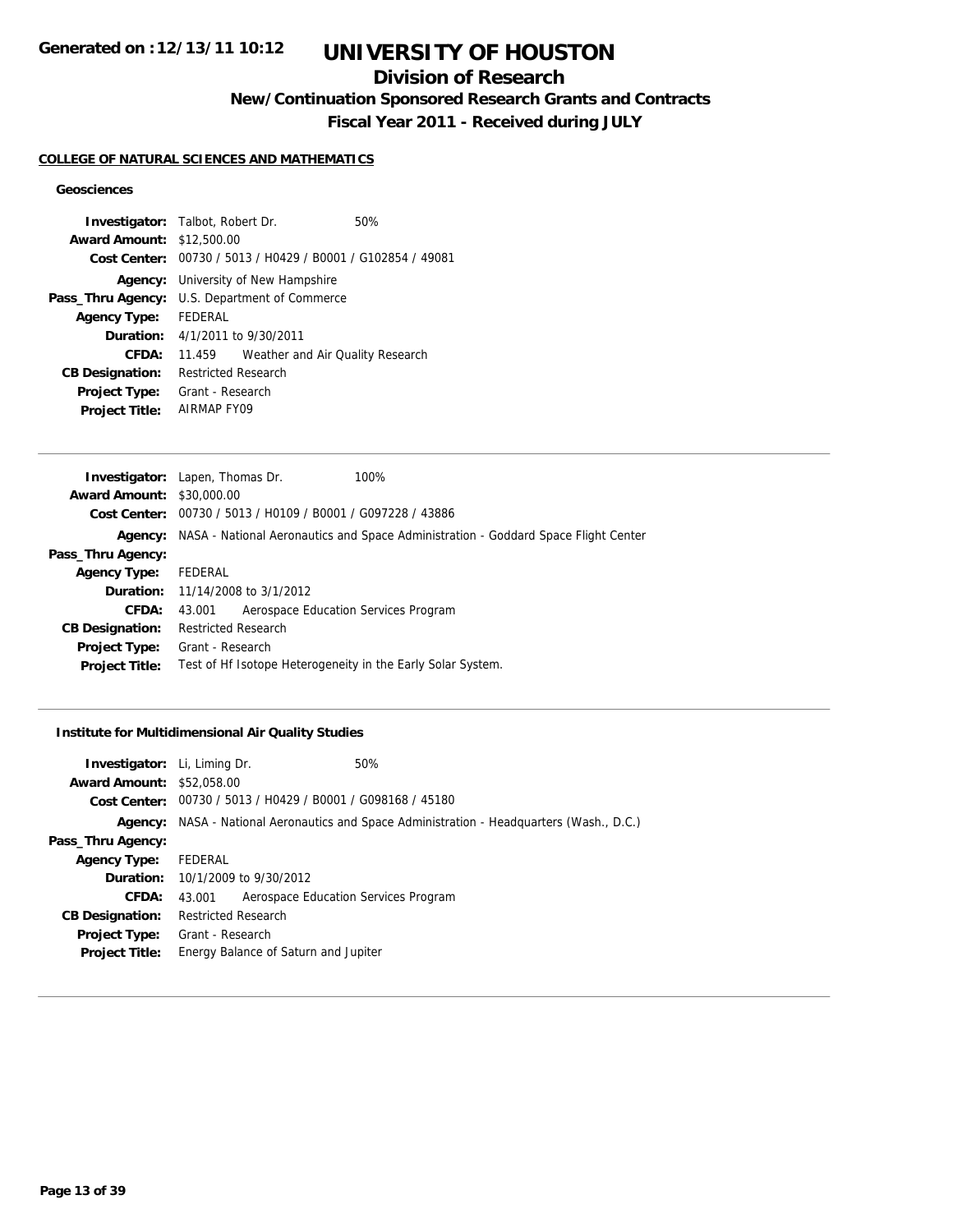# **UNIVERSITY OF HOUSTON**

## **Division of Research**

**New/Continuation Sponsored Research Grants and Contracts**

**Fiscal Year 2011 - Received during JULY**

#### **COLLEGE OF NATURAL SCIENCES AND MATHEMATICS**

#### **Institute for Multidimensional Air Quality Studies**

| <b>Investigator:</b> Talbot, Robert Dr. |                            |                                                             | 50% |
|-----------------------------------------|----------------------------|-------------------------------------------------------------|-----|
| <b>Award Amount: \$12,500.00</b>        |                            |                                                             |     |
|                                         |                            | Cost Center: 00730 / 5013 / H0429 / B0001 / G102854 / 49081 |     |
|                                         |                            | <b>Agency:</b> University of New Hampshire                  |     |
| Pass_Thru Agency:                       |                            | U.S. Department of Commerce                                 |     |
| <b>Agency Type:</b>                     | FEDERAL                    |                                                             |     |
|                                         |                            | <b>Duration:</b> $4/1/2011$ to $9/30/2011$                  |     |
| CFDA:                                   | 11.459                     | Weather and Air Quality Research                            |     |
| <b>CB Designation:</b>                  | <b>Restricted Research</b> |                                                             |     |
| <b>Project Type:</b>                    | Grant - Research           |                                                             |     |
| <b>Project Title:</b>                   | AIRMAP FY09                |                                                             |     |

| <b>Investigator:</b> Li, Liming Dr.   |                            |                                                             | 50%                                                                                        |
|---------------------------------------|----------------------------|-------------------------------------------------------------|--------------------------------------------------------------------------------------------|
| <b>Award Amount: \$34,549.00</b>      |                            |                                                             |                                                                                            |
|                                       |                            | Cost Center: 00730 / 5013 / H0429 / B0001 / G097325 / 44037 |                                                                                            |
|                                       |                            |                                                             | <b>Agency:</b> NASA - National Aeronautics and Space Administration - Stennis Space Center |
| Pass_Thru Agency:                     |                            |                                                             |                                                                                            |
| <b>Agency Type:</b>                   | FEDERAL                    |                                                             |                                                                                            |
| <b>Duration:</b> 2/4/2009 to 2/3/2012 |                            |                                                             |                                                                                            |
| CFDA:                                 | 43.001                     | Aerospace Education Services Program                        |                                                                                            |
| <b>CB Designation:</b>                | <b>Restricted Research</b> |                                                             |                                                                                            |
| <b>Project Type:</b>                  | Grant - Research           |                                                             |                                                                                            |
| <b>Project Title:</b>                 |                            |                                                             | The Equatorial Region of Saturn: A Multi-Instrument Study                                  |
|                                       |                            |                                                             |                                                                                            |

## **Mathematics**

|                                   | 100%<br><b>Investigator:</b> Hoppe, Ronald Dr.                                                                      |
|-----------------------------------|---------------------------------------------------------------------------------------------------------------------|
| <b>Award Amount: \$149,925.00</b> |                                                                                                                     |
|                                   | Cost Center: 00730 / 5013 / H0110 / B0001 / G102996 / 49126                                                         |
|                                   | <b>Agency:</b> National Science Foundation                                                                          |
| Pass_Thru Agency:                 |                                                                                                                     |
| <b>Agency Type:</b>               | FEDERAL                                                                                                             |
|                                   | <b>Duration:</b> 8/15/2011 to 7/31/2014                                                                             |
| <b>CFDA:</b>                      | Mathematical and Physical Sciences<br>47.049                                                                        |
| <b>CB Designation:</b>            | <b>Restricted Research</b>                                                                                          |
| <b>Project Type:</b>              | Grant - Research                                                                                                    |
| <b>Project Title:</b>             | Collaborative Research: Reduced Order Model Approaches for Time Dependent Nonlinear PDE Constrained<br>Optimization |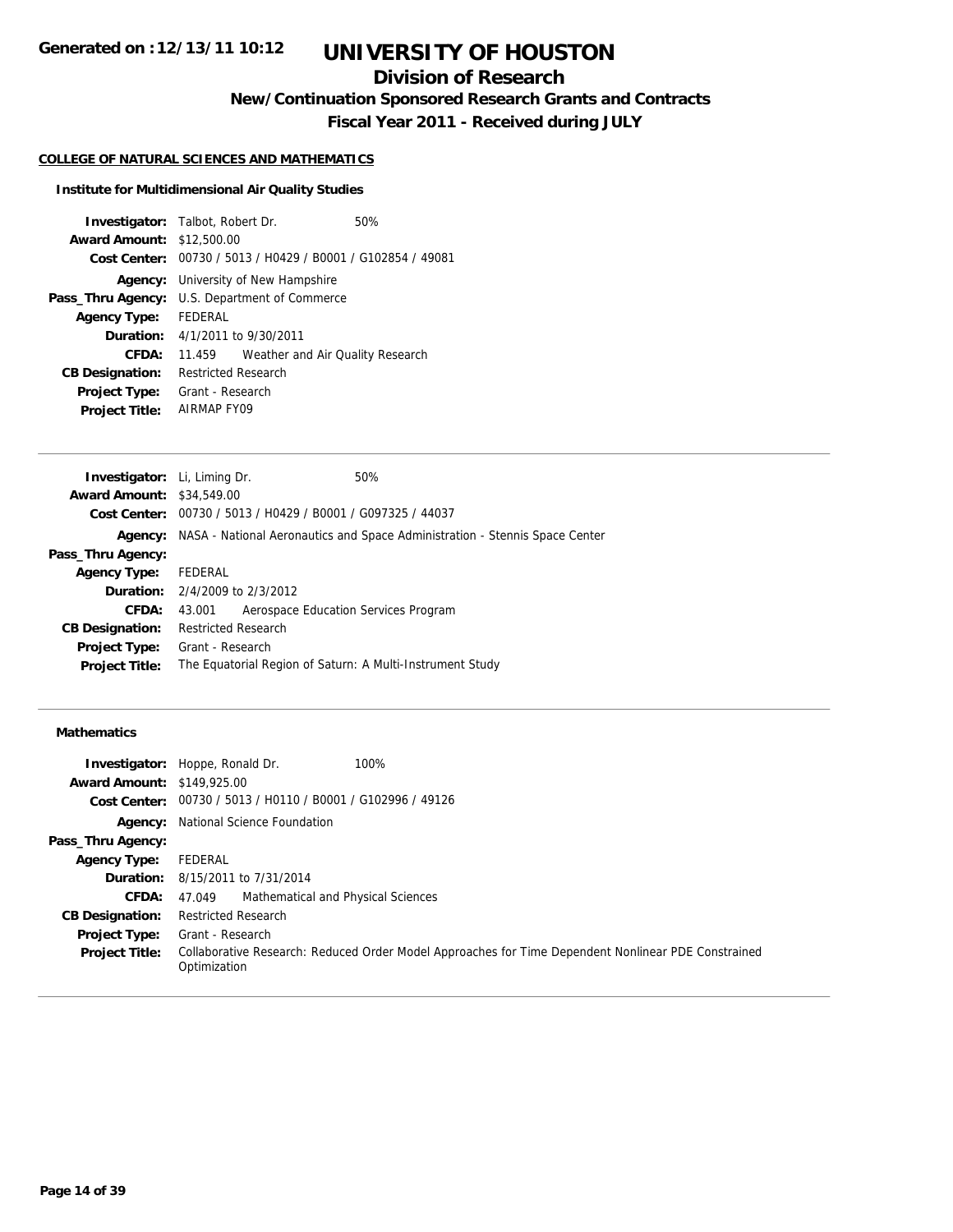# **UNIVERSITY OF HOUSTON**

## **Division of Research**

**New/Continuation Sponsored Research Grants and Contracts**

**Fiscal Year 2011 - Received during JULY**

## **COLLEGE OF NATURAL SCIENCES AND MATHEMATICS**

## **Mathematics**

| <b>Award Amount: \$131,789.00</b> | <b>Investigator:</b> Quaini, Annalisa Dr.<br>Cost Center: 00730 / 5013 / H0110 / B0001 / G102787 / 49139 | 50% |
|-----------------------------------|----------------------------------------------------------------------------------------------------------|-----|
| Agency:                           | National Science Foundation                                                                              |     |
| Pass_Thru Agency:                 |                                                                                                          |     |
| <b>Agency Type:</b>               | FEDERAL                                                                                                  |     |
|                                   | <b>Duration:</b> 7/15/2011 to 6/30/2013                                                                  |     |
| CFDA:                             | Mathematical and Physical Sciences<br>47.049                                                             |     |
| <b>CB Designation:</b>            | <b>Restricted Research</b>                                                                               |     |
| <b>Project Type:</b>              | Grant - Research                                                                                         |     |
| <b>Project Title:</b>             | Coanda Effect for Incompressible Flows in Moving Domains                                                 |     |

|                                   | 100%<br><b>Investigator:</b> Nicol, Matthew Dr.                                                                                        |  |  |
|-----------------------------------|----------------------------------------------------------------------------------------------------------------------------------------|--|--|
| <b>Award Amount: \$100,623.00</b> |                                                                                                                                        |  |  |
|                                   | Cost Center: 00730 / 5013 / H0110 / B0001 / G102474 / 49107                                                                            |  |  |
|                                   | <b>Agency:</b> National Science Foundation                                                                                             |  |  |
| Pass_Thru Agency:                 |                                                                                                                                        |  |  |
| <b>Agency Type:</b>               | FEDERAL                                                                                                                                |  |  |
|                                   | <b>Duration:</b> 5/1/2011 to 7/31/2014                                                                                                 |  |  |
| <b>CFDA:</b>                      | Mathematical and Physical Sciences<br>47.049                                                                                           |  |  |
| <b>CB Designation:</b>            | <b>Restricted Research</b>                                                                                                             |  |  |
|                                   | <b>Project Type:</b> Grant - Research                                                                                                  |  |  |
| <b>Project Title:</b>             | Statistical properties of dynamical systems: large deviations, extremes, return time statitics and dynamical<br>Borel-Cantelli lemmas. |  |  |
|                                   | <b>Investigator:</b> Canic, Suncica Dr.<br>50%                                                                                         |  |  |
| <b>Award Amount: \$131,789.00</b> |                                                                                                                                        |  |  |
|                                   | Cost Center: 00730 / 5013 / H0110 / B0001 / G102787 / 49139                                                                            |  |  |
|                                   | <b>Agency:</b> National Science Foundation                                                                                             |  |  |

|                             | <b>Agency:</b> National Science Foundation               |  |
|-----------------------------|----------------------------------------------------------|--|
| Pass_Thru Agency:           |                                                          |  |
| <b>Agency Type:</b> FEDERAL |                                                          |  |
|                             | <b>Duration:</b> 7/15/2011 to 6/30/2013                  |  |
| <b>CFDA:</b>                | Mathematical and Physical Sciences<br>47.049             |  |
|                             | <b>CB Designation:</b> Restricted Research               |  |
| <b>Project Type:</b>        | Grant - Research                                         |  |
| <b>Project Title:</b>       | Coanda Effect for Incompressible Flows in Moving Domains |  |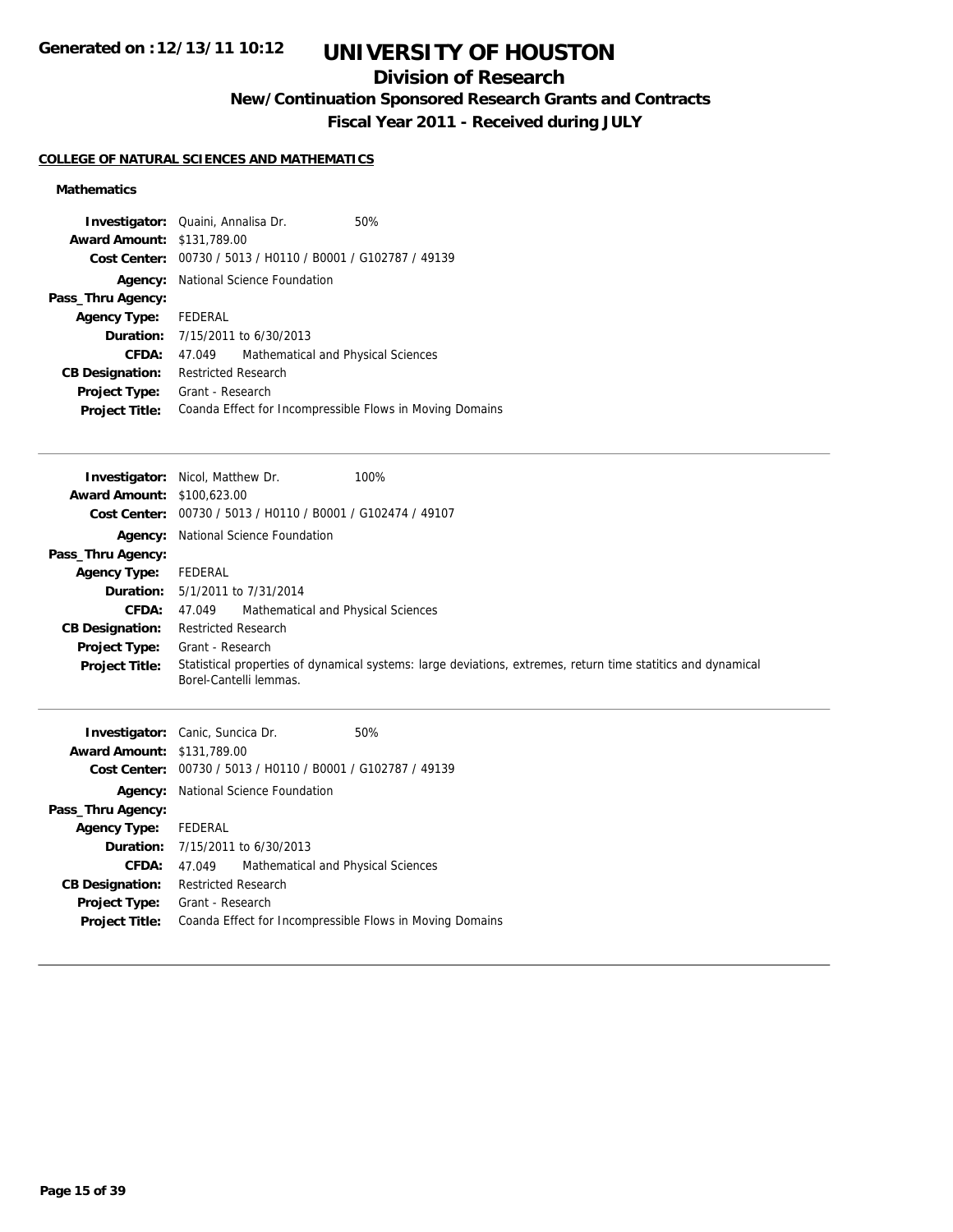## **Division of Research**

**New/Continuation Sponsored Research Grants and Contracts**

**Fiscal Year 2011 - Received during JULY**

## **COLLEGE OF NATURAL SCIENCES AND MATHEMATICS**

## **Mathematics**

| <b>Investigator:</b> Josic, Kresimir Dr.        |                                                                  |                             | 100% |
|-------------------------------------------------|------------------------------------------------------------------|-----------------------------|------|
| <b>Award Amount: \$32,425.00</b>                |                                                                  |                             |      |
|                                                 | Cost Center: 00730 / 5013 / H0110 / B0001 / G103552 / 49248      |                             |      |
| Agency:                                         | Baylor College of Medicine                                       |                             |      |
| Pass_Thru Agency: National Institutes of Health |                                                                  |                             |      |
| <b>Agency Type:</b>                             | FEDERAL                                                          |                             |      |
|                                                 | <b>Duration:</b> 5/1/2011 to 4/30/2012                           |                             |      |
| CFDA:                                           | 93.286                                                           | Biomedical Imaging Research |      |
| <b>CB Designation:</b>                          | <b>Restricted Research</b>                                       |                             |      |
| <b>Project Type:</b>                            | Special Research Agreement - Research                            |                             |      |
| <b>Project Title:</b>                           | TCN Training Program: Support of Predoctoral Fellow Rebecca Chen |                             |      |
|                                                 |                                                                  |                             |      |

#### **Physics**

| <b>Investigator:</b> Chu, Ching-Wu Dr. |                            |                                                             | 50%                                                                |
|----------------------------------------|----------------------------|-------------------------------------------------------------|--------------------------------------------------------------------|
| <b>Award Amount: \$250,000.00</b>      |                            |                                                             |                                                                    |
|                                        |                            | Cost Center: 00730 / 5013 / H0452 / B0001 / G100317 / 45245 |                                                                    |
|                                        |                            | <b>Agency:</b> U.S. Air Force Office of Scientific Research |                                                                    |
| Pass_Thru Agency:                      |                            |                                                             |                                                                    |
| Agency Type: FEDERAL                   |                            |                                                             |                                                                    |
|                                        |                            | <b>Duration:</b> $9/15/2009$ to $9/14/2012$                 |                                                                    |
| CFDA:                                  |                            |                                                             | 12.800 Air Force Defense Research Sciences Program                 |
| <b>CB Designation:</b>                 | <b>Restricted Research</b> |                                                             |                                                                    |
| <b>Project Type:</b>                   | Grant - Research           |                                                             |                                                                    |
| <b>Project Title:</b>                  |                            |                                                             | Search for and Study of Novel Superconductor with Higher Tc and Jc |
|                                        |                            |                                                             |                                                                    |

|                                  | <b>Investigator:</b> Pinsky, Lawrence S. Dr.<br>100%                                                         |
|----------------------------------|--------------------------------------------------------------------------------------------------------------|
| <b>Award Amount: \$11,606.00</b> |                                                                                                              |
|                                  | Cost Center: $00730 / 5043 / 40246 / 80001 / 6104030 / 49213$                                                |
|                                  | <b>Agency:</b> WYLE Laboratories                                                                             |
|                                  | <b>Pass_Thru Agency:</b> NASA - National Aeronautics and Space Administration - Marshall Space Flight Center |
| <b>Agency Type:</b>              | FEDERAL                                                                                                      |
|                                  | <b>Duration:</b> 1/17/2011 to 9/25/2011                                                                      |
| CFDA:                            | Aerospace Education Services Program<br>43.001                                                               |
| <b>CB Designation:</b>           | <b>Restricted Research</b>                                                                                   |
| <b>Project Type:</b>             | Contract - Research                                                                                          |
| <b>Project Title:</b>            | Medipix Flight Demonstration Project Wyle Contract                                                           |
|                                  |                                                                                                              |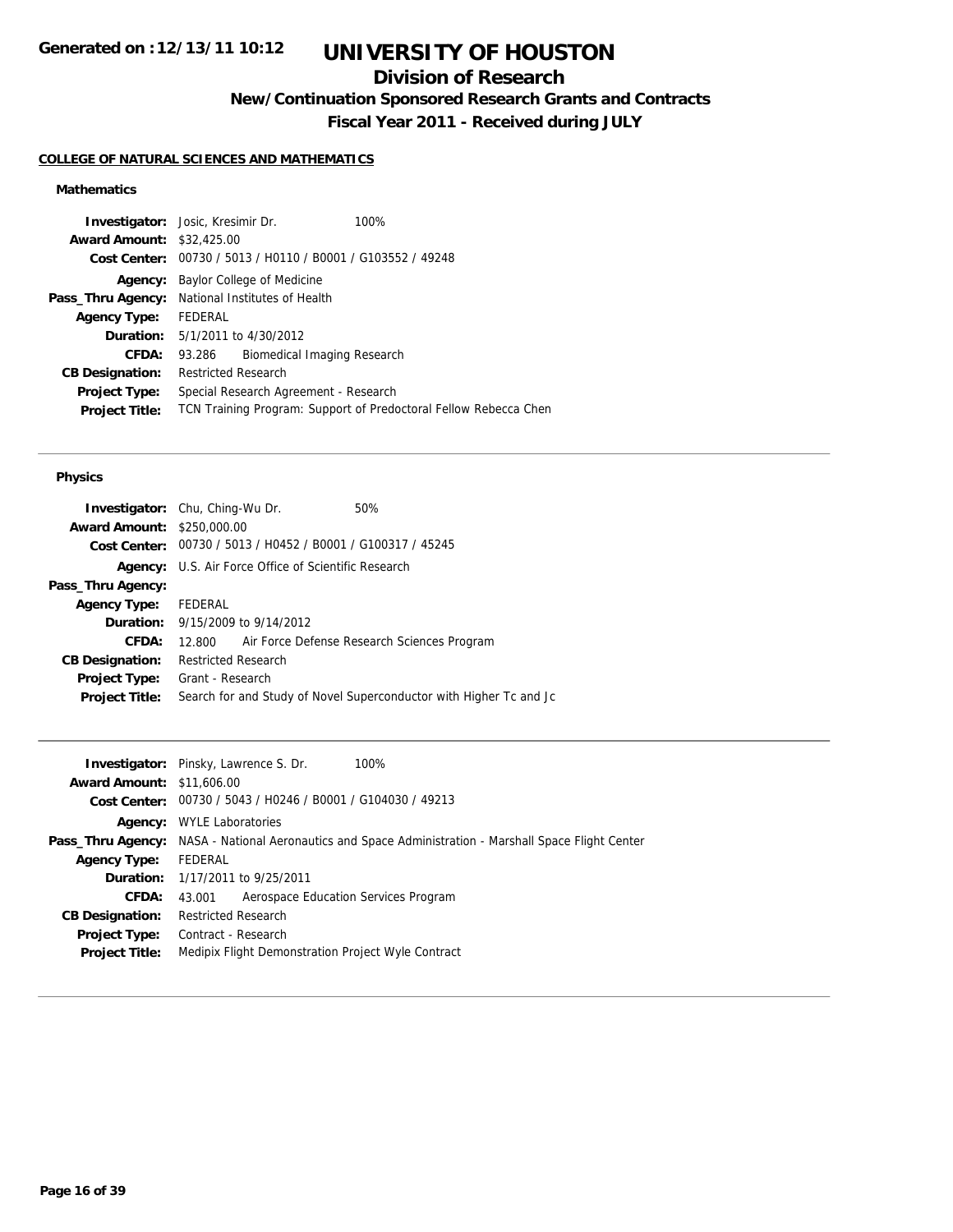# **UNIVERSITY OF HOUSTON**

## **Division of Research**

**New/Continuation Sponsored Research Grants and Contracts**

**Fiscal Year 2011 - Received during JULY**

## **COLLEGE OF NATURAL SCIENCES AND MATHEMATICS**

## **Physics**

| <b>Award Amount: \$61,250.00</b><br>Cost Center: 00730 / 5043 / H0112 / B0001 / G103127 / 48036<br>Agency: WYLE Laboratories<br>Pass_Thru Agency: NASA - National Aeronautics and Space Administration - Marshall Space Flight Center<br><b>FEDERAL</b><br><b>Agency Type:</b><br>1/17/2011 to 9/25/2011<br>Duration:<br><b>CFDA:</b><br>43.001<br>Aerospace Education Services Program<br><b>CB Designation:</b><br><b>Restricted Research</b><br>Project Type:<br>Contract - Research<br>Medipix Flight Demonstration Project Wyle Contract<br><b>Project Title:</b>                                          |  |
|-----------------------------------------------------------------------------------------------------------------------------------------------------------------------------------------------------------------------------------------------------------------------------------------------------------------------------------------------------------------------------------------------------------------------------------------------------------------------------------------------------------------------------------------------------------------------------------------------------------------|--|
| Investigator: Chu, Ching-Wu Dr.<br>50%<br><b>Award Amount: \$5,000.00</b><br>Cost Center: 00730 / 5013 / H0452 / B0001 / G099751 / 45542<br>Agency: Oak Ridge National Laboratory<br>Pass_Thru Agency:<br><b>Agency Type:</b><br><b>FEDERAL</b><br>Duration:<br>11/2/2009 to 7/31/2011<br><b>CFDA:</b><br>Inventions and Innovations<br>81.036<br><b>CB Designation:</b><br><b>Restricted Research</b><br>Project Type:<br>Contract - Research<br>The Search for Novel Superconductors with Significantly Higher Tc in Strongly Correlated Electron Systems with<br><b>Project Title:</b><br>Layered Structures |  |
| Investigator: Hungerford, Ed V. Dr.<br>100%<br><b>Award Amount: \$188,815.00</b><br>Cost Center: 00730 / 5013 / H0112 / B0001 / G100432 / 47318<br>National Science Foundation<br>Agency:<br>Pass_Thru Agency:<br><b>Agency Type:</b><br><b>FEDERAL</b><br>Duration:<br>10/1/2010 to 9/30/2013<br>CFDA:<br>Mathematical and Physical Sciences<br>47.049<br><b>CB Designation:</b><br><b>Restricted Research</b><br>Project Type:<br>Grant - Research<br>Collaborative Research: A Depleted Argon Detector for a Dark Matter Search<br><b>Project Title:</b>                                                     |  |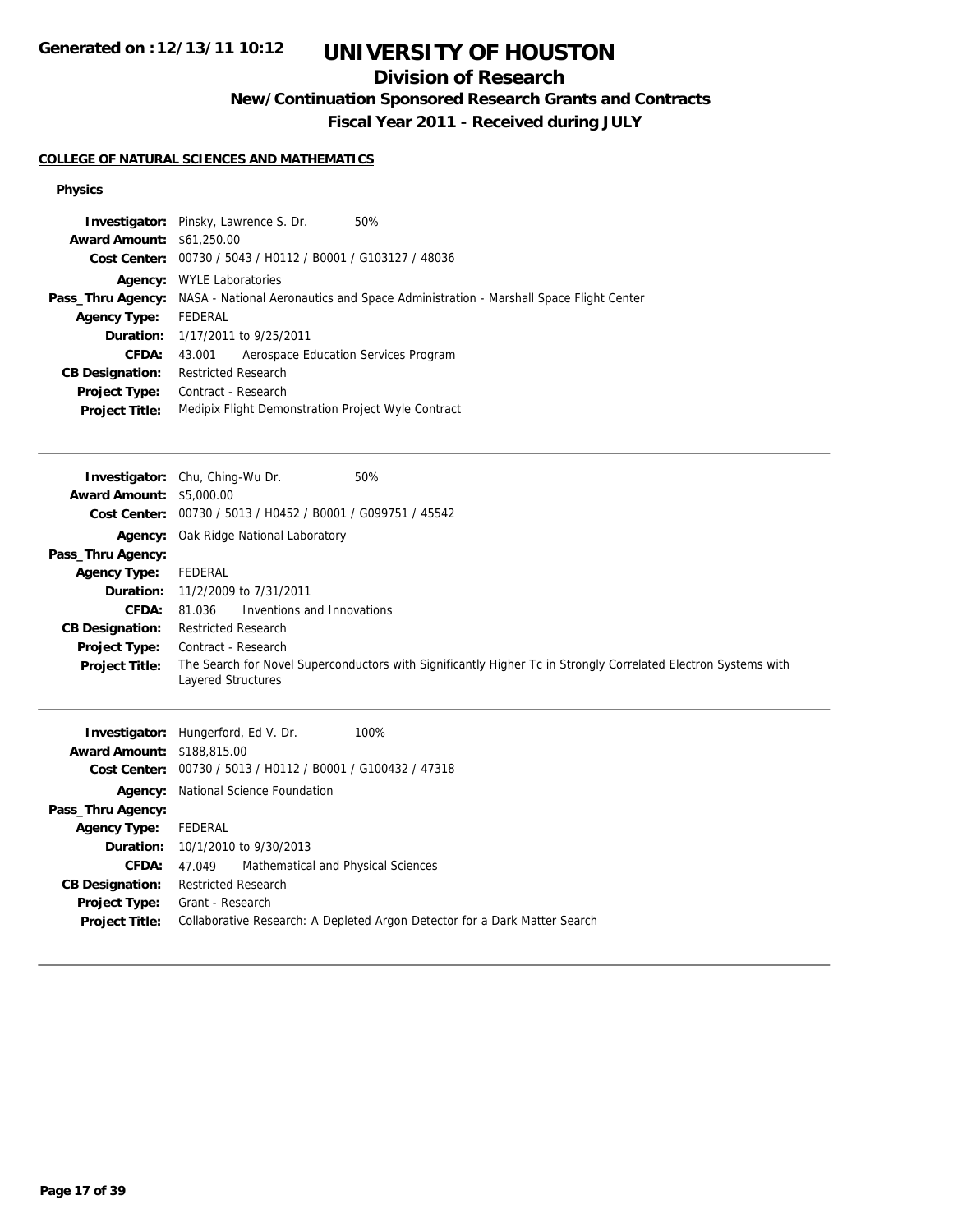## **Division of Research**

**New/Continuation Sponsored Research Grants and Contracts**

**Fiscal Year 2011 - Received during JULY**

#### **COLLEGE OF OPTOMETRY**

## **Optometry, Community**

|                                  | 100%<br><b>Investigator:</b> Bergmanson, Jan P. G. Dr.                  |
|----------------------------------|-------------------------------------------------------------------------|
| <b>Award Amount: \$40,000.00</b> |                                                                         |
| Cost Center:                     | 00730 / 5022 / H0114 / B0001 / G099822 / 45027                          |
| Agency:                          | Cooper Vision, Inc.                                                     |
| Pass_Thru Agency:                |                                                                         |
| <b>Agency Type:</b>              | <b>PROFIT</b>                                                           |
|                                  | <b>Duration:</b> 8/3/2009 to 8/31/2012                                  |
| CFDA:                            |                                                                         |
| <b>CB Designation:</b>           | <b>Restricted Research</b>                                              |
| <b>Project Type:</b>             | Contract - Research                                                     |
| <b>Project Title:</b>            | Clinical Evaluation of Silicone Hydrogel (SiHy) Contact Lenses CV-09-23 |

| <b>Award Amount:</b><br>\$10,000.00<br><b>Cost Center:</b> 00730 / 5021 / H0114 / B0001 / G103659 / 49075<br><b>Agency:</b> Lions Foundation for Sight<br>Pass_Thru Agency:<br>FOUNDATION<br><b>Agency Type:</b><br><b>Duration:</b> $6/1/2011$ to $5/31/2012$<br>CFDA:<br><b>Restricted Research</b><br><b>CB Designation:</b><br>Grant - Research<br><b>Project Type:</b><br>Biomechanical Properties of the Cornea in Lamellar Keratoplasty<br><b>Project Title:</b> | <b>Investigator:</b> Twa, Michael Dr. | 100% |  |
|-------------------------------------------------------------------------------------------------------------------------------------------------------------------------------------------------------------------------------------------------------------------------------------------------------------------------------------------------------------------------------------------------------------------------------------------------------------------------|---------------------------------------|------|--|
|                                                                                                                                                                                                                                                                                                                                                                                                                                                                         |                                       |      |  |
|                                                                                                                                                                                                                                                                                                                                                                                                                                                                         |                                       |      |  |
|                                                                                                                                                                                                                                                                                                                                                                                                                                                                         |                                       |      |  |
|                                                                                                                                                                                                                                                                                                                                                                                                                                                                         |                                       |      |  |
|                                                                                                                                                                                                                                                                                                                                                                                                                                                                         |                                       |      |  |
|                                                                                                                                                                                                                                                                                                                                                                                                                                                                         |                                       |      |  |
|                                                                                                                                                                                                                                                                                                                                                                                                                                                                         |                                       |      |  |
|                                                                                                                                                                                                                                                                                                                                                                                                                                                                         |                                       |      |  |
|                                                                                                                                                                                                                                                                                                                                                                                                                                                                         |                                       |      |  |
|                                                                                                                                                                                                                                                                                                                                                                                                                                                                         |                                       |      |  |

|                                  | 100%<br><b>Investigator:</b> Bergmanson, Jan P. G. Dr.                                                      |
|----------------------------------|-------------------------------------------------------------------------------------------------------------|
| <b>Award Amount: \$16,093.96</b> |                                                                                                             |
|                                  | Cost Center: 00730 / 5022 / H0114 / B0001 / G103862 / 49203                                                 |
|                                  | <b>Agency:</b> Bausch and Lomb Company                                                                      |
| Pass_Thru Agency:                |                                                                                                             |
| <b>Agency Type:</b>              | PROFIT                                                                                                      |
|                                  | <b>Duration:</b> 3/24/2011 to 3/31/2012                                                                     |
| CFDA:                            |                                                                                                             |
| <b>CB Designation:</b>           | <b>Restricted Research</b>                                                                                  |
| Project Type:                    | Contract - Research                                                                                         |
| <b>Project Title:</b>            | Protocol #690: A Study to Evaluate the Safety and Efficacy of a Novel Contact Lens for Daily disposable Use |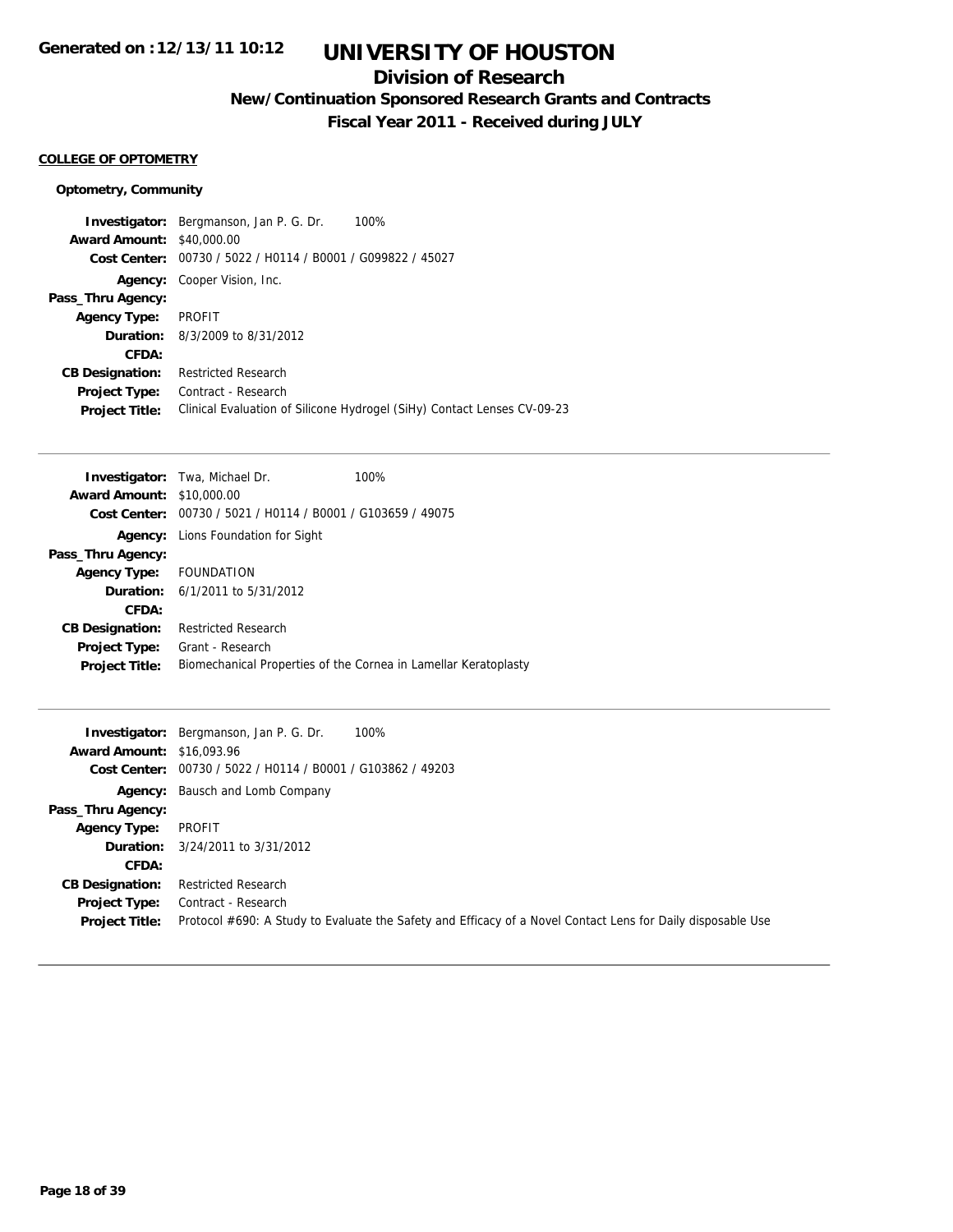## **Division of Research**

**New/Continuation Sponsored Research Grants and Contracts**

**Fiscal Year 2011 - Received during JULY**

### **COLLEGE OF OPTOMETRY**

#### **Optometry, Community**

**Investigator:** McDermott, Alison Dr. 100% **Award Amount:** \$10,000.00 **Cost Center:** 00730 / 5021 / H0114 / B0001 / G103826 / 49200 **Agency:** Lions Foundation for Sight **Pass\_Thru Agency: Agency Type:** FOUNDATION **Duration:** 6/1/2011 to 5/31/2012 **CFDA: CB Designation:** Restricted Research **Project Type:** Grant - Research **Project Title:** Rose Reins-The effect of vitamin D on human corneas stored in optisol

|                                   | <b>Investigator:</b> Smith III, Earl L. Dr.                 | 100% |
|-----------------------------------|-------------------------------------------------------------|------|
| <b>Award Amount: \$105,030.00</b> |                                                             |      |
|                                   | Cost Center: 00730 / 5021 / H0114 / B0001 / G090297 / 35093 |      |
| Agency:                           | Brien Holden Vision Institute                               |      |
| Pass_Thru Agency:                 |                                                             |      |
| <b>Agency Type: UNIVERSITY</b>    |                                                             |      |
|                                   | <b>Duration:</b> $6/1/2004$ to $6/30/2015$                  |      |
| CFDA:                             |                                                             |      |
| <b>CB Designation:</b>            | <b>Restricted Research</b>                                  |      |
| <b>Project Type:</b>              | Special Research Agreement - Research                       |      |
| <b>Project Title:</b>             | Optical Intervention                                        |      |

#### **COLLEGE OF PHARMACY**

#### **Clinical Sciences and Administration**

|                                  | <b>Investigator:</b> Sansgiry, Sujit Dr.                    | 100% |
|----------------------------------|-------------------------------------------------------------|------|
| <b>Award Amount: \$13,600.00</b> |                                                             |      |
|                                  | Cost Center: 00730 / 5021 / H0118 / B0001 / G103505 / 49204 |      |
|                                  | Agency: St. Luke's Episcopal Hospital                       |      |
| Pass_Thru Agency:                |                                                             |      |
| Agency Type: NON PROFIT          |                                                             |      |
|                                  | <b>Duration:</b> $3/31/2011$ to $3/30/2013$                 |      |
| CFDA:                            |                                                             |      |
| <b>CB Designation:</b>           | <b>Restricted Research</b>                                  |      |
| Project Type:                    | Grant - Research                                            |      |
| <b>Project Title:</b>            | A Randomized Controled Study to Identify Workflow Factors   |      |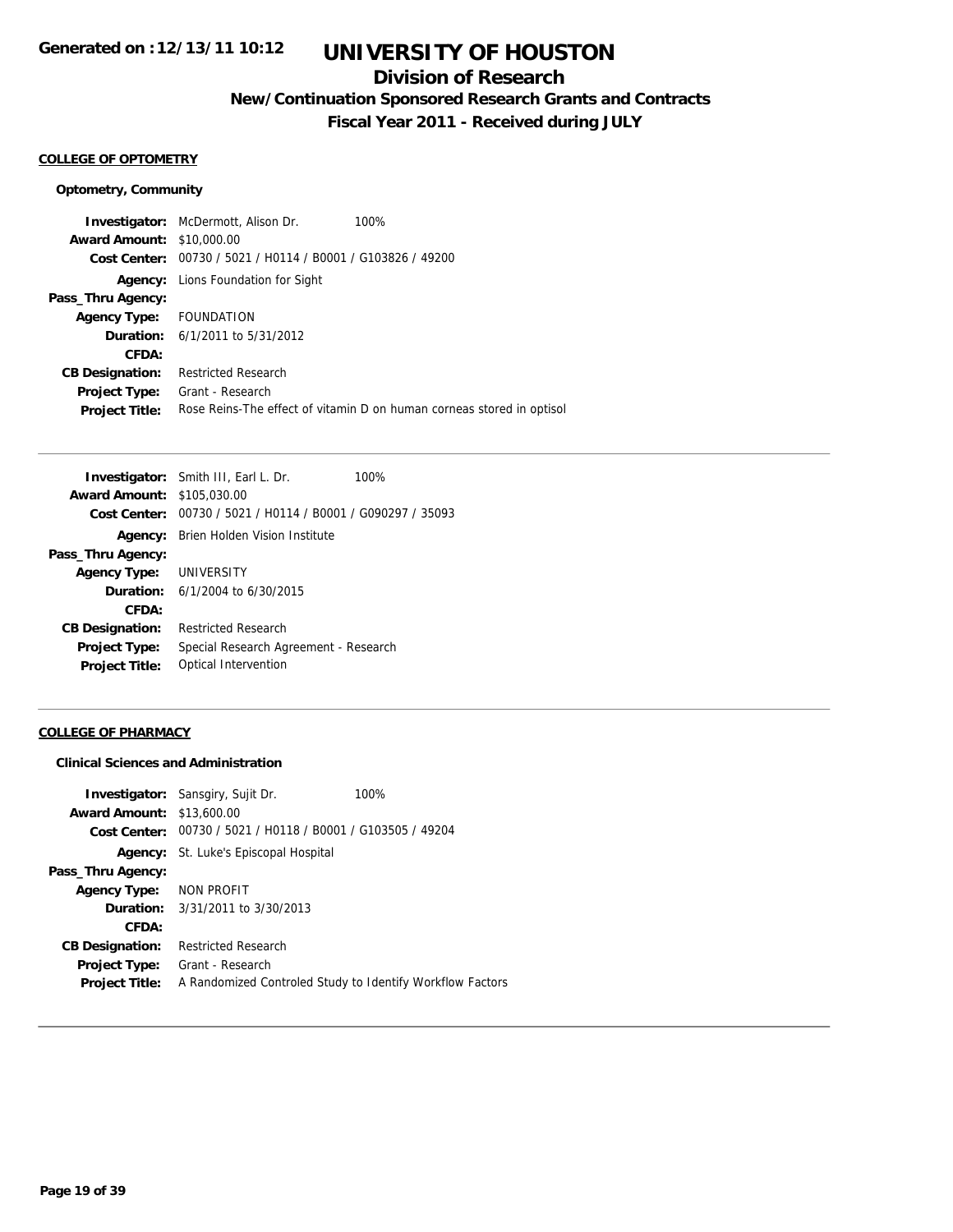## **Division of Research**

**New/Continuation Sponsored Research Grants and Contracts**

**Fiscal Year 2011 - Received during JULY**

#### **COLLEGE OF PHARMACY**

## **Institute for Drug Education and Research**

|                                  | <b>Investigator:</b> Chow, Diana S. L. Dr.<br>50%                                                            |
|----------------------------------|--------------------------------------------------------------------------------------------------------------|
| <b>Award Amount: \$25,000.00</b> |                                                                                                              |
|                                  | Cost Center: 00730 / 5013 / H0117 / B0001 / G103907 / 49102                                                  |
|                                  | <b>Agency:</b> Christopher and Dana Reeve Foundation                                                         |
|                                  | Pass_Thru Agency: U.S. Department of Defense                                                                 |
| <b>Agency Type:</b>              | FEDERAL                                                                                                      |
|                                  | <b>Duration:</b> $6/1/2011$ to $5/31/2012$                                                                   |
| <b>CFDA:</b>                     | 93.853 Clinical Research Related to Neurological Disorders                                                   |
| <b>CB Designation:</b>           | <b>Restricted Research</b>                                                                                   |
| <b>Project Type:</b>             | Grant - Research                                                                                             |
| <b>Project Title:</b>            | Pharmacokinetics and Pharmacodynamic Evaluations of Riluzole in 36 Acute Spinal Cord Injured (ASCI) Patients |

#### **Pharmacological and Pharmaceutical Sciences**

|                                 | 100%<br><b>Investigator:</b> Tejada-Simon, Maria Dr.                         |  |
|---------------------------------|------------------------------------------------------------------------------|--|
| <b>Award Amount: \$2,500.00</b> |                                                                              |  |
|                                 | Cost Center: 00730 / 5021 / H0117 / B0001 / G103967 / 49124                  |  |
| Agency:                         | National Fragile X Foundation                                                |  |
| Pass_Thru Agency:               |                                                                              |  |
| <b>Agency Type:</b>             | FOUNDATION                                                                   |  |
|                                 | <b>Duration:</b> 6/1/2011 to 12/31/2011                                      |  |
| CFDA:                           |                                                                              |  |
| <b>CB Designation:</b>          | <b>Restricted Research</b>                                                   |  |
| <b>Project Type:</b>            | Grant - Research                                                             |  |
| <b>Project Title:</b>           | FMRP regulation of the central mevalonate pathway in a Fragile X mouse model |  |

|                                  | 50%<br><b>Investigator:</b> Chow, Diana S. L. Dr.                                                            |
|----------------------------------|--------------------------------------------------------------------------------------------------------------|
| <b>Award Amount: \$25,000.00</b> |                                                                                                              |
|                                  | Cost Center: 00730 / 5013 / H0117 / B0001 / G103907 / 49102                                                  |
|                                  | <b>Agency:</b> Christopher and Dana Reeve Foundation                                                         |
|                                  | Pass_Thru Agency: U.S. Department of Defense                                                                 |
| <b>Agency Type:</b>              | FEDERAL                                                                                                      |
|                                  | <b>Duration:</b> $6/1/2011$ to $5/31/2012$                                                                   |
| <b>CFDA:</b>                     | 93.853 Clinical Research Related to Neurological Disorders                                                   |
| <b>CB Designation:</b>           | <b>Restricted Research</b>                                                                                   |
| <b>Project Type:</b>             | Grant - Research                                                                                             |
| <b>Project Title:</b>            | Pharmacokinetics and Pharmacodynamic Evaluations of Riluzole in 36 Acute Spinal Cord Injured (ASCI) Patients |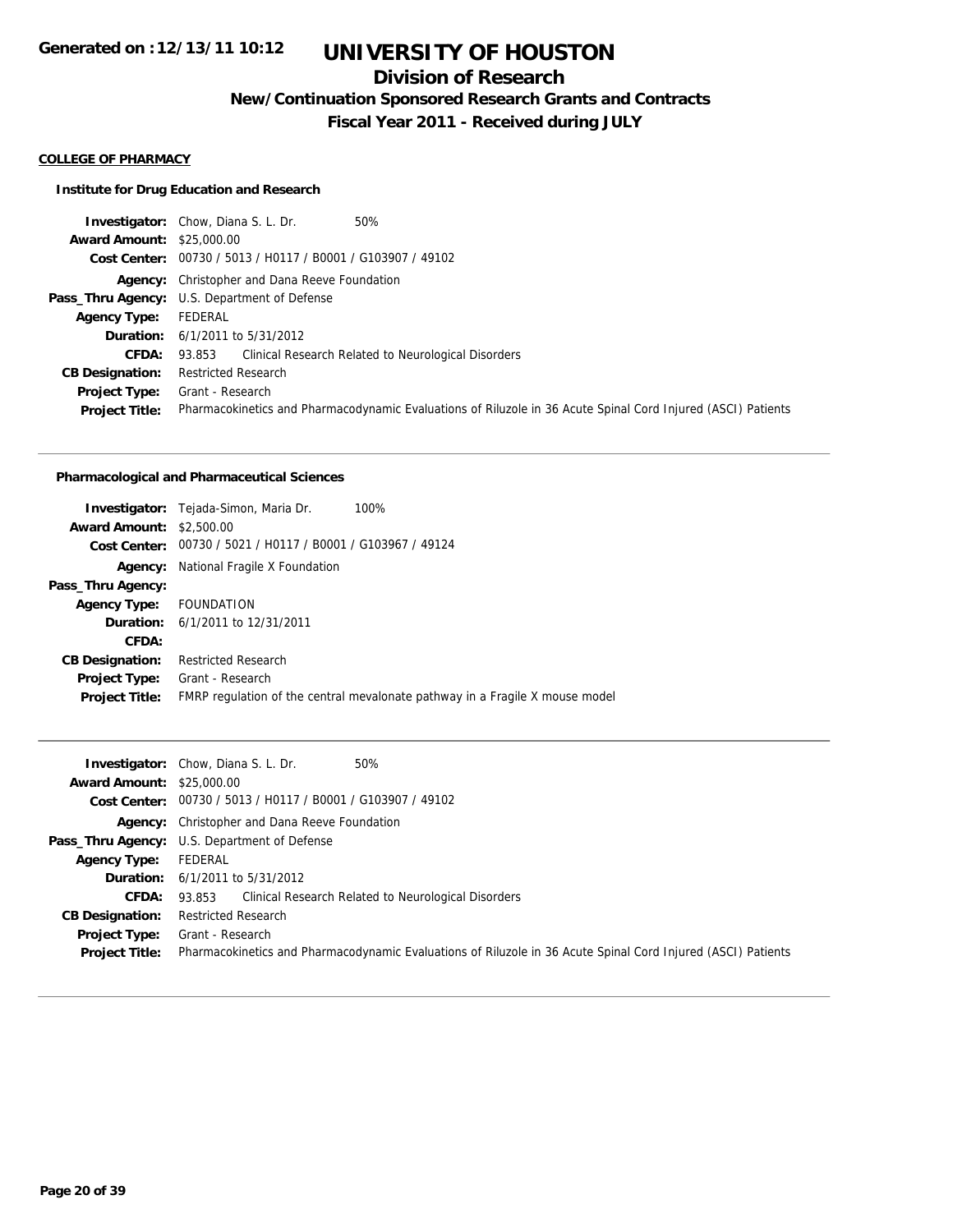## **Division of Research**

**New/Continuation Sponsored Research Grants and Contracts**

**Fiscal Year 2011 - Received during JULY**

### **COLLEGE OF PHARMACY**

#### **Pharmacological and Pharmaceutical Sciences**

**Investigator:** Tejada-Simon, Maria Dr. 100% **Award Amount:** \$86,423.00 **Cost Center:** 00730 / 5021 / H0117 / B0001 / G103169 / 48891 **Agency:** FRAXA Research Foundation **Pass\_Thru Agency: Agency Type:** FOUNDATION **Duration:** 8/1/2011 to 7/31/2012 **CFDA: CB Designation:** Restricted Research **Project Type:** Grant - Research **Project Title:** Small Rho GTPases, a potential therapeutic target for Fragile X syndrome

#### **COLLEGE OF TECHNOLOGY**

#### **Engineering Technology**

|                                  | <b>Investigator:</b> Zouridakis, George Dr.                           | 25%                                                                              |  |
|----------------------------------|-----------------------------------------------------------------------|----------------------------------------------------------------------------------|--|
| <b>Award Amount: \$40,500.00</b> |                                                                       |                                                                                  |  |
|                                  |                                                                       | Cost Center: 00730 / 5013 / H0246 / B0001 / G100631 / 46756                      |  |
| Agency:                          | National Institute of Arthritis and Musculoskeletal and Skin Diseases |                                                                                  |  |
| Pass_Thru Agency:                |                                                                       |                                                                                  |  |
| <b>Agency Type:</b>              | FEDERAL                                                               |                                                                                  |  |
|                                  | <b>Duration:</b> 7/1/2010 to 6/30/2012                                |                                                                                  |  |
| CFDA:                            | 93.846                                                                | Arthritis, Musculoskeletal and Skin Diseases Research                            |  |
| <b>CB Designation:</b>           | <b>Restricted Research</b>                                            |                                                                                  |  |
| <b>Project Type:</b>             | Grant - Research                                                      |                                                                                  |  |
| <b>Project Title:</b>            |                                                                       | Development of New Imaging Tools for the Early Detection of Buruli Ulcer Disease |  |
|                                  |                                                                       |                                                                                  |  |

|                                  | 25%<br><b>Investigator:</b> Queen, Courtney Dr.                                  |
|----------------------------------|----------------------------------------------------------------------------------|
| <b>Award Amount: \$40,500.00</b> |                                                                                  |
|                                  | Cost Center: 00730 / 5013 / H0246 / B0001 / G100631 / 46756                      |
| Agency:                          | National Institute of Arthritis and Musculoskeletal and Skin Diseases            |
| Pass_Thru Agency:                |                                                                                  |
| <b>Agency Type:</b>              | FEDERAL                                                                          |
|                                  | <b>Duration:</b> $7/1/2010$ to $6/30/2012$                                       |
| CFDA:                            | Arthritis, Musculoskeletal and Skin Diseases Research<br>93.846                  |
| <b>CB Designation:</b>           | <b>Restricted Research</b>                                                       |
| <b>Project Type:</b>             | Grant - Research                                                                 |
| <b>Project Title:</b>            | Development of New Imaging Tools for the Early Detection of Buruli Ulcer Disease |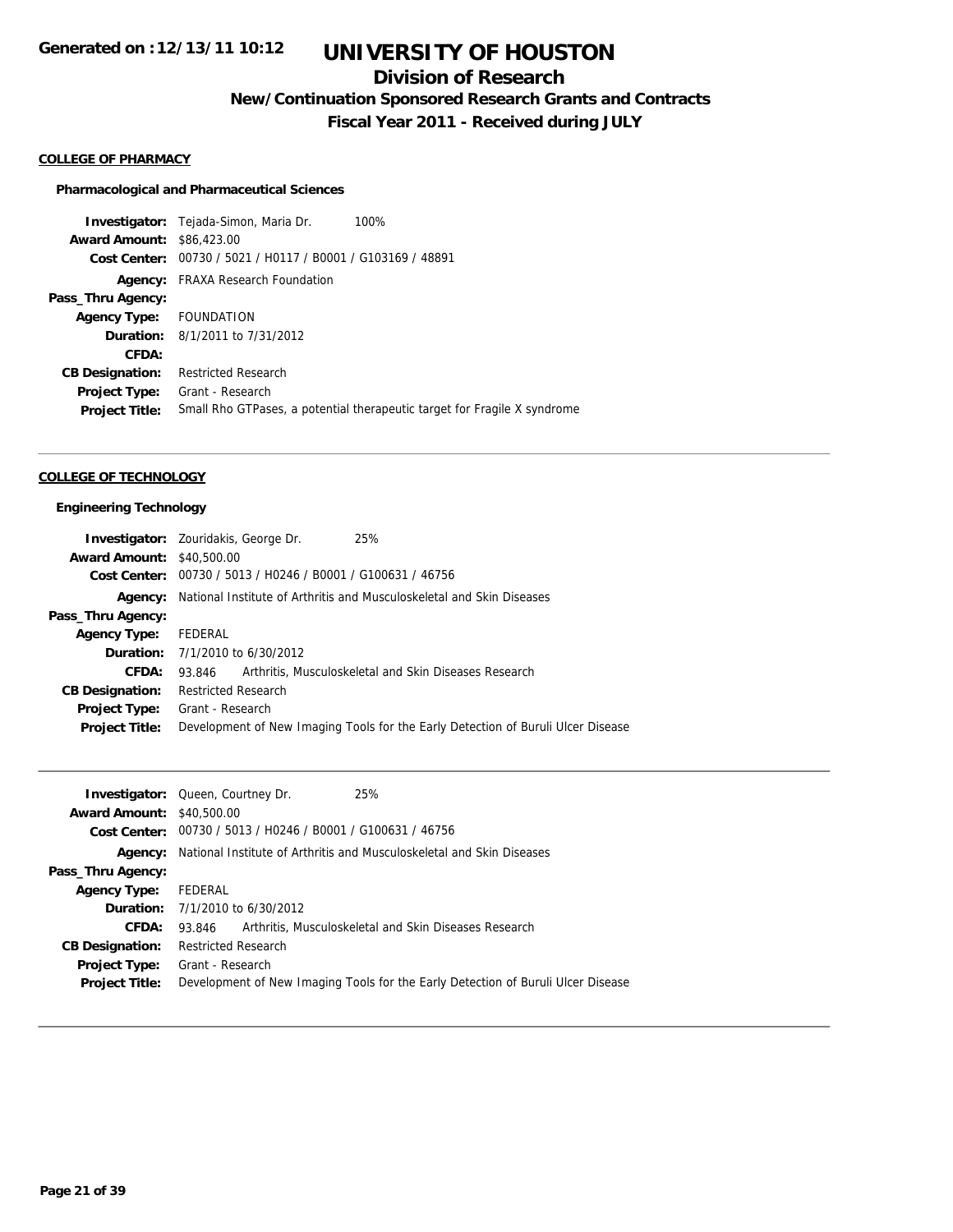## **Division of Research**

**New/Continuation Sponsored Research Grants and Contracts**

**Fiscal Year 2011 - Received during JULY**

#### **CULLEN COLLEGE OF ENGINEERING**

## **Center for Innovative Grouting Materials and Tech**

|                                  | <b>Investigator:</b> Vipulanandan, Cumaraswamy D80%                                                                       |
|----------------------------------|---------------------------------------------------------------------------------------------------------------------------|
| <b>Award Amount: \$39,999.98</b> |                                                                                                                           |
|                                  | Cost Center: 00730 / 5016 / H0069 / B0001 / G103802 / 48871                                                               |
|                                  | <b>Agency:</b> Texas Department of Transportation                                                                         |
| Pass_Thru Agency:                |                                                                                                                           |
| <b>Agency Type:</b>              | <b>STATE</b>                                                                                                              |
|                                  | <b>Duration:</b> $6/14/2011$ to $8/31/2012$                                                                               |
| <b>CFDA:</b>                     |                                                                                                                           |
| <b>CB Designation:</b>           | <b>Restricted Research</b>                                                                                                |
| <b>Project Type:</b>             | Contract - Research                                                                                                       |
| <b>Project Title:</b>            | Locate and evaluate the fluid leakage, seepage, and erosion problems on TxDOT facilities and recommend repair<br>methods. |

|                                 | <b>Investigator:</b> Vipulanandan, Cumaraswamy D100%        |  |
|---------------------------------|-------------------------------------------------------------|--|
| <b>Award Amount: \$3,000.00</b> |                                                             |  |
|                                 | Cost Center: 00730 / 5022 / H0069 / B0100 / G097310 / 42739 |  |
|                                 | <b>Agency:</b> Various Private Profit Agencies              |  |
| Pass_Thru Agency:               |                                                             |  |
| <b>Agency Type:</b>             | PROFIT                                                      |  |
|                                 | <b>Duration:</b> $1/1/2008$ to $8/31/2031$                  |  |
| CFDA:                           |                                                             |  |
| <b>CB Designation:</b>          | Non Restricted Research                                     |  |
| <b>Project Type:</b>            | Grant - Research                                            |  |
| <b>Project Title:</b>           | Center for Innovative Grouting Materials and Technology     |  |
|                                 |                                                             |  |

## **Center for Integrated Bio and Nano Systems**

|                                  | <b>Investigator:</b> Willson, Richard C. Dr.                   | 10%                                                            |  |
|----------------------------------|----------------------------------------------------------------|----------------------------------------------------------------|--|
| <b>Award Amount: \$17,182.30</b> |                                                                |                                                                |  |
|                                  | Cost Center: 00730 / 5013 / H0067 / B0001 / G103734 / 48888    |                                                                |  |
|                                  | <b>Agency:</b> University of Texas Medical Branch at Galveston |                                                                |  |
| Pass_Thru Agency:                | National Institute of Allergy and Infectious Diseases          |                                                                |  |
| <b>Agency Type:</b>              | FEDERAL                                                        |                                                                |  |
|                                  | <b>Duration:</b> 3/1/2011 to 2/29/2012                         |                                                                |  |
| CFDA:                            | 93.855                                                         | Allergy, Immunology, and Transplantation Research              |  |
| <b>CB Designation:</b>           | <b>Restricted Research</b>                                     |                                                                |  |
| <b>Project Type:</b>             | Grant - Research                                               |                                                                |  |
| <b>Project Title:</b>            |                                                                | Towards the Development of a Syndrome-specific Diagnostic Tool |  |
|                                  |                                                                |                                                                |  |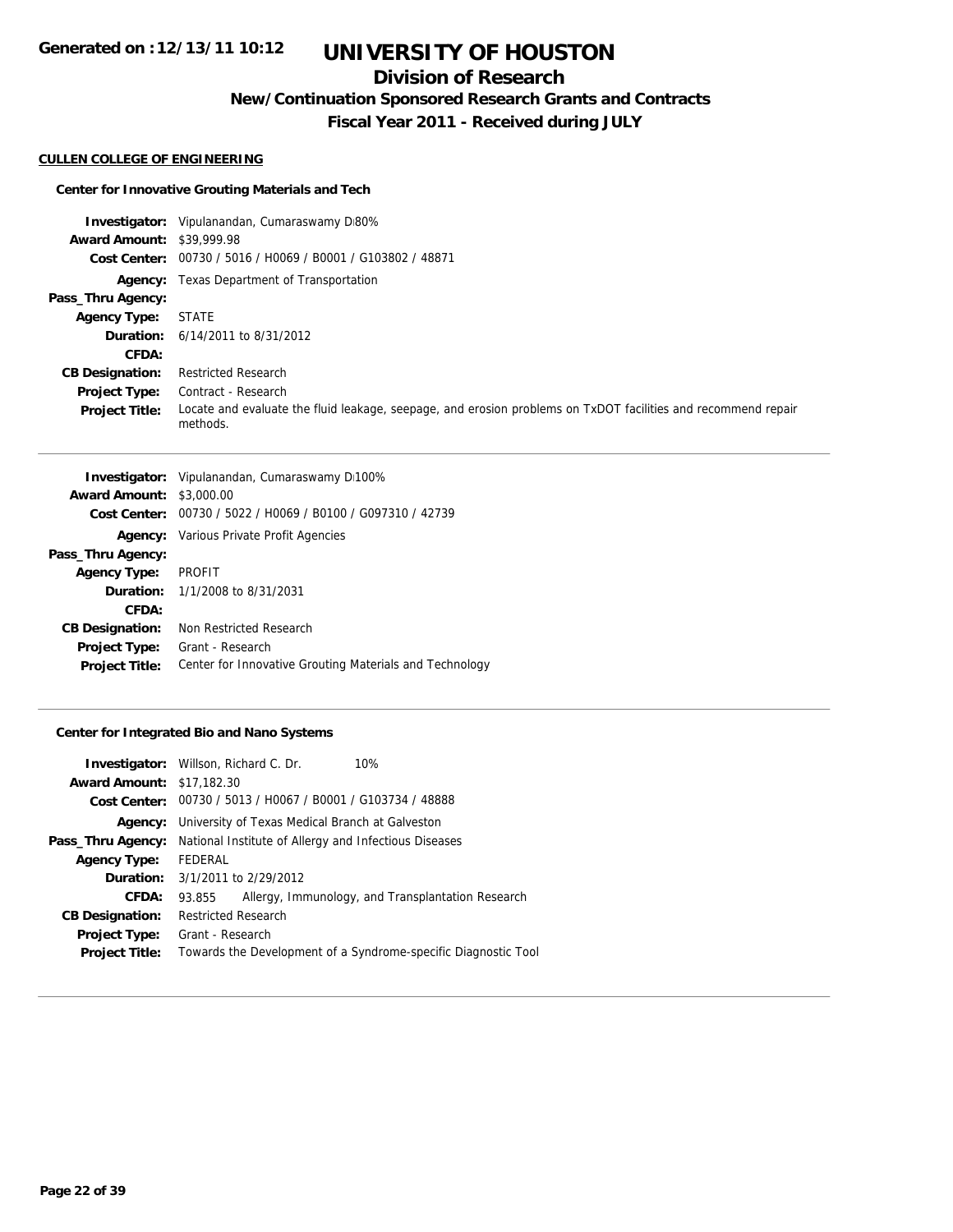## **Division of Research**

**New/Continuation Sponsored Research Grants and Contracts**

**Fiscal Year 2011 - Received during JULY**

## **CULLEN COLLEGE OF ENGINEERING**

## **Center for Integrated Bio and Nano Systems**

|                                  | <b>Investigator:</b> Ruchhoeft, Paul Dr.                       | 20%                                                            |  |
|----------------------------------|----------------------------------------------------------------|----------------------------------------------------------------|--|
| <b>Award Amount: \$34,364.60</b> |                                                                |                                                                |  |
|                                  | Cost Center: 00730 / 5013 / H0067 / B0001 / G103734 / 48888    |                                                                |  |
|                                  | <b>Agency:</b> University of Texas Medical Branch at Galveston |                                                                |  |
| Pass_Thru Agency:                | National Institute of Allergy and Infectious Diseases          |                                                                |  |
| <b>Agency Type:</b>              | FEDERAL                                                        |                                                                |  |
|                                  | <b>Duration:</b> $3/1/2011$ to $2/29/2012$                     |                                                                |  |
| <b>CFDA:</b>                     | 93.855                                                         | Allergy, Immunology, and Transplantation Research              |  |
| <b>CB Designation:</b>           | <b>Restricted Research</b>                                     |                                                                |  |
| <b>Project Type:</b>             | Grant - Research                                               |                                                                |  |
| <b>Project Title:</b>            |                                                                | Towards the Development of a Syndrome-specific Diagnostic Tool |  |

|                                 | <b>Investigator:</b> Ruchhoeft, Paul Dr.                                       | 20%                                                            |  |
|---------------------------------|--------------------------------------------------------------------------------|----------------------------------------------------------------|--|
| <b>Award Amount: \$2,980.00</b> |                                                                                |                                                                |  |
|                                 | Cost Center: 00730 / 5015 / H0104 / B0001 / G103724 / 48889                    |                                                                |  |
| Agency:                         | University of Texas Medical Branch at Galveston                                |                                                                |  |
|                                 | <b>Pass_Thru Agency:</b> National Institute of Allergy and Infectious Diseases |                                                                |  |
| <b>Agency Type:</b>             | FEDERAL                                                                        |                                                                |  |
|                                 | <b>Duration:</b> 3/1/2011 to 2/29/2012                                         |                                                                |  |
| CFDA:                           | 93.855                                                                         | Allergy, Immunology, and Transplantation Research              |  |
| <b>CB Designation:</b>          | <b>Restricted Research</b>                                                     |                                                                |  |
| <b>Project Type:</b>            | Grant - Research                                                               |                                                                |  |
| <b>Project Title:</b>           |                                                                                | Towards the Development of a Syndrome-specific Diagnostic Tool |  |
|                                 |                                                                                |                                                                |  |

|                                 | <b>Investigator:</b> Willson, Richard C. Dr.                | 10%                                                            |  |  |
|---------------------------------|-------------------------------------------------------------|----------------------------------------------------------------|--|--|
| <b>Award Amount: \$1,490.00</b> |                                                             |                                                                |  |  |
|                                 | Cost Center: 00730 / 5015 / H0104 / B0001 / G103724 / 48889 |                                                                |  |  |
| Agency:                         | University of Texas Medical Branch at Galveston             |                                                                |  |  |
| Pass_Thru Agency:               | National Institute of Allergy and Infectious Diseases       |                                                                |  |  |
| <b>Agency Type:</b>             | FEDERAL                                                     |                                                                |  |  |
|                                 | <b>Duration:</b> 3/1/2011 to 2/29/2012                      |                                                                |  |  |
| CFDA:                           | 93.855                                                      | Allergy, Immunology, and Transplantation Research              |  |  |
| <b>CB Designation:</b>          | Restricted Research                                         |                                                                |  |  |
| <b>Project Type:</b>            | Grant - Research                                            |                                                                |  |  |
| <b>Project Title:</b>           |                                                             | Towards the Development of a Syndrome-specific Diagnostic Tool |  |  |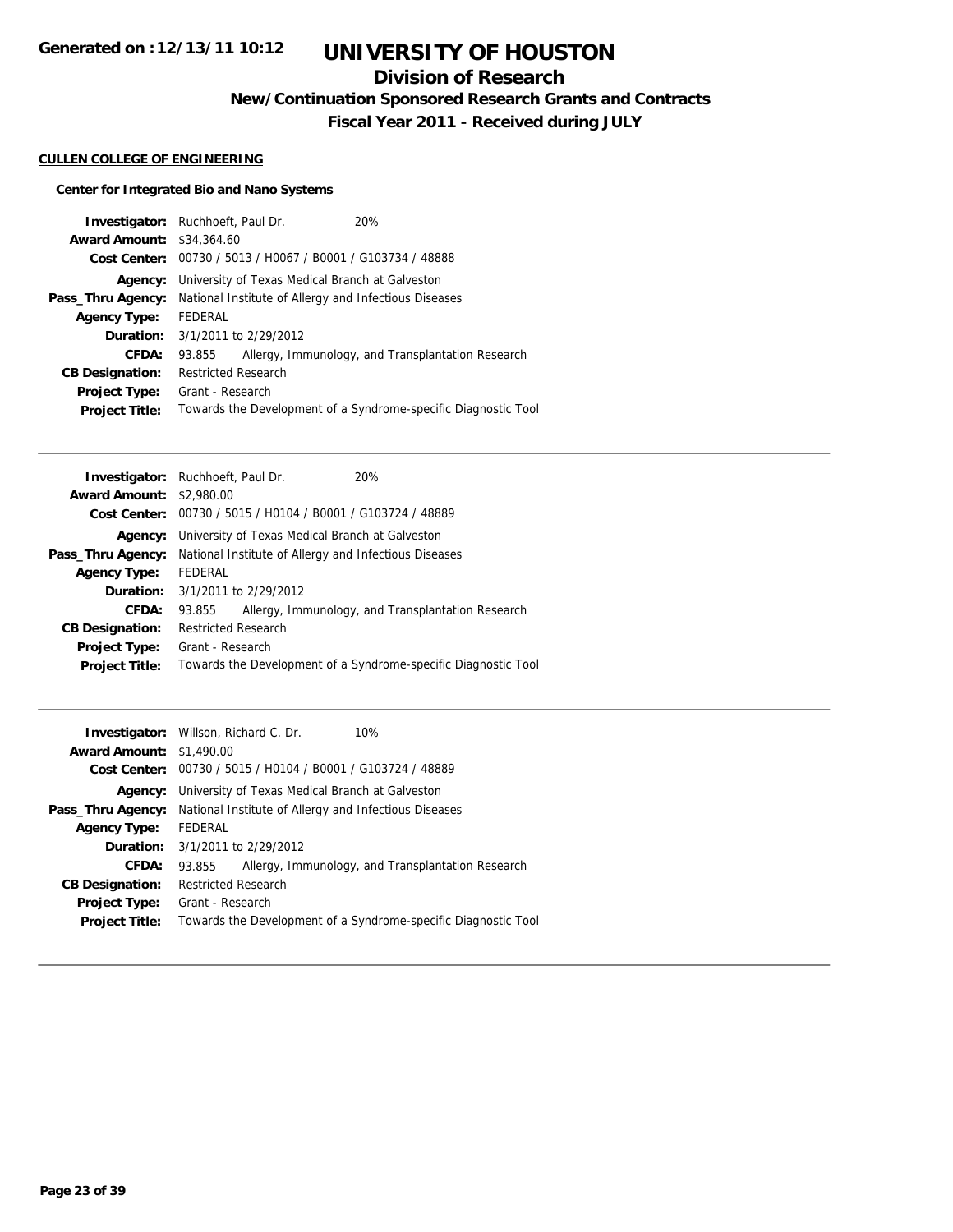## **Division of Research**

**New/Continuation Sponsored Research Grants and Contracts**

**Fiscal Year 2011 - Received during JULY**

## **CULLEN COLLEGE OF ENGINEERING**

## **Center for Integrated Bio and Nano Systems**

|                                  | <b>Investigator:</b> Willson, Richard C. Dr.<br>10%            |
|----------------------------------|----------------------------------------------------------------|
| <b>Award Amount: \$15,059.00</b> |                                                                |
|                                  | Cost Center: 00730 / 5016 / H0070 / B0001 / G103579 / 48456    |
| Agency:                          | University of Texas Medical Branch at Galveston                |
| Pass_Thru Agency:                | National Institute of Allergy and Infectious Diseases          |
| <b>Agency Type:</b>              | FEDERAL                                                        |
|                                  | <b>Duration:</b> 3/1/2011 to 2/29/2012                         |
| CFDA:                            |                                                                |
| <b>CB Designation:</b>           | <b>Restricted Research</b>                                     |
| <b>Project Type:</b>             | Grant - Research                                               |
| <b>Project Title:</b>            | Towards the Development of a Syndrome-Specific Diagnostic Tool |

|                                  | <b>Investigator:</b> Ruchhoeft, Paul Dr.                    | 20%                                                            |
|----------------------------------|-------------------------------------------------------------|----------------------------------------------------------------|
| <b>Award Amount: \$30,118,00</b> |                                                             |                                                                |
|                                  | Cost Center: 00730 / 5016 / H0070 / B0001 / G103579 / 48456 |                                                                |
| Agency:                          | University of Texas Medical Branch at Galveston             |                                                                |
| Pass_Thru Agency:                | National Institute of Allergy and Infectious Diseases       |                                                                |
| <b>Agency Type:</b>              | FEDERAL                                                     |                                                                |
|                                  | <b>Duration:</b> 3/1/2011 to 2/29/2012                      |                                                                |
| CFDA:                            |                                                             |                                                                |
| <b>CB Designation:</b>           | <b>Restricted Research</b>                                  |                                                                |
| Project Type:                    | Grant - Research                                            |                                                                |
| <b>Project Title:</b>            |                                                             | Towards the Development of a Syndrome-Specific Diagnostic Tool |

|                                  | <b>Investigator:</b> Willson, Richard C. Dr.<br>30%                                             |
|----------------------------------|-------------------------------------------------------------------------------------------------|
| <b>Award Amount: \$29,267.10</b> |                                                                                                 |
|                                  | Cost Center: 00730 / 5013 / H0070 / B0001 / G098736 / 45097                                     |
|                                  | <b>Agency:</b> National Science Foundation                                                      |
| Pass_Thru Agency:                |                                                                                                 |
| Agency Type:                     | FEDERAL                                                                                         |
|                                  | <b>Duration:</b> 9/15/2009 to 8/31/2013                                                         |
| CFDA:                            | <b>Engineering Grants</b><br>47.041                                                             |
| <b>CB Designation:</b>           | <b>Restricted Research</b>                                                                      |
| Project Type:                    | Grant - Research                                                                                |
| <b>Project Title:</b>            | Single-biomolecule Detector Array Based on Nanomagnetically Stabilized Magnetoreristive Sensors |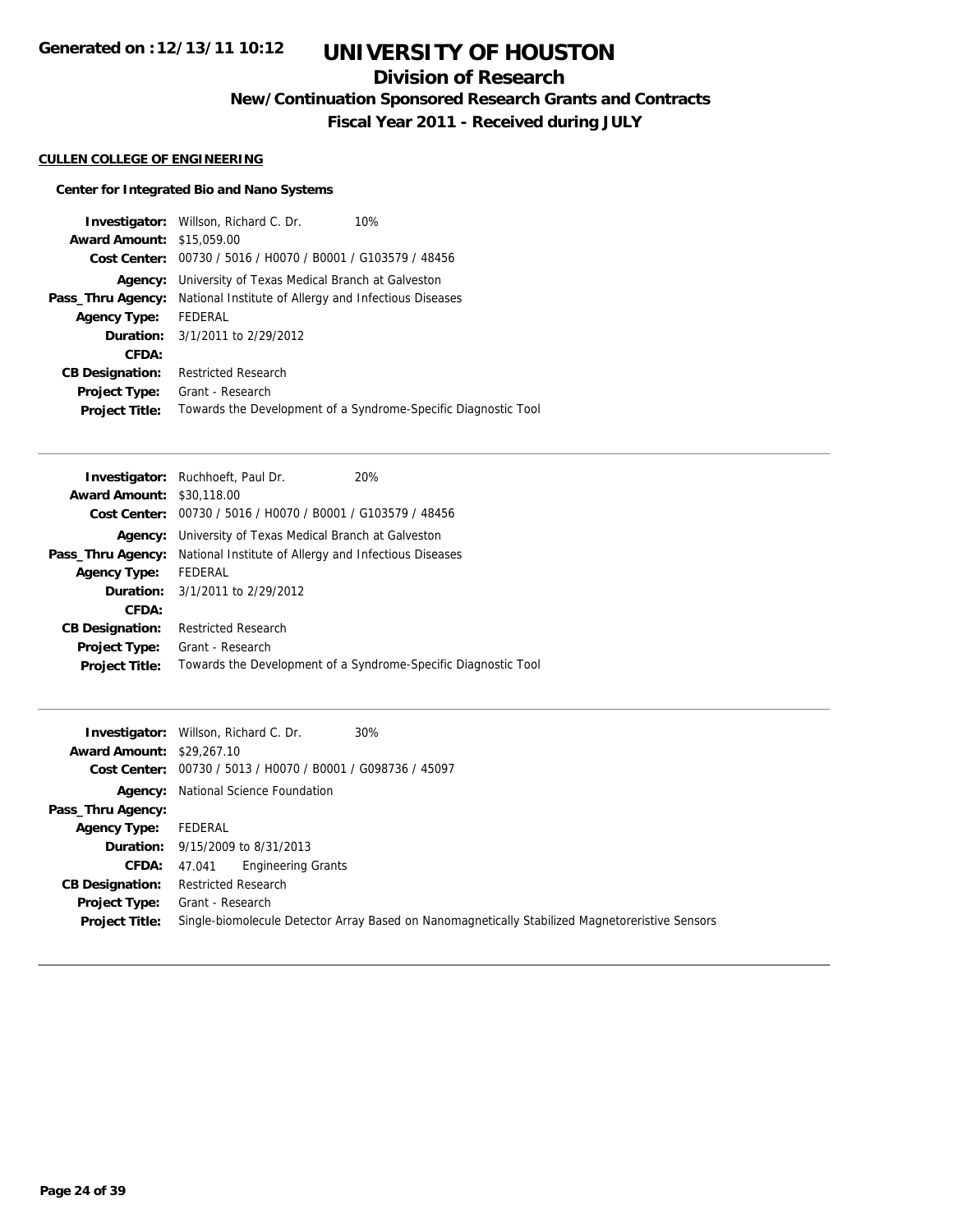## **Division of Research**

**New/Continuation Sponsored Research Grants and Contracts**

**Fiscal Year 2011 - Received during JULY**

## **CULLEN COLLEGE OF ENGINEERING**

#### **Center for Integrated Bio and Nano Systems**

**Investigator:** Litvinov, Dmitri Dr. 20% **Award Amount:** \$19,511.40 **Cost Center:** 00730 / 5013 / H0070 / B0001 / G098736 / 45097 **Agency:** National Science Foundation **Pass\_Thru Agency: Agency Type:** FEDERAL **Duration:** 9/15/2009 to 8/31/2013 **CFDA:** 47.041 Engineering Grants **CB Designation:** Restricted Research **Project Type:** Grant - Research **Project Title:** Single-biomolecule Detector Array Based on Nanomagnetically Stabilized Magnetoreristive Sensors

#### **Chemical Engineering**

|                                  | 50%<br><b>Investigator:</b> Krishnamoorti, Ramanan Dr.                                |
|----------------------------------|---------------------------------------------------------------------------------------|
| <b>Award Amount: \$55,037,00</b> |                                                                                       |
|                                  | Cost Center: 00730 / 5022 / H0067 / B0001 / G103865 / 49110                           |
| <b>Agency: Total</b>             |                                                                                       |
| Pass_Thru Agency:                |                                                                                       |
| <b>Agency Type:</b>              | PROFIT                                                                                |
|                                  | <b>Duration:</b> $6/15/2011$ to $6/14/2012$                                           |
| CFDA:                            |                                                                                       |
| <b>CB Designation:</b>           | <b>Restricted Research</b>                                                            |
| Project Type:                    | Contract - Research                                                                   |
| <b>Project Title:</b>            | Preparation of PS/Nanomaterial Composites for the Reduction of Styrene Residual in PS |

|                                  | Investigator: Khabashesku, Valery Dr.                         | 50%                                                                                   |
|----------------------------------|---------------------------------------------------------------|---------------------------------------------------------------------------------------|
| <b>Award Amount: \$55,037,00</b> |                                                               |                                                                                       |
|                                  | Cost Center: $00730 / 5022 / 10067 / 80001 / 6103865 / 49110$ |                                                                                       |
| <b>Agency: Total</b>             |                                                               |                                                                                       |
| Pass_Thru Agency:                |                                                               |                                                                                       |
| <b>Agency Type:</b>              | PROFIT                                                        |                                                                                       |
|                                  | <b>Duration:</b> $6/15/2011$ to $6/14/2012$                   |                                                                                       |
| CFDA:                            |                                                               |                                                                                       |
| <b>CB Designation:</b>           | <b>Restricted Research</b>                                    |                                                                                       |
| <b>Project Type:</b>             | Contract - Research                                           |                                                                                       |
| <b>Project Title:</b>            |                                                               | Preparation of PS/Nanomaterial Composites for the Reduction of Styrene Residual in PS |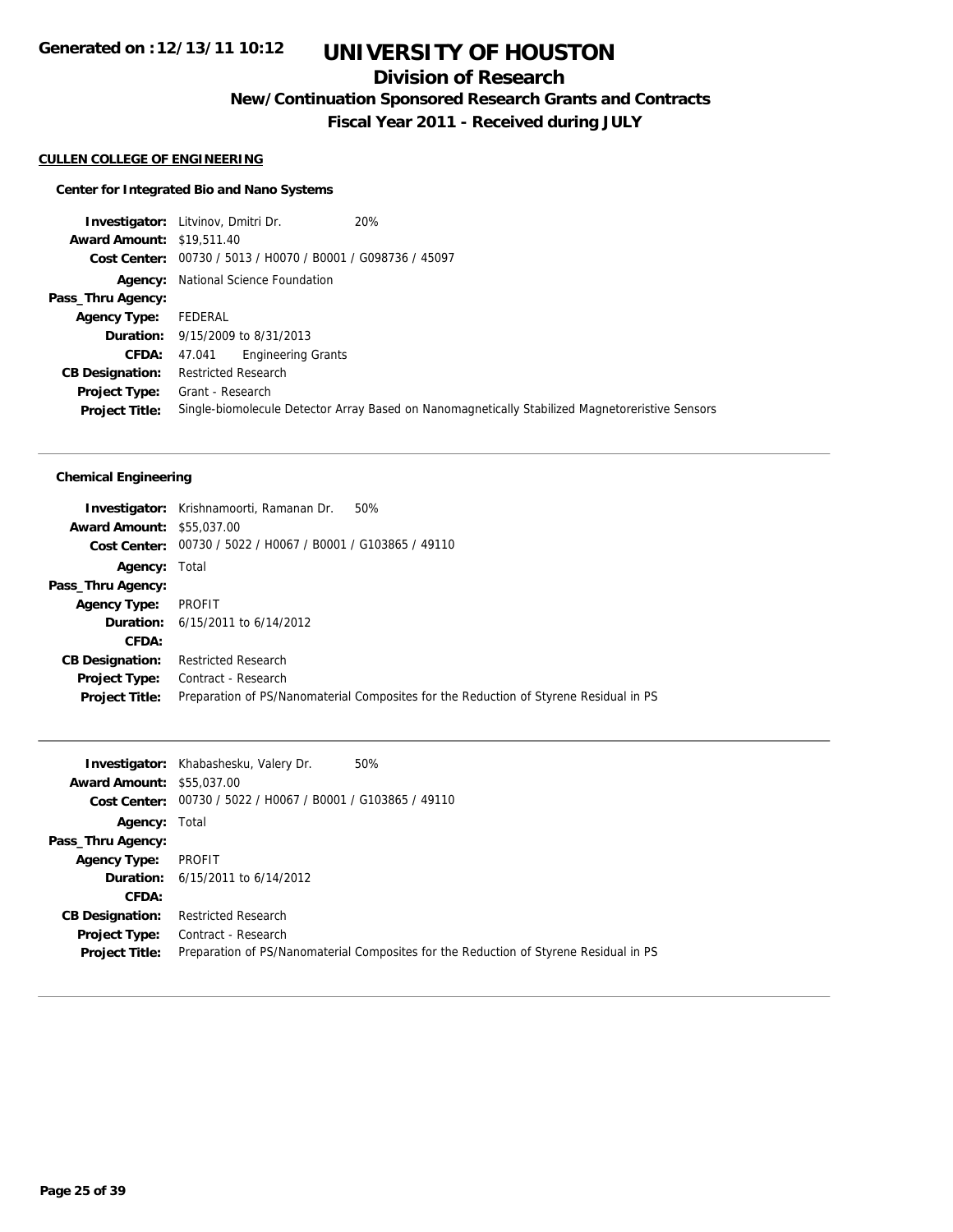# **UNIVERSITY OF HOUSTON**

## **Division of Research**

**New/Continuation Sponsored Research Grants and Contracts**

**Fiscal Year 2011 - Received during JULY**

## **CULLEN COLLEGE OF ENGINEERING**

## **Chemical Engineering**

|                                   | 25%<br><b>Investigator:</b> Flumerfelt, Raymond W. Dr.      |  |  |
|-----------------------------------|-------------------------------------------------------------|--|--|
| <b>Award Amount: \$500,000.00</b> |                                                             |  |  |
|                                   | Cost Center: 00730 / 5013 / H0503 / B0001 / G100263 / 46340 |  |  |
|                                   | <b>Agency:</b> U.S. Department of Energy                    |  |  |
| Pass_Thru Agency:                 |                                                             |  |  |
| <b>Agency Type:</b>               | FEDERAL                                                     |  |  |
|                                   | <b>Duration:</b> 11/1/2009 to 11/30/2011                    |  |  |
| CFDA:                             | Renewable Energy Research and Development<br>81.087         |  |  |
| <b>CB Designation:</b>            | <b>Restricted Research</b>                                  |  |  |
| <b>Project Type:</b>              | Grant - Research                                            |  |  |
| <b>Project Title:</b>             | Establishment of a National Wind Energy Center (NWEC)       |  |  |

|                                  | <b>Investigator:</b> Doxastakis, Emmanouil Dr.<br>100%      |  |  |
|----------------------------------|-------------------------------------------------------------|--|--|
| <b>Award Amount: \$92,595.00</b> |                                                             |  |  |
|                                  | Cost Center: 00730 / 5013 / H0067 / B0001 / G102372 / 49117 |  |  |
|                                  | <b>Agency:</b> National Science Foundation                  |  |  |
| Pass_Thru Agency:                |                                                             |  |  |
| Agency Type: FEDERAL             |                                                             |  |  |
|                                  | <b>Duration:</b> 9/1/2011 to 8/31/2013                      |  |  |
| CFDA:                            | <b>Engineering Grants</b><br>47.041                         |  |  |
| <b>CB Designation:</b>           | <b>Restricted Research</b>                                  |  |  |
| Project Type:                    | Grant - Research                                            |  |  |
| <b>Project Title:</b>            | Protein association in a multicomponent lipid environment   |  |  |
|                                  |                                                             |  |  |

|                                  | <b>Investigator:</b> Willson, Richard C. Dr.                   | 41%                                                            |
|----------------------------------|----------------------------------------------------------------|----------------------------------------------------------------|
| <b>Award Amount: \$70,447.43</b> |                                                                |                                                                |
|                                  | Cost Center: 00730 / 5013 / H0067 / B0001 / G103734 / 48888    |                                                                |
|                                  | <b>Agency:</b> University of Texas Medical Branch at Galveston |                                                                |
| Pass_Thru Agency:                | National Institute of Allergy and Infectious Diseases          |                                                                |
| <b>Agency Type:</b>              | FEDERAL                                                        |                                                                |
|                                  | <b>Duration:</b> 3/1/2011 to 2/29/2012                         |                                                                |
| CFDA:                            | 93.855                                                         | Allergy, Immunology, and Transplantation Research              |
| <b>CB Designation:</b>           | <b>Restricted Research</b>                                     |                                                                |
| <b>Project Type:</b>             | Grant - Research                                               |                                                                |
| <b>Project Title:</b>            |                                                                | Towards the Development of a Syndrome-specific Diagnostic Tool |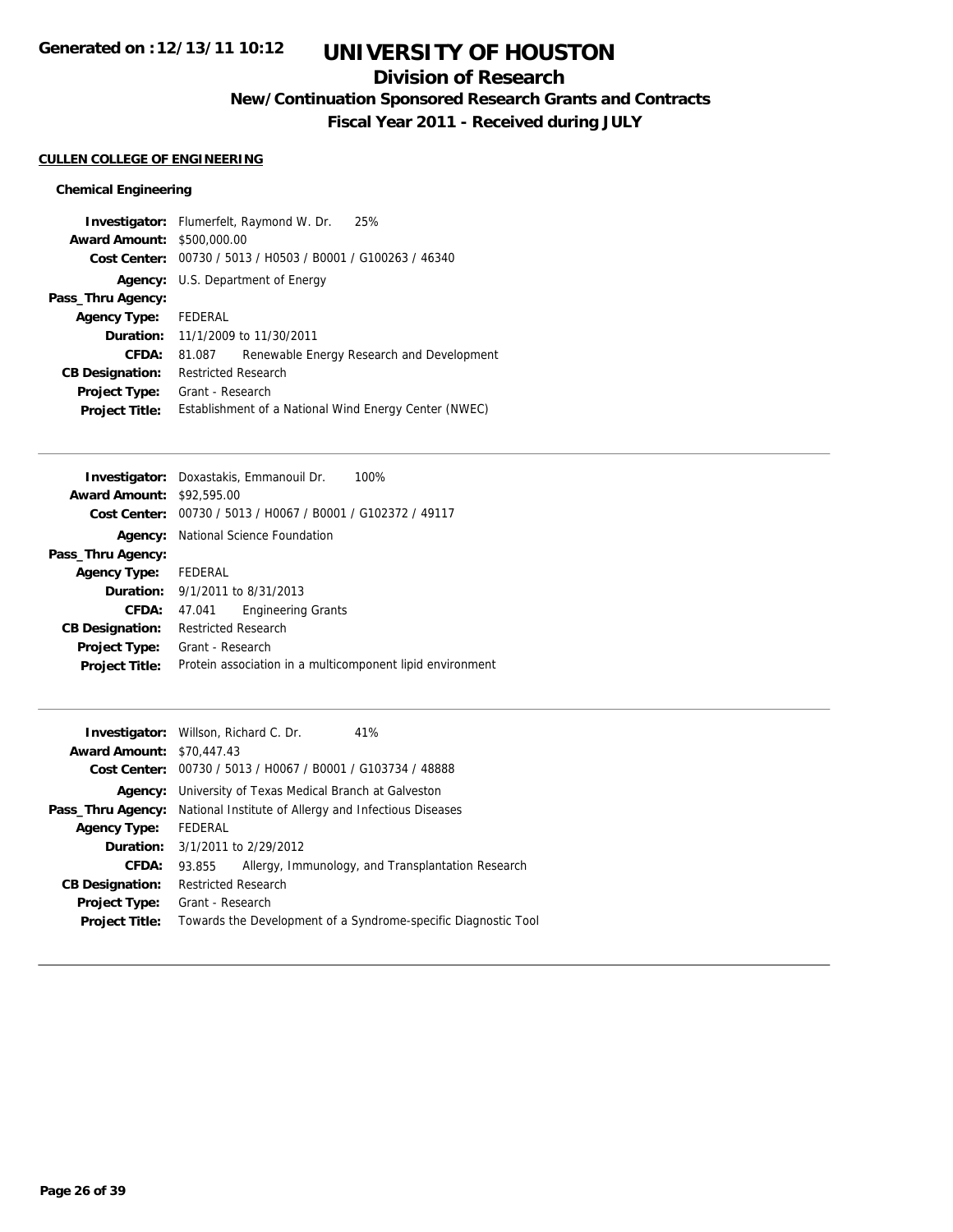## **Division of Research**

**New/Continuation Sponsored Research Grants and Contracts**

**Fiscal Year 2011 - Received during JULY**

## **CULLEN COLLEGE OF ENGINEERING**

## **Chemical Engineering**

|                                 | 41%                                                                                                                                                                                                                                                                                                                                |
|---------------------------------|------------------------------------------------------------------------------------------------------------------------------------------------------------------------------------------------------------------------------------------------------------------------------------------------------------------------------------|
| <b>Award Amount: \$6,109.00</b> |                                                                                                                                                                                                                                                                                                                                    |
|                                 |                                                                                                                                                                                                                                                                                                                                    |
|                                 |                                                                                                                                                                                                                                                                                                                                    |
|                                 |                                                                                                                                                                                                                                                                                                                                    |
| FEDERAL                         |                                                                                                                                                                                                                                                                                                                                    |
|                                 |                                                                                                                                                                                                                                                                                                                                    |
| 93.855                          | Allergy, Immunology, and Transplantation Research                                                                                                                                                                                                                                                                                  |
|                                 |                                                                                                                                                                                                                                                                                                                                    |
|                                 |                                                                                                                                                                                                                                                                                                                                    |
|                                 | Towards the Development of a Syndrome-specific Diagnostic Tool                                                                                                                                                                                                                                                                     |
|                                 | <b>Investigator:</b> Willson, Richard C. Dr.<br>Cost Center: 00730 / 5015 / H0104 / B0001 / G103724 / 48889<br><b>Agency:</b> University of Texas Medical Branch at Galveston<br>National Institute of Allergy and Infectious Diseases<br><b>Duration:</b> 3/1/2011 to 2/29/2012<br><b>Restricted Research</b><br>Grant - Research |

|                                  | <b>Investigator:</b> Willson, Richard C. Dr.<br>41%            |
|----------------------------------|----------------------------------------------------------------|
| <b>Award Amount: \$61,741.90</b> |                                                                |
|                                  | Cost Center: 00730 / 5016 / H0070 / B0001 / G103579 / 48456    |
| Agency:                          | University of Texas Medical Branch at Galveston                |
| Pass_Thru Agency:                | National Institute of Allergy and Infectious Diseases          |
| <b>Agency Type:</b>              | FEDERAL                                                        |
|                                  | <b>Duration:</b> 3/1/2011 to 2/29/2012                         |
| CFDA:                            |                                                                |
| <b>CB Designation:</b>           | <b>Restricted Research</b>                                     |
| <b>Project Type:</b>             | Grant - Research                                               |
| <b>Project Title:</b>            | Towards the Development of a Syndrome-Specific Diagnostic Tool |
|                                  |                                                                |

|                                  | 20%<br><b>Investigator:</b> Willson, Richard C. Dr.                                             |
|----------------------------------|-------------------------------------------------------------------------------------------------|
| <b>Award Amount: \$19,511.40</b> |                                                                                                 |
|                                  | Cost Center: 00730 / 5013 / H0070 / B0001 / G098736 / 45097                                     |
|                                  | <b>Agency:</b> National Science Foundation                                                      |
| Pass_Thru Agency:                |                                                                                                 |
| <b>Agency Type:</b>              | FEDERAL                                                                                         |
|                                  | <b>Duration:</b> 9/15/2009 to 8/31/2013                                                         |
| CFDA:                            | <b>Engineering Grants</b><br>47.041                                                             |
| <b>CB Designation:</b>           | <b>Restricted Research</b>                                                                      |
| Project Type:                    | Grant - Research                                                                                |
| <b>Project Title:</b>            | Single-biomolecule Detector Array Based on Nanomagnetically Stabilized Magnetoreristive Sensors |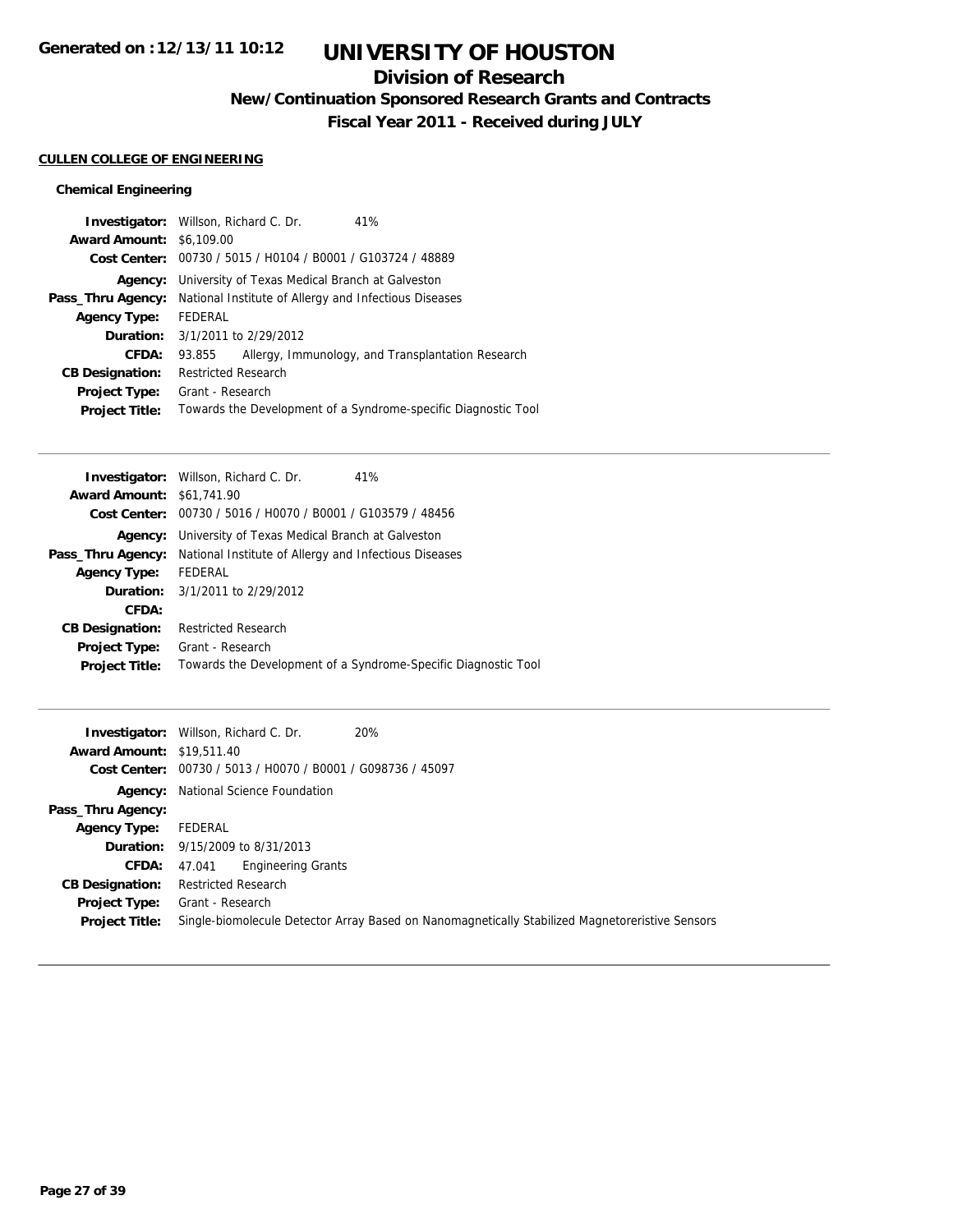## **Division of Research**

**New/Continuation Sponsored Research Grants and Contracts**

**Fiscal Year 2011 - Received during JULY**

#### **CULLEN COLLEGE OF ENGINEERING**

#### **Chemical Engineering**

**Investigator:** Harold, Michael Dr. 33% **Award Amount:** \$23,100.00 **Cost Center:** 00730 / 5019 / H0067 / B0001 / G103481 / 48870 **Agency:** Metropolitan Transit Authority **Pass\_Thru Agency: Agency Type:** LOCAL **Duration:** 6/10/2011 to 6/9/2013 **CFDA: CB Designation:** Restricted Research **Project Type:** Contract - Research **Project Title:** Fuel Consumption Testing for METRO

|                                  | <b>Investigator:</b> Rooks, Charles Dr.                     | 33% |
|----------------------------------|-------------------------------------------------------------|-----|
| <b>Award Amount: \$23,100.00</b> |                                                             |     |
|                                  | Cost Center: 00730 / 5019 / H0067 / B0001 / G103481 / 48870 |     |
|                                  | <b>Agency:</b> Metropolitan Transit Authority               |     |
| Pass_Thru Agency:                |                                                             |     |
| <b>Agency Type:</b>              | LOCAL                                                       |     |
|                                  | <b>Duration:</b> $6/10/2011$ to $6/9/2013$                  |     |
| CFDA:                            |                                                             |     |
| <b>CB Designation:</b>           | <b>Restricted Research</b>                                  |     |
| <b>Project Type:</b>             | Contract - Research                                         |     |
| <b>Project Title:</b>            | Fuel Consumption Testing for METRO                          |     |
|                                  |                                                             |     |

|                                  | <b>Investigator:</b> Muncrief, Rachel Dr.      | 34% |
|----------------------------------|------------------------------------------------|-----|
| <b>Award Amount: \$23,800.00</b> |                                                |     |
| Cost Center:                     | 00730 / 5019 / H0067 / B0001 / G103481 / 48870 |     |
|                                  | <b>Agency:</b> Metropolitan Transit Authority  |     |
| Pass_Thru Agency:                |                                                |     |
| <b>Agency Type:</b>              | LOCAL                                          |     |
|                                  | <b>Duration:</b> $6/10/2011$ to $6/9/2013$     |     |
| CFDA:                            |                                                |     |
| <b>CB Designation:</b>           | <b>Restricted Research</b>                     |     |
| <b>Project Type:</b>             | Contract - Research                            |     |
| <b>Project Title:</b>            | Fuel Consumption Testing for METRO             |     |
|                                  |                                                |     |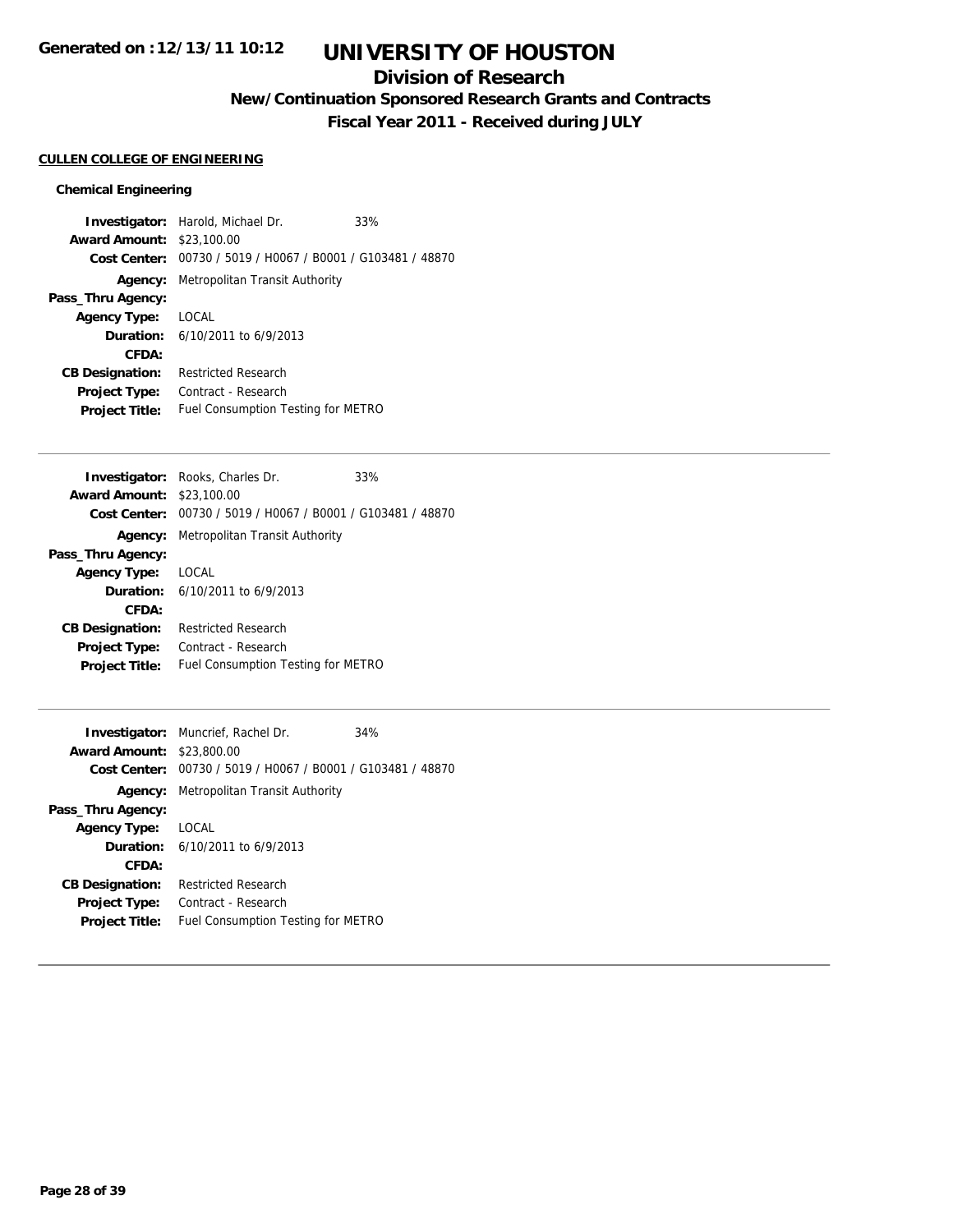# **UNIVERSITY OF HOUSTON**

## **Division of Research**

**New/Continuation Sponsored Research Grants and Contracts**

**Fiscal Year 2011 - Received during JULY**

## **CULLEN COLLEGE OF ENGINEERING**

## **Civil Engineering**

|                                   | <b>Investigator:</b> Shrestha, Ramesh Dr.<br>60%                                                                  |
|-----------------------------------|-------------------------------------------------------------------------------------------------------------------|
| <b>Award Amount: \$384,575.40</b> |                                                                                                                   |
|                                   | Cost Center: 00730 / 5013 / H0068 / B0001 / G101750 / 46656                                                       |
|                                   | <b>Agency:</b> National Science Foundation                                                                        |
| Pass_Thru Agency:                 |                                                                                                                   |
| <b>Agency Type:</b>               | FEDERAL                                                                                                           |
|                                   | <b>Duration:</b> 4/1/2010 to 7/31/2013                                                                            |
| <b>CFDA:</b>                      | Geosciences<br>47.050                                                                                             |
| <b>CB Designation:</b>            | <b>Restricted Research</b>                                                                                        |
| <b>Project Type:</b>              | Grant - Research                                                                                                  |
| <b>Project Title:</b>             | Transfer of the NCALM Facilities, Its Resources and the Funds from University of Florida to University of Houston |

|                                   | 30%<br><b>Investigator:</b> Carter, William Dr.                                                                   |
|-----------------------------------|-------------------------------------------------------------------------------------------------------------------|
| <b>Award Amount: \$192,287.70</b> |                                                                                                                   |
|                                   | Cost Center: 00730 / 5013 / H0068 / B0001 / G101750 / 46656                                                       |
|                                   | <b>Agency:</b> National Science Foundation                                                                        |
| Pass_Thru Agency:                 |                                                                                                                   |
| <b>Agency Type:</b>               | FEDERAL                                                                                                           |
|                                   | <b>Duration:</b> 4/1/2010 to 7/31/2013                                                                            |
| <b>CFDA:</b>                      | Geosciences<br>47.050                                                                                             |
| <b>CB Designation:</b>            | <b>Restricted Research</b>                                                                                        |
| Project Type:                     | Grant - Research                                                                                                  |
| <b>Project Title:</b>             | Transfer of the NCALM Facilities, Its Resources and the Funds from University of Florida to University of Houston |

| <b>Award Amount: \$64,095.90</b> | 10%<br><b>Investigator:</b> Glennie, Craig Dr.<br>Cost Center: 00730 / 5013 / H0068 / B0001 / G101750 / 46656     |
|----------------------------------|-------------------------------------------------------------------------------------------------------------------|
|                                  | <b>Agency:</b> National Science Foundation                                                                        |
| Pass_Thru Agency:                |                                                                                                                   |
| Agency Type:                     | FEDERAL                                                                                                           |
|                                  | <b>Duration:</b> 4/1/2010 to 7/31/2013                                                                            |
| <b>CFDA:</b>                     | Geosciences<br>47.050                                                                                             |
| <b>CB Designation:</b>           | <b>Restricted Research</b>                                                                                        |
| <b>Project Type:</b>             | Grant - Research                                                                                                  |
| <b>Project Title:</b>            | Transfer of the NCALM Facilities, Its Resources and the Funds from University of Florida to University of Houston |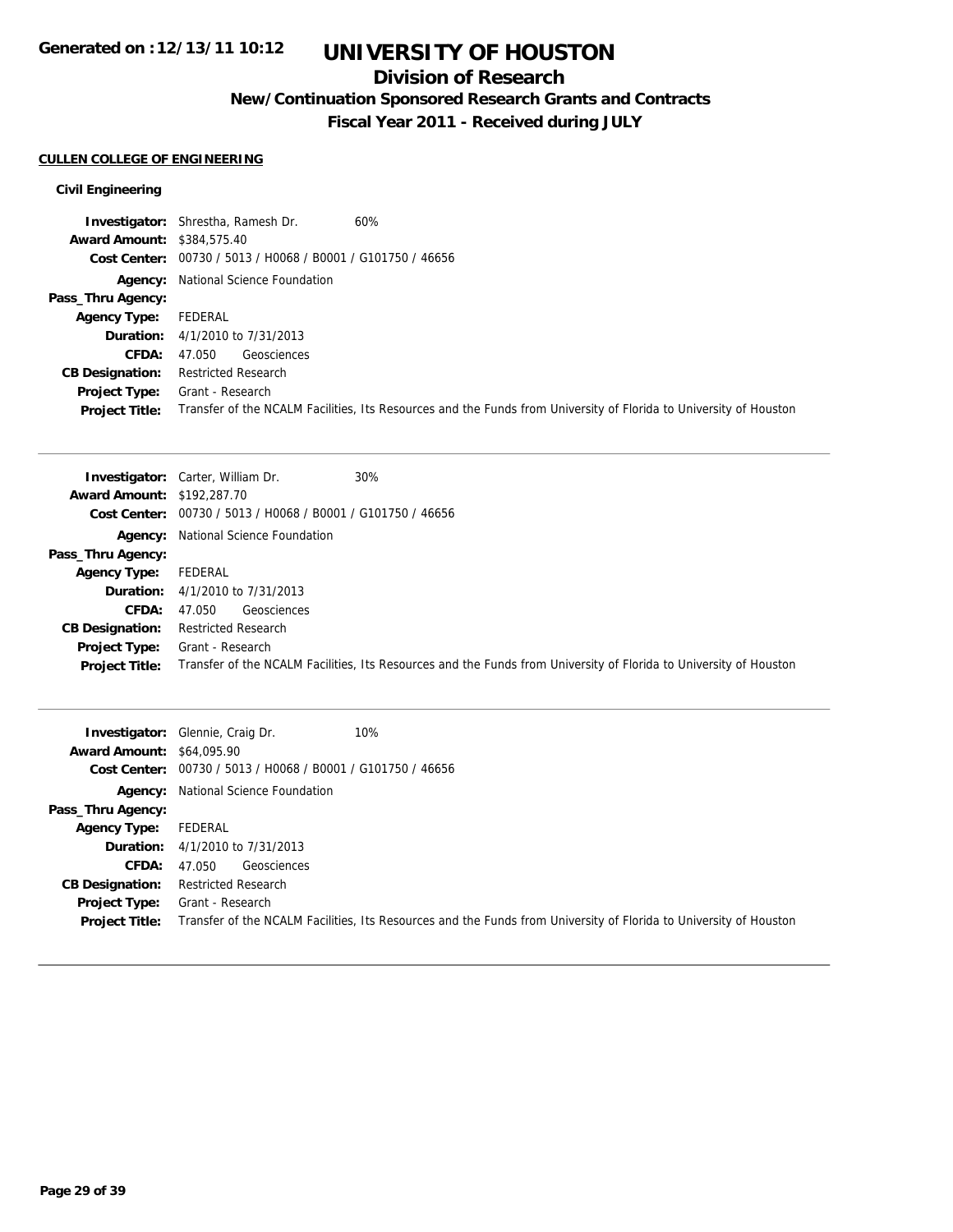## **Division of Research**

**New/Continuation Sponsored Research Grants and Contracts**

**Fiscal Year 2011 - Received during JULY**

## **CULLEN COLLEGE OF ENGINEERING**

#### **Civil Engineering**

**Investigator:** Shrestha, Ramesh Dr. 100% **Award Amount:** \$65,000.00 **Cost Center:** 00730 / 5021 / H0068 / B0001 / G101494 / 49108 **Agency:** University of New Mexico **Pass\_Thru Agency: Agency Type:** UNIVERSITY **Duration:** 4/1/2010 to 3/31/2011 **CFDA: CB Designation:** Restricted Research **Project Type:** Contract - Research **Project Title:** Airborne Laser Swath Mapping: Belize

| <b>Investigator:</b> Rifai, Hanadi Dr. |                                                             |  | 100%                                                                       |
|----------------------------------------|-------------------------------------------------------------|--|----------------------------------------------------------------------------|
| <b>Award Amount: \$22,320.00</b>       |                                                             |  |                                                                            |
|                                        | Cost Center: 00730 / 5014 / H0068 / B0001 / G103180 / 48405 |  |                                                                            |
| Agency:                                | Texas Commission on Environmental Quality                   |  |                                                                            |
|                                        | Pass_Thru Agency: U.S. Environmental Protection Agency      |  |                                                                            |
| <b>Agency Type:</b>                    | FEDERAL                                                     |  |                                                                            |
|                                        | <b>Duration:</b> 2/1/2011 to 8/31/2011                      |  |                                                                            |
| <b>CFDA:</b>                           |                                                             |  | 66.419 Water Polution Control - State and Interstate Program Support       |
| <b>CB Designation:</b>                 | <b>Restricted Research</b>                                  |  |                                                                            |
| <b>Project Type:</b>                   | Grant - Research                                            |  |                                                                            |
| <b>Project Title:</b>                  |                                                             |  | Continuation of Allocations of Indicator Bacteria in Dickinson Bayou Tidal |
|                                        |                                                             |  |                                                                            |

#### **Electrical & Computer Engineering**

| <b>Investigator:</b> Ruchhoeft, Paul Dr. |                                                                |                                                             | 21%                                                            |
|------------------------------------------|----------------------------------------------------------------|-------------------------------------------------------------|----------------------------------------------------------------|
| <b>Award Amount: \$36,082.83</b>         |                                                                |                                                             |                                                                |
|                                          |                                                                | Cost Center: 00730 / 5013 / H0067 / B0001 / G103734 / 48888 |                                                                |
|                                          | <b>Agency:</b> University of Texas Medical Branch at Galveston |                                                             |                                                                |
| Pass_Thru Agency:                        | National Institute of Allergy and Infectious Diseases          |                                                             |                                                                |
| <b>Agency Type:</b>                      | FEDERAL                                                        |                                                             |                                                                |
| <b>Duration:</b> 3/1/2011 to 2/29/2012   |                                                                |                                                             |                                                                |
| CFDA:                                    | 93.855                                                         |                                                             | Allergy, Immunology, and Transplantation Research              |
| <b>CB Designation:</b>                   | Restricted Research                                            |                                                             |                                                                |
| <b>Project Type:</b>                     | Grant - Research                                               |                                                             |                                                                |
| <b>Project Title:</b>                    |                                                                |                                                             | Towards the Development of a Syndrome-specific Diagnostic Tool |
|                                          |                                                                |                                                             |                                                                |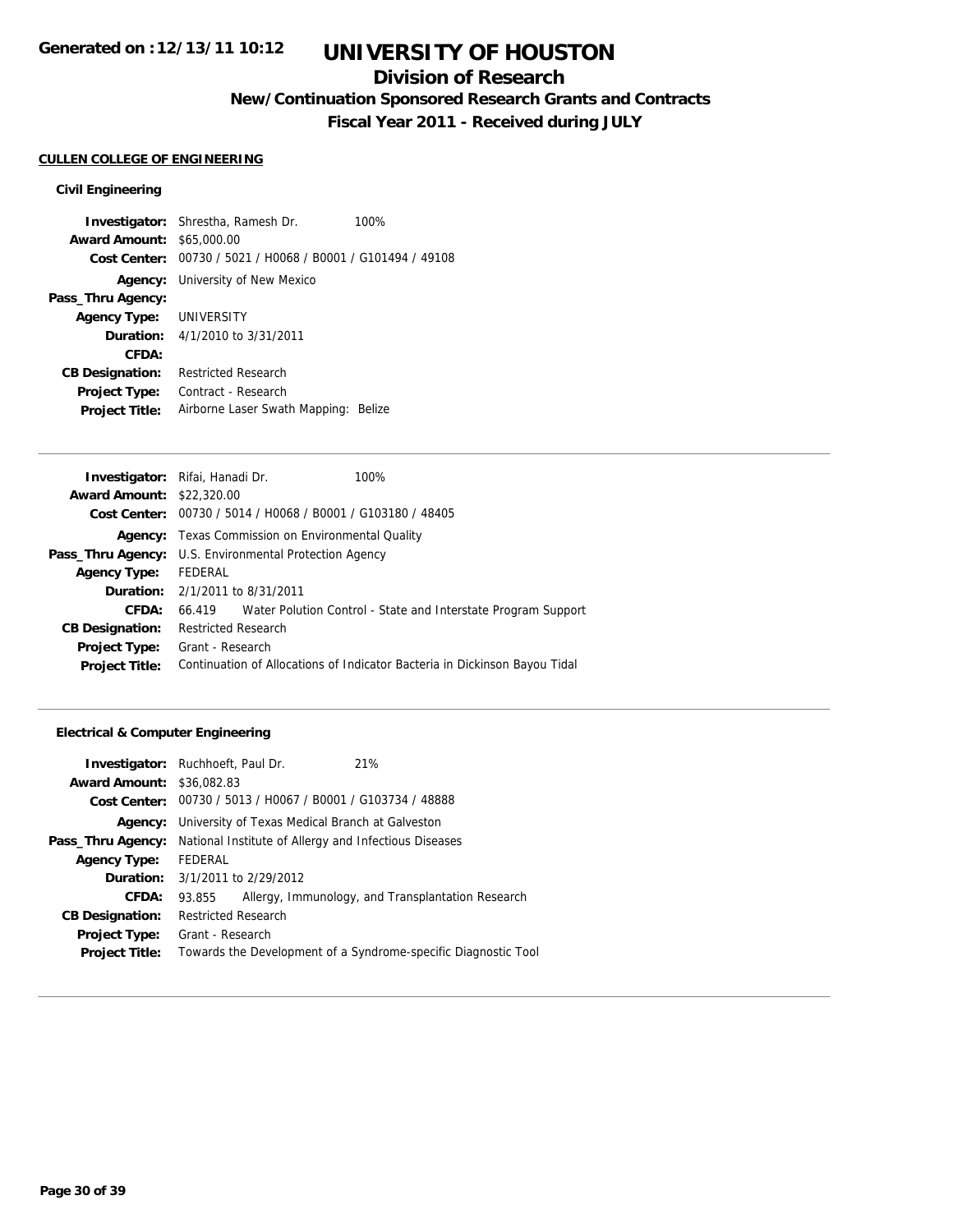# **UNIVERSITY OF HOUSTON**

## **Division of Research**

**New/Continuation Sponsored Research Grants and Contracts**

**Fiscal Year 2011 - Received during JULY**

## **CULLEN COLLEGE OF ENGINEERING**

## **Electrical & Computer Engineering**

| <b>Investigator:</b> Chen, Ji Dr. |                                                             | 80%                                                            |
|-----------------------------------|-------------------------------------------------------------|----------------------------------------------------------------|
| <b>Award Amount: \$48,000.00</b>  |                                                             |                                                                |
|                                   | Cost Center: 00730 / 5022 / H0070 / B0001 / G101781 / 46615 |                                                                |
| Agency:                           | Mixed Multi-Donors                                          |                                                                |
| Pass_Thru Agency:                 |                                                             |                                                                |
| <b>Agency Type:</b>               | <b>PROFIT</b>                                               |                                                                |
|                                   | <b>Duration:</b> 4/26/2010 to 1/31/2014                     |                                                                |
| CFDA:                             |                                                             |                                                                |
| <b>CB Designation:</b>            | <b>Restricted Research</b>                                  |                                                                |
| <b>Project Type:</b>              | Special Research Agreement - Research                       |                                                                |
| <b>Project Title:</b>             |                                                             | Membership - Center for Electromagnetic compatibility Research |

| Investigator: Kayali, Mohammad Dr.                          | 20%                                                            |
|-------------------------------------------------------------|----------------------------------------------------------------|
| <b>Award Amount: \$12,000.00</b>                            |                                                                |
| Cost Center: 00730 / 5022 / H0070 / B0001 / G101781 / 46615 |                                                                |
| Mixed Multi-Donors                                          |                                                                |
|                                                             |                                                                |
| PROFIT                                                      |                                                                |
| <b>Duration:</b> 4/26/2010 to 1/31/2014                     |                                                                |
|                                                             |                                                                |
| Restricted Research                                         |                                                                |
| Special Research Agreement - Research                       |                                                                |
|                                                             | Membership - Center for Electromagnetic compatibility Research |
|                                                             |                                                                |

|                                 | <b>Investigator:</b> Ruchhoeft, Paul Dr.                       | 21%                                                            |  |
|---------------------------------|----------------------------------------------------------------|----------------------------------------------------------------|--|
| <b>Award Amount: \$3,129.00</b> |                                                                |                                                                |  |
|                                 | Cost Center: 00730 / 5015 / H0104 / B0001 / G103724 / 48889    |                                                                |  |
|                                 | <b>Agency:</b> University of Texas Medical Branch at Galveston |                                                                |  |
| Pass_Thru Agency:               | National Institute of Allergy and Infectious Diseases          |                                                                |  |
| <b>Agency Type:</b>             | FEDERAL                                                        |                                                                |  |
|                                 | <b>Duration:</b> 3/1/2011 to 2/29/2012                         |                                                                |  |
| CFDA:                           | 93.855                                                         | Allergy, Immunology, and Transplantation Research              |  |
| <b>CB Designation:</b>          | <b>Restricted Research</b>                                     |                                                                |  |
| <b>Project Type:</b>            | Grant - Research                                               |                                                                |  |
| <b>Project Title:</b>           |                                                                | Towards the Development of a Syndrome-specific Diagnostic Tool |  |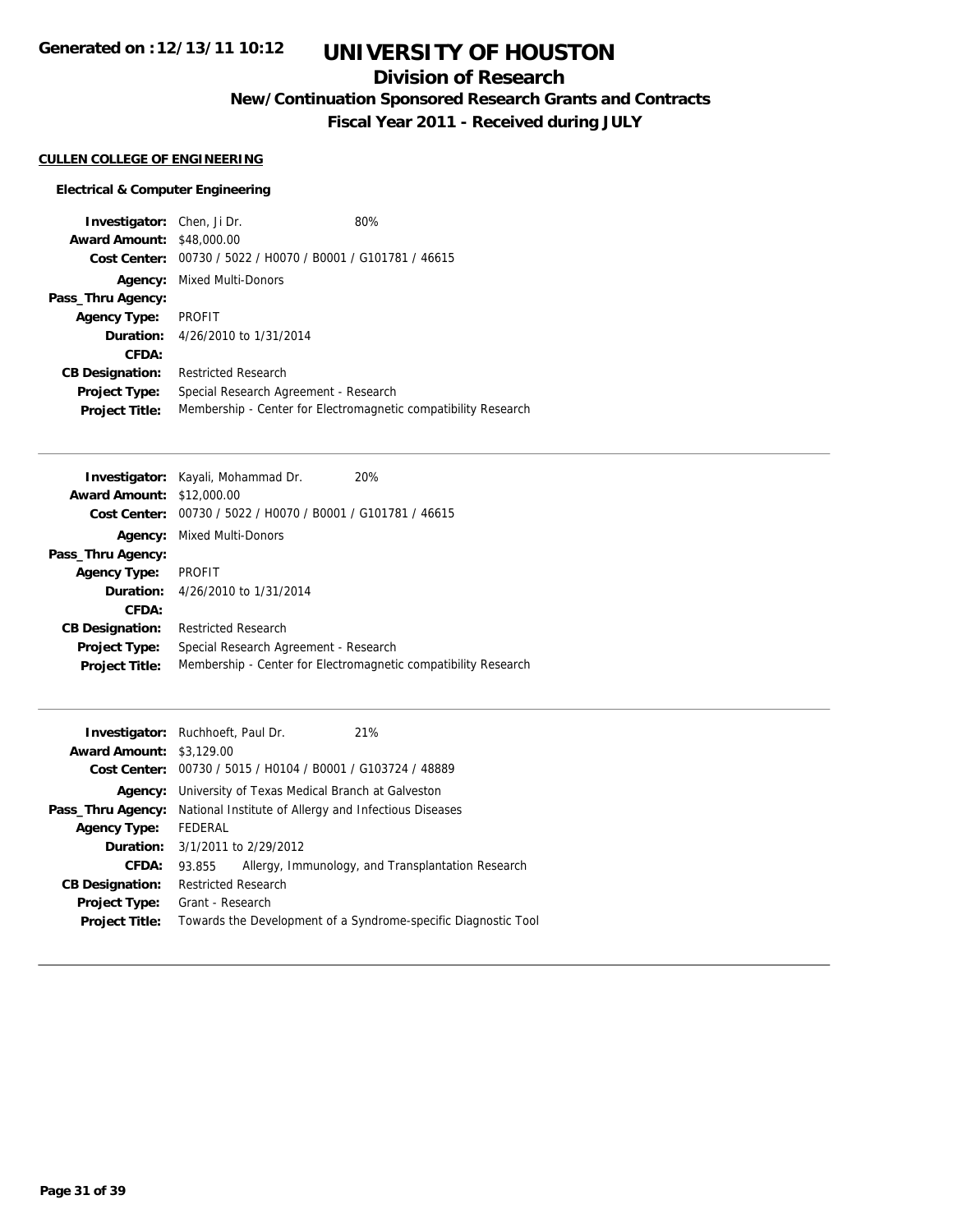# **UNIVERSITY OF HOUSTON**

## **Division of Research**

**New/Continuation Sponsored Research Grants and Contracts**

**Fiscal Year 2011 - Received during JULY**

## **CULLEN COLLEGE OF ENGINEERING**

## **Electrical & Computer Engineering**

| <b>Award Amount: \$31,623.90</b> | <b>Investigator:</b> Ruchhoeft, Paul Dr.<br>Cost Center: 00730 / 5016 / H0070 / B0001 / G103579 / 48456 | 21%                                                            |
|----------------------------------|---------------------------------------------------------------------------------------------------------|----------------------------------------------------------------|
|                                  | <b>Agency:</b> University of Texas Medical Branch at Galveston                                          |                                                                |
| Pass_Thru Agency:                | National Institute of Allergy and Infectious Diseases                                                   |                                                                |
| <b>Agency Type:</b>              | FEDERAL                                                                                                 |                                                                |
|                                  | <b>Duration:</b> 3/1/2011 to 2/29/2012                                                                  |                                                                |
| CFDA:                            |                                                                                                         |                                                                |
| <b>CB Designation:</b>           | <b>Restricted Research</b>                                                                              |                                                                |
| <b>Project Type:</b>             | Grant - Research                                                                                        |                                                                |
| <b>Project Title:</b>            |                                                                                                         | Towards the Development of a Syndrome-Specific Diagnostic Tool |

|                                                             | 50%                                                                                                                                                     |
|-------------------------------------------------------------|---------------------------------------------------------------------------------------------------------------------------------------------------------|
|                                                             |                                                                                                                                                         |
| Cost Center: 00730 / 5022 / H0070 / B0001 / G103412 / 48872 |                                                                                                                                                         |
|                                                             |                                                                                                                                                         |
|                                                             |                                                                                                                                                         |
| <b>PROFIT</b>                                               |                                                                                                                                                         |
|                                                             |                                                                                                                                                         |
|                                                             |                                                                                                                                                         |
| <b>Restricted Research</b>                                  |                                                                                                                                                         |
| Contract - Research                                         |                                                                                                                                                         |
|                                                             | Studies of Surface Plasmon Resonance on Nanostructured Substrates                                                                                       |
|                                                             | <b>Investigator:</b> Shih, Wei-Chuan Dr.<br><b>Award Amount: \$10,001.50</b><br><b>Agency:</b> Entroplus, LLC<br><b>Duration:</b> 3/1/2011 to 2/29/2012 |

|                                  | <b>Investigator:</b> Wolfe, John C. Dr.        | 50%                                                               |
|----------------------------------|------------------------------------------------|-------------------------------------------------------------------|
| <b>Award Amount: \$10,001.50</b> |                                                |                                                                   |
| Cost Center:                     | 00730 / 5022 / H0070 / B0001 / G103412 / 48872 |                                                                   |
|                                  | <b>Agency:</b> Entroplus, LLC                  |                                                                   |
| Pass_Thru Agency:                |                                                |                                                                   |
| <b>Agency Type:</b>              | PROFIT                                         |                                                                   |
|                                  | <b>Duration:</b> 3/1/2011 to 2/29/2012         |                                                                   |
| CFDA:                            |                                                |                                                                   |
| <b>CB Designation:</b>           | <b>Restricted Research</b>                     |                                                                   |
| <b>Project Type:</b>             | Contract - Research                            |                                                                   |
| <b>Project Title:</b>            |                                                | Studies of Surface Plasmon Resonance on Nanostructured Substrates |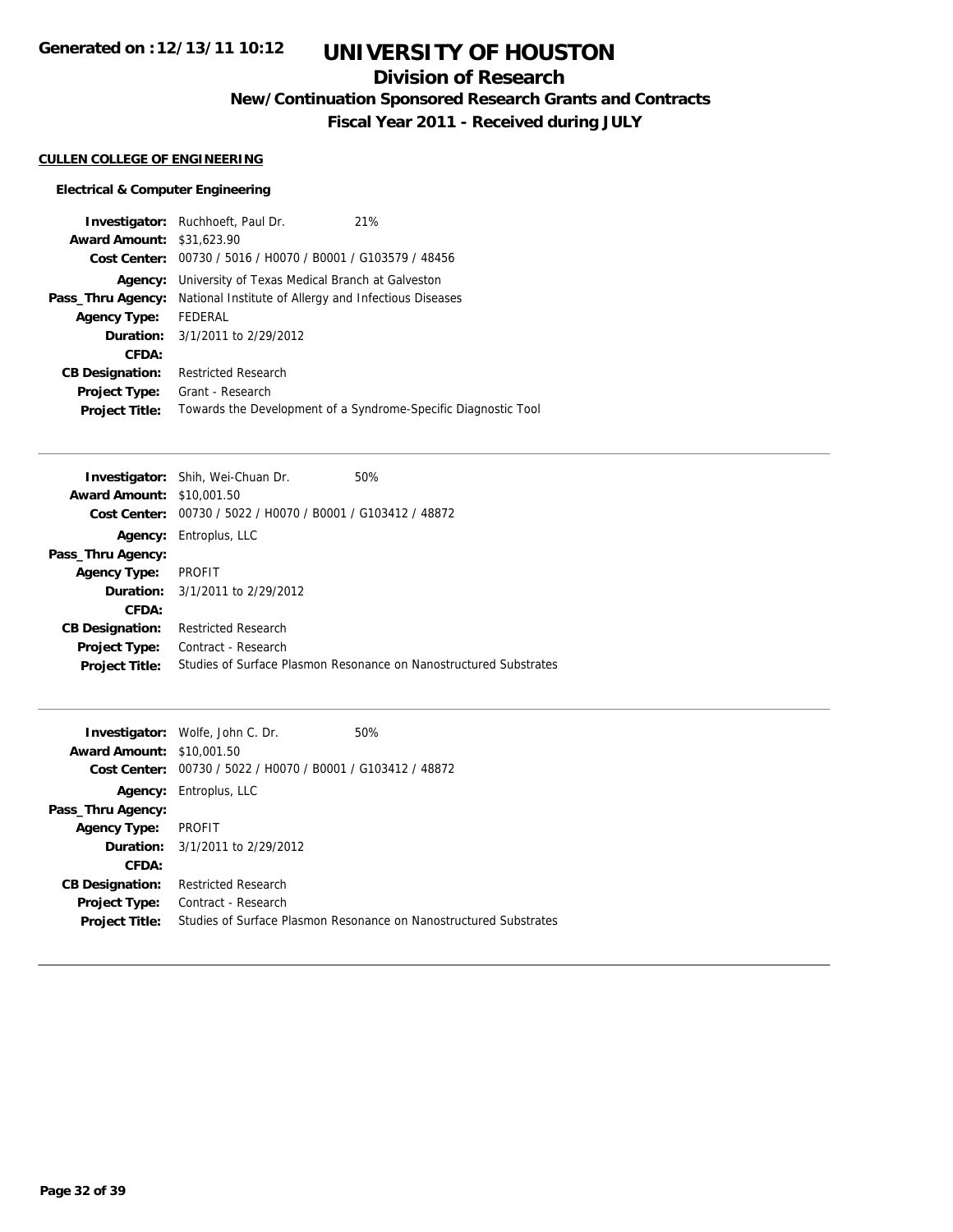## **Division of Research**

**New/Continuation Sponsored Research Grants and Contracts**

**Fiscal Year 2011 - Received during JULY**

## **CULLEN COLLEGE OF ENGINEERING**

#### **Electrical & Computer Engineering**

**Investigator:** Litvinov, Dmitri Dr. 30% **Award Amount:** \$29,267.10 **Cost Center:** 00730 / 5013 / H0070 / B0001 / G098736 / 45097 **Agency:** National Science Foundation **Pass\_Thru Agency: Agency Type:** FEDERAL **Duration:** 9/15/2009 to 8/31/2013 **CFDA:** 47.041 Engineering Grants **CB Designation:** Restricted Research **Project Type:** Grant - Research **Project Title:** Single-biomolecule Detector Array Based on Nanomagnetically Stabilized Magnetoreristive Sensors

#### **Mechanical Engineering**

| <b>Investigator:</b> Wang, Su Su Dr. |                            |                                                             | 25%                                                   |
|--------------------------------------|----------------------------|-------------------------------------------------------------|-------------------------------------------------------|
| <b>Award Amount: \$500,000.00</b>    |                            |                                                             |                                                       |
|                                      |                            | Cost Center: 00730 / 5013 / H0503 / B0001 / G100263 / 46340 |                                                       |
|                                      |                            | <b>Agency:</b> U.S. Department of Energy                    |                                                       |
| Pass_Thru Agency:                    |                            |                                                             |                                                       |
| <b>Agency Type:</b>                  | FEDERAL                    |                                                             |                                                       |
|                                      |                            | <b>Duration:</b> 11/1/2009 to 11/30/2011                    |                                                       |
| CFDA:                                | 81.087                     |                                                             | Renewable Energy Research and Development             |
| <b>CB Designation:</b>               | <b>Restricted Research</b> |                                                             |                                                       |
| <b>Project Type:</b>                 | Grant - Research           |                                                             |                                                       |
| <b>Project Title:</b>                |                            |                                                             | Establishment of a National Wind Energy Center (NWEC) |
|                                      |                            |                                                             |                                                       |

#### **National Wind Energy Center**

| <b>Investigator:</b> Wang, Su Su Dr. |                                          |                                                             | 25%                                                   |
|--------------------------------------|------------------------------------------|-------------------------------------------------------------|-------------------------------------------------------|
| <b>Award Amount: \$500,000.00</b>    |                                          |                                                             |                                                       |
|                                      |                                          | Cost Center: 00730 / 5013 / H0503 / B0001 / G100263 / 46340 |                                                       |
|                                      |                                          | <b>Agency:</b> U.S. Department of Energy                    |                                                       |
| Pass_Thru Agency:                    |                                          |                                                             |                                                       |
| <b>Agency Type:</b>                  | FEDERAL                                  |                                                             |                                                       |
|                                      | <b>Duration:</b> 11/1/2009 to 11/30/2011 |                                                             |                                                       |
| CFDA:                                | 81.087                                   |                                                             | Renewable Energy Research and Development             |
| <b>CB Designation:</b>               | Restricted Research                      |                                                             |                                                       |
| <b>Project Type:</b>                 | Grant - Research                         |                                                             |                                                       |
| <b>Project Title:</b>                |                                          |                                                             | Establishment of a National Wind Energy Center (NWEC) |
|                                      |                                          |                                                             |                                                       |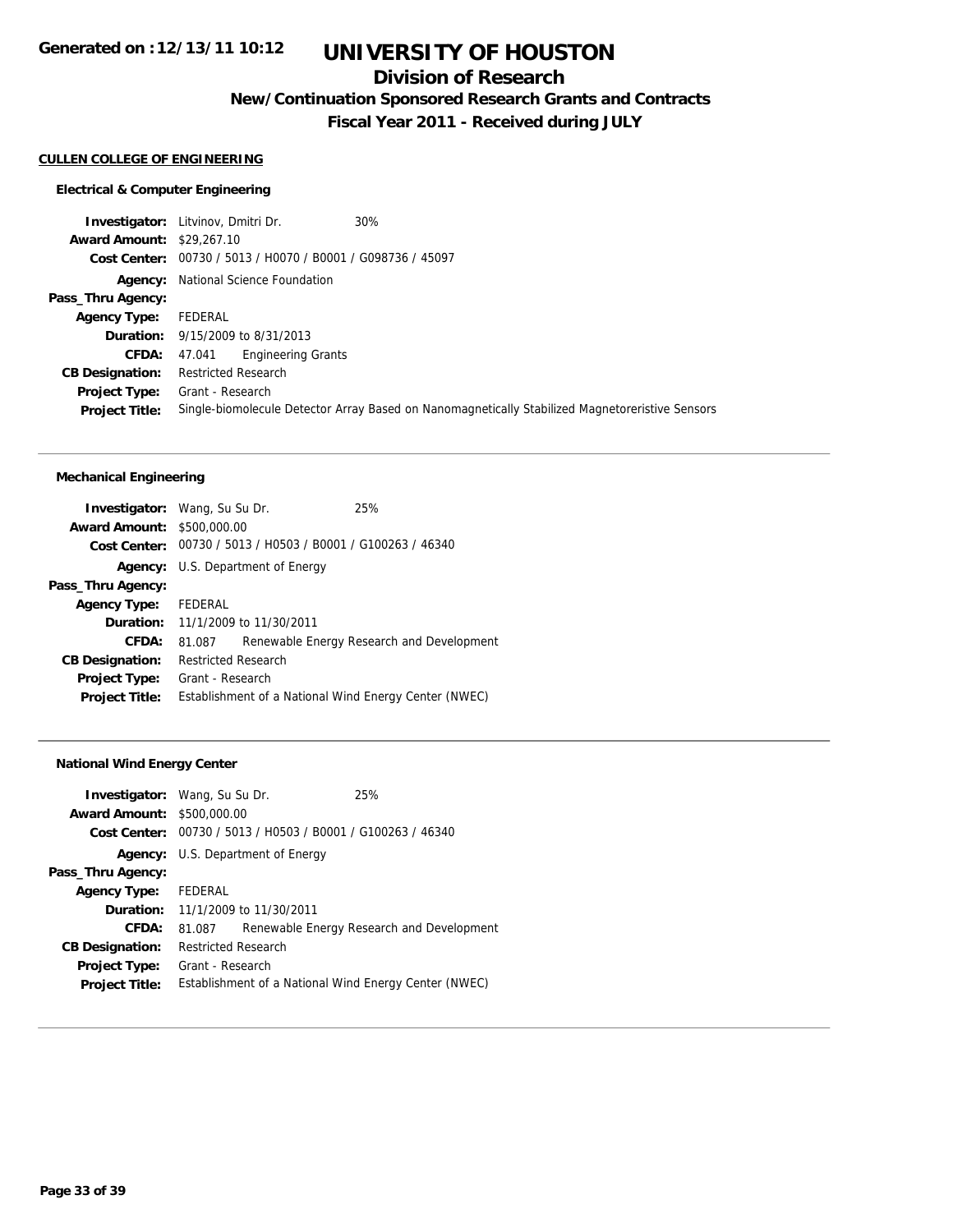# **UNIVERSITY OF HOUSTON**

## **Division of Research**

**New/Continuation Sponsored Research Grants and Contracts**

**Fiscal Year 2011 - Received during JULY**

#### **CULLEN COLLEGE OF ENGINEERING**

#### **National Wind Energy Center**

**Investigator:** Flumerfelt, Raymond W. Dr. 25% **Award Amount:** \$500,000.00 **Cost Center:** 00730 / 5013 / H0503 / B0001 / G100263 / 46340 **Agency:** U.S. Department of Energy **Pass\_Thru Agency: Agency Type:** FEDERAL **Duration:** 11/1/2009 to 11/30/2011 **CFDA:** 81.087 Renewable Energy Research and Development **CB Designation:** Restricted Research **Project Type:** Grant - Research **Project Title:** Establishment of a National Wind Energy Center (NWEC)

#### **Texas Hurricane Center for Innovative Technology**

| Investigator:                    | Vipulanandan, Cumaraswamy D <sub>1</sub> 20%                                                                              |
|----------------------------------|---------------------------------------------------------------------------------------------------------------------------|
| <b>Award Amount: \$10,000.00</b> |                                                                                                                           |
|                                  | Cost Center: 00730 / 5016 / H0069 / B0001 / G103802 / 48871                                                               |
|                                  | <b>Agency:</b> Texas Department of Transportation                                                                         |
| Pass_Thru Agency:                |                                                                                                                           |
| <b>Agency Type:</b>              | <b>STATE</b>                                                                                                              |
|                                  | <b>Duration:</b> 6/14/2011 to 8/31/2012                                                                                   |
| CFDA:                            |                                                                                                                           |
| <b>CB Designation:</b>           | <b>Restricted Research</b>                                                                                                |
| <b>Project Type:</b>             | Contract - Research                                                                                                       |
| <b>Project Title:</b>            | Locate and evaluate the fluid leakage, seepage, and erosion problems on TxDOT facilities and recommend repair<br>methods. |

### **DIVISION OF RESEARCH**

### **Center for Biomedical & Environmental Genomics**

|                                 | <b>Investigator:</b> Fofanov, Yuriy Dr.                     | 50% |
|---------------------------------|-------------------------------------------------------------|-----|
| <b>Award Amount: \$6,500.00</b> |                                                             |     |
|                                 | Cost Center: 00730 / 5022 / H0546 / B0001 / G103813 / 49090 |     |
| Agency:                         | GLOBAL VIRAL FORECASTING INC,                               |     |
| Pass_Thru Agency:               |                                                             |     |
| <b>Agency Type:</b>             | <b>PROFIT</b>                                               |     |
|                                 | <b>Duration:</b> 5/12/2011 to 7/31/2011                     |     |
| CFDA:                           |                                                             |     |
| <b>CB Designation:</b>          | <b>Restricted Research</b>                                  |     |
| <b>Project Type:</b>            | Contract - Research                                         |     |
| <b>Project Title:</b>           | MC-1 Sample Sequencing and Analysis                         |     |
|                                 |                                                             |     |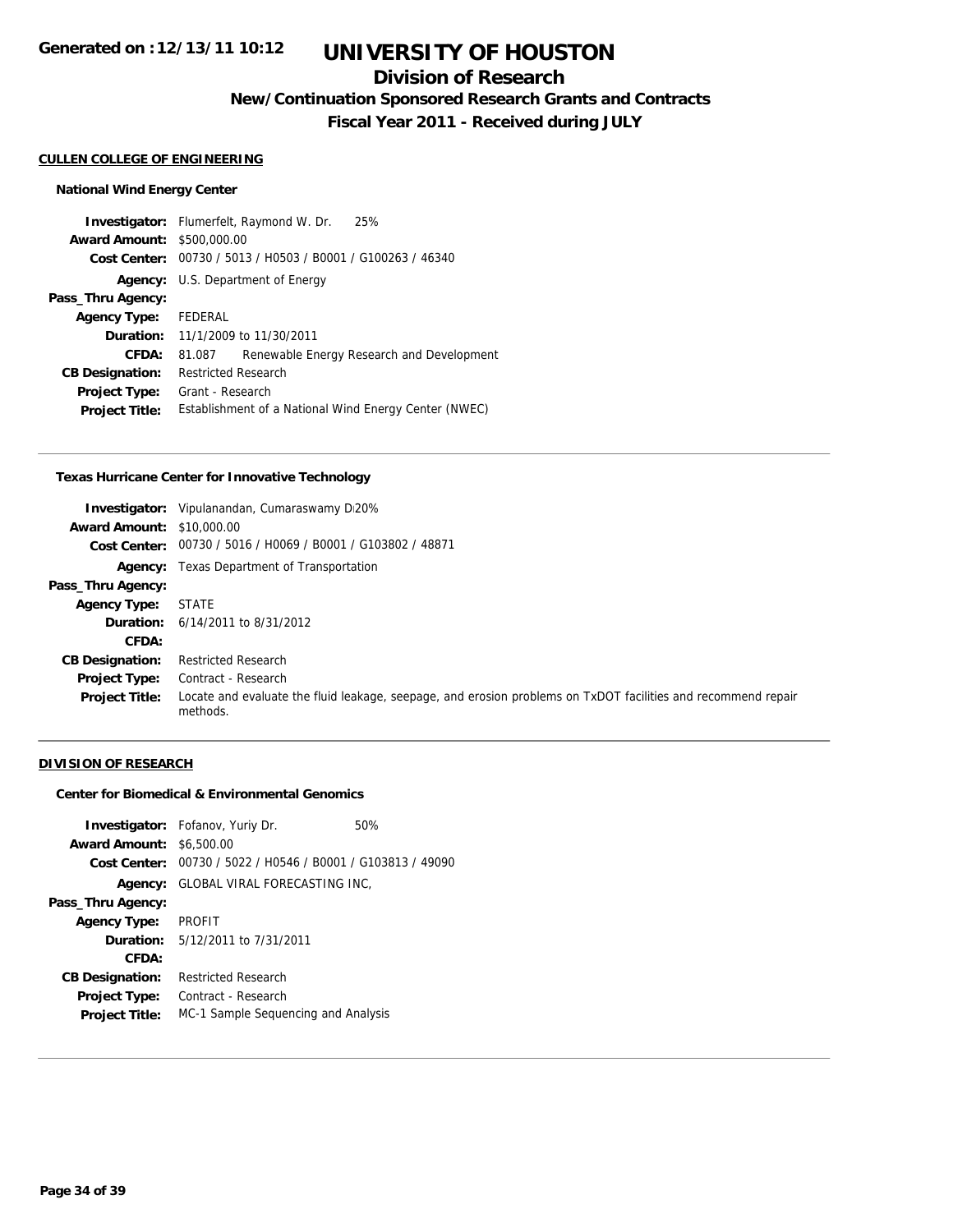## **Division of Research**

**New/Continuation Sponsored Research Grants and Contracts**

**Fiscal Year 2011 - Received during JULY**

### **DIVISION OF RESEARCH**

#### **Institute for Molecular Design**

**Investigator:** Pettitt, B. Montgomery Dr. 45% **Award Amount:** \$100,579.95 **Cost Center:** 00730 / 5013 / H0103 / B0001 / G096167 / 42393 **Agency:** National Institute of General Medical Sciences **Pass\_Thru Agency: Agency Type:** FEDERAL **Duration:** 4/1/2008 to 6/30/2012 **CFDA:** 93.859 Pharmacology, Physiology, and Biological Chemistry Research **CB Designation:** Restricted Research **Project Type:** Grant - Research **Project Title:** DNA Melting in Solution

#### **Institute for Space Systems Operations**

|                                  | <b>Investigator:</b> Pinsky, Lawrence S. Dr.<br>25%                                                   |
|----------------------------------|-------------------------------------------------------------------------------------------------------|
| <b>Award Amount: \$30,625,00</b> |                                                                                                       |
|                                  | Cost Center: 00730 / 5043 / H0112 / B0001 / G103127 / 48036                                           |
| Agency:                          | <b>WYLE Laboratories</b>                                                                              |
|                                  | Pass_Thru Agency: NASA - National Aeronautics and Space Administration - Marshall Space Flight Center |
| <b>Agency Type:</b>              | FEDERAL                                                                                               |
|                                  | <b>Duration:</b> 1/17/2011 to 9/25/2011                                                               |
| CFDA:                            | Aerospace Education Services Program<br>43.001                                                        |
| <b>CB Designation:</b>           | <b>Restricted Research</b>                                                                            |
| <b>Project Type:</b>             | Contract - Research                                                                                   |
| <b>Project Title:</b>            | Medipix Flight Demonstration Project Wyle Contract                                                    |
|                                  |                                                                                                       |

#### **TcSUH**

| <b>Investigator:</b> Chu, Ching-Wu Dr. |                            |                                                             | 50%                                                                |
|----------------------------------------|----------------------------|-------------------------------------------------------------|--------------------------------------------------------------------|
| <b>Award Amount: \$250,000.00</b>      |                            |                                                             |                                                                    |
|                                        |                            | Cost Center: 00730 / 5013 / H0452 / B0001 / G100317 / 45245 |                                                                    |
|                                        |                            | <b>Agency:</b> U.S. Air Force Office of Scientific Research |                                                                    |
| Pass_Thru Agency:                      |                            |                                                             |                                                                    |
| <b>Agency Type:</b>                    | FEDERAL                    |                                                             |                                                                    |
|                                        |                            | <b>Duration:</b> 9/15/2009 to 9/14/2012                     |                                                                    |
| CFDA:                                  |                            |                                                             | 12.800 Air Force Defense Research Sciences Program                 |
| <b>CB Designation:</b>                 | <b>Restricted Research</b> |                                                             |                                                                    |
| <b>Project Type:</b>                   | Grant - Research           |                                                             |                                                                    |
| <b>Project Title:</b>                  |                            |                                                             | Search for and Study of Novel Superconductor with Higher Tc and Jc |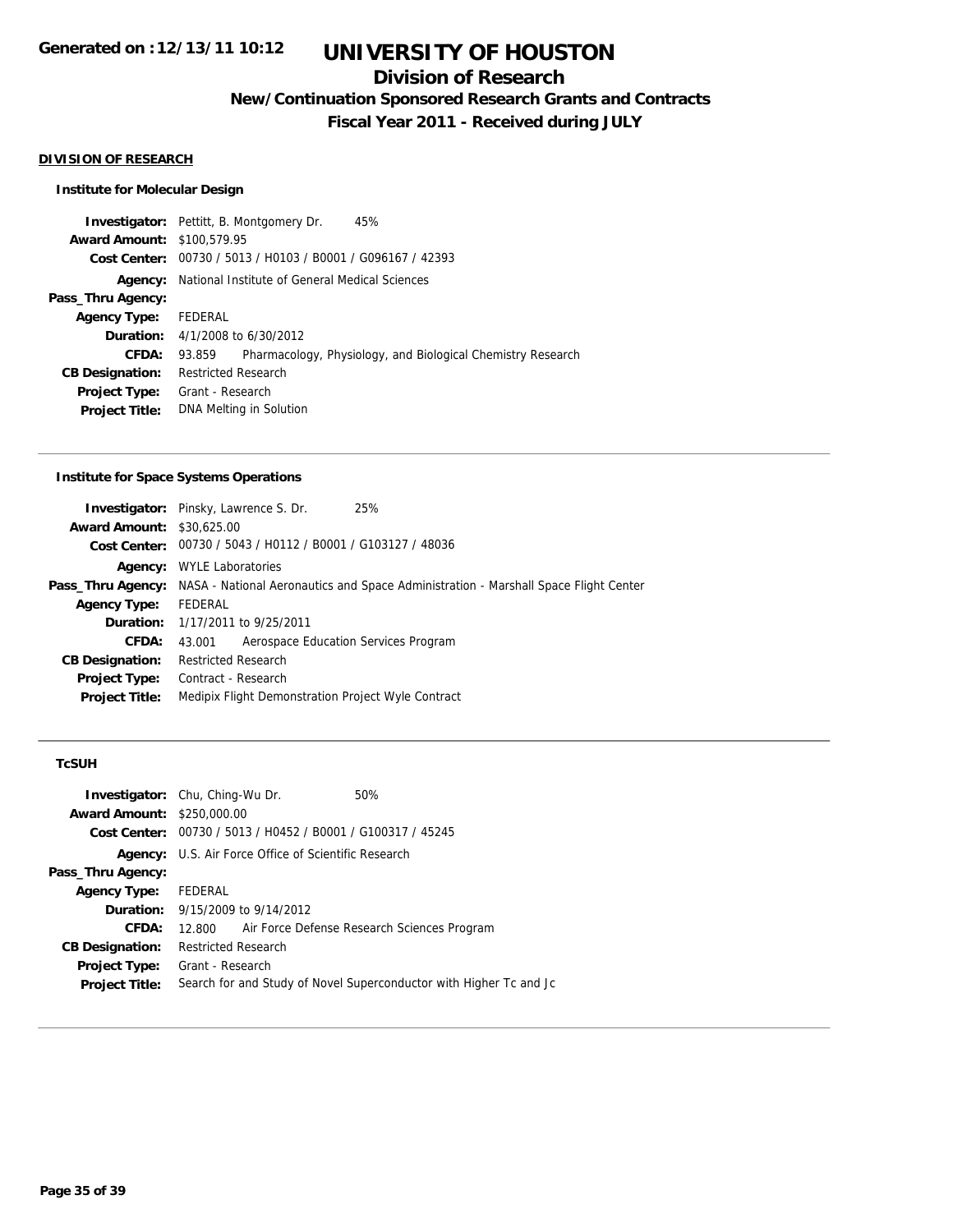## **Division of Research**

**New/Continuation Sponsored Research Grants and Contracts**

**Fiscal Year 2011 - Received during JULY**

#### **DIVISION OF RESEARCH**

### **TcSUH**

|                                 | 50%<br><b>Investigator:</b> Chu, Ching-Wu Dr.                                                                                        |
|---------------------------------|--------------------------------------------------------------------------------------------------------------------------------------|
| <b>Award Amount: \$5,000.00</b> |                                                                                                                                      |
|                                 | Cost Center: 00730 / 5013 / H0452 / B0001 / G099751 / 45542                                                                          |
|                                 | <b>Agency:</b> Oak Ridge National Laboratory                                                                                         |
| Pass_Thru Agency:               |                                                                                                                                      |
| <b>Agency Type:</b>             | FEDERAL                                                                                                                              |
|                                 | <b>Duration:</b> 11/2/2009 to 7/31/2011                                                                                              |
| CFDA:                           | Inventions and Innovations<br>81.036                                                                                                 |
| <b>CB Designation:</b>          | <b>Restricted Research</b>                                                                                                           |
| <b>Project Type:</b>            | Contract - Research                                                                                                                  |
| <b>Project Title:</b>           | The Search for Novel Superconductors with Significantly Higher Tc in Strongly Correlated Electron Systems with<br>Layered Structures |

#### **Texas Learning/Computation Center**

| <b>Award Amount: \$46,210.00</b> | <b>Investigator:</b> Shah, Shishir Dr.                     | 25% |
|----------------------------------|------------------------------------------------------------|-----|
| Cost Center:                     | 00730 / 5022 / H0246 / B0001 / G103484 / 49089             |     |
|                                  | Agency: BP America                                         |     |
| Pass_Thru Agency:                |                                                            |     |
| <b>Agency Type:</b>              | <b>PROFIT</b>                                              |     |
|                                  | <b>Duration:</b> 5/26/2011 to 6/30/2012                    |     |
| CFDA:                            |                                                            |     |
| <b>CB Designation:</b>           | <b>Restricted Research</b>                                 |     |
| <b>Project Type:</b>             | Contract - Research                                        |     |
| <b>Project Title:</b>            | Towards Automating Improvements in Sub-Salt Interpretation |     |

|                                  | <b>Investigator:</b> Kakadiaris, Ioannis Dr.                | 25% |
|----------------------------------|-------------------------------------------------------------|-----|
| <b>Award Amount: \$46,210.00</b> |                                                             |     |
|                                  | Cost Center: 00730 / 5022 / H0246 / B0001 / G103484 / 49089 |     |
|                                  | <b>Agency: BP America</b>                                   |     |
| Pass_Thru Agency:                |                                                             |     |
| Agency Type: PROFIT              |                                                             |     |
|                                  | <b>Duration:</b> 5/26/2011 to 6/30/2012                     |     |
| CFDA:                            |                                                             |     |
| <b>CB Designation:</b>           | <b>Restricted Research</b>                                  |     |
| <b>Project Type:</b>             | Contract - Research                                         |     |
| <b>Project Title:</b>            | Towards Automating Improvements in Sub-Salt Interpretation  |     |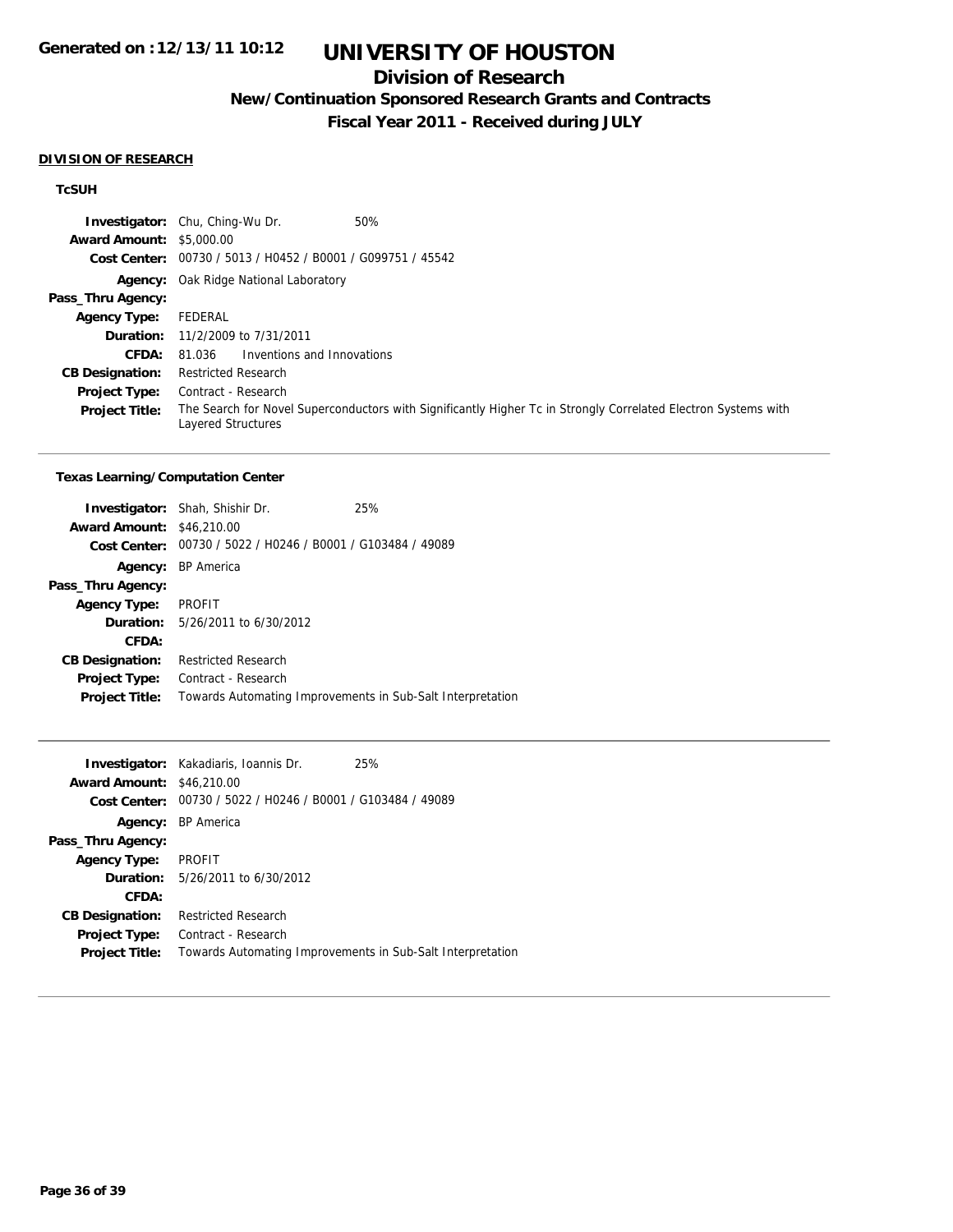## **Division of Research**

**New/Continuation Sponsored Research Grants and Contracts**

**Fiscal Year 2011 - Received during JULY**

### **DIVISION OF RESEARCH**

## **Texas Learning/Computation Center**

| <b>Investigator:</b> Zouridakis, George Dr. |                                                                                  |  | 50%                                                   |  |  |
|---------------------------------------------|----------------------------------------------------------------------------------|--|-------------------------------------------------------|--|--|
| <b>Award Amount: \$81,000.00</b>            |                                                                                  |  |                                                       |  |  |
|                                             | Cost Center: 00730 / 5013 / H0246 / B0001 / G100631 / 46756                      |  |                                                       |  |  |
| Agency:                                     | National Institute of Arthritis and Musculoskeletal and Skin Diseases            |  |                                                       |  |  |
| Pass_Thru Agency:                           |                                                                                  |  |                                                       |  |  |
| <b>Agency Type:</b>                         | FEDERAL                                                                          |  |                                                       |  |  |
|                                             | <b>Duration:</b> 7/1/2010 to 6/30/2012                                           |  |                                                       |  |  |
| CFDA:                                       | 93.846                                                                           |  | Arthritis, Musculoskeletal and Skin Diseases Research |  |  |
| <b>CB Designation:</b>                      | <b>Restricted Research</b>                                                       |  |                                                       |  |  |
| <b>Project Type:</b>                        | Grant - Research                                                                 |  |                                                       |  |  |
| <b>Project Title:</b>                       | Development of New Imaging Tools for the Early Detection of Buruli Ulcer Disease |  |                                                       |  |  |
|                                             |                                                                                  |  |                                                       |  |  |

|                                  | <b>Investigator:</b> Pinsky, Lawrence S. Dr.<br>25%                                                          |  |  |  |  |
|----------------------------------|--------------------------------------------------------------------------------------------------------------|--|--|--|--|
| <b>Award Amount: \$30,625,00</b> |                                                                                                              |  |  |  |  |
|                                  | Cost Center: 00730 / 5043 / H0112 / B0001 / G103127 / 48036                                                  |  |  |  |  |
|                                  | <b>Agency:</b> WYLE Laboratories                                                                             |  |  |  |  |
|                                  | <b>Pass_Thru Agency:</b> NASA - National Aeronautics and Space Administration - Marshall Space Flight Center |  |  |  |  |
| <b>Agency Type:</b>              | FEDERAL                                                                                                      |  |  |  |  |
|                                  | <b>Duration:</b> 1/17/2011 to 9/25/2011                                                                      |  |  |  |  |
| CFDA:                            | Aerospace Education Services Program<br>43.001                                                               |  |  |  |  |
| <b>CB Designation:</b>           | <b>Restricted Research</b>                                                                                   |  |  |  |  |
| Project Type:                    | Contract - Research                                                                                          |  |  |  |  |
| <b>Project Title:</b>            | Medipix Flight Demonstration Project Wyle Contract                                                           |  |  |  |  |

|                                  | 5%<br><b>Investigator:</b> Pettitt, B. Montgomery Dr.                 |  |  |  |
|----------------------------------|-----------------------------------------------------------------------|--|--|--|
| <b>Award Amount: \$11,175.55</b> |                                                                       |  |  |  |
|                                  | Cost Center: 00730 / 5013 / H0103 / B0001 / G096167 / 42393           |  |  |  |
| Agency:                          | National Institute of General Medical Sciences                        |  |  |  |
| Pass_Thru Agency:                |                                                                       |  |  |  |
| <b>Agency Type:</b>              | FEDERAL                                                               |  |  |  |
|                                  | <b>Duration:</b> $4/1/2008$ to $6/30/2012$                            |  |  |  |
| <b>CFDA:</b>                     | Pharmacology, Physiology, and Biological Chemistry Research<br>93.859 |  |  |  |
| <b>CB Designation:</b>           | <b>Restricted Research</b>                                            |  |  |  |
| <b>Project Type:</b>             | Grant - Research                                                      |  |  |  |
| <b>Project Title:</b>            | DNA Melting in Solution                                               |  |  |  |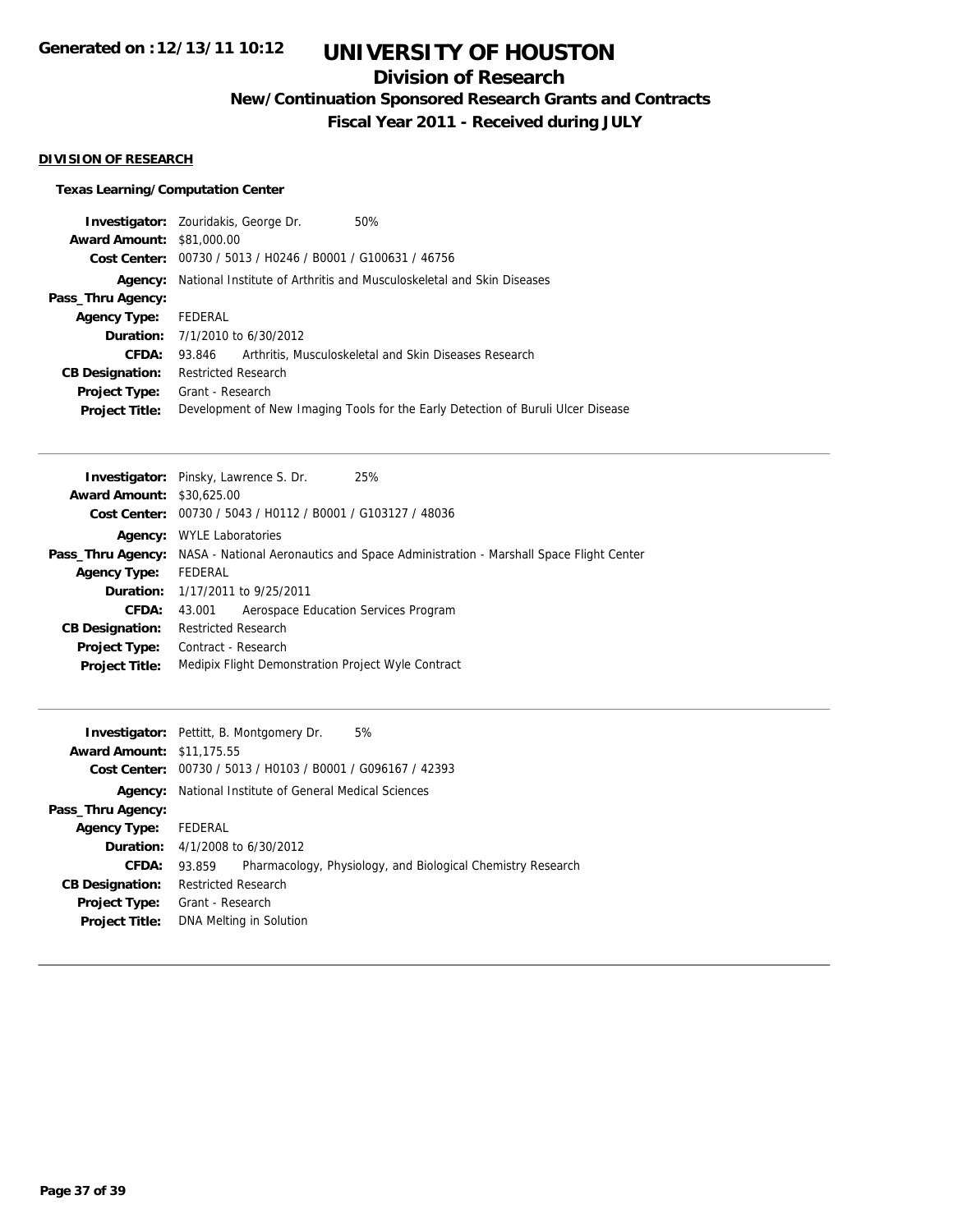# **UNIVERSITY OF HOUSTON**

## **Division of Research**

**New/Continuation Sponsored Research Grants and Contracts**

**Fiscal Year 2011 - Received during JULY**

#### **GRADUATE COLLEGE OF SOCIAL WORK**

## **Child & Family for Innovative Research**

|                                   | <b>Investigator:</b> Cheung, Monit Dr.<br>100%                               |  |  |  |  |  |
|-----------------------------------|------------------------------------------------------------------------------|--|--|--|--|--|
| <b>Award Amount: \$948.521.00</b> |                                                                              |  |  |  |  |  |
|                                   | Cost Center: 00730 / 5044 / H0509 / A0001 / G103745 / 49152                  |  |  |  |  |  |
|                                   | <b>Agency:</b> Texas Department of Family and Protective Services            |  |  |  |  |  |
| Pass_Thru Agency:                 | Department of Health and Human Services, Office of Community Services        |  |  |  |  |  |
| <b>Agency Type:</b>               | FEDERAL                                                                      |  |  |  |  |  |
|                                   | <b>Duration:</b> 7/1/2011 to 6/30/2012                                       |  |  |  |  |  |
| CFDA:                             | <b>Foster Care</b><br>93.658                                                 |  |  |  |  |  |
| <b>CB Designation:</b>            | Non Research                                                                 |  |  |  |  |  |
| <b>Project Type:</b>              | Contract - Instruction                                                       |  |  |  |  |  |
| <b>Project Title:</b>             | Child Welfare Education Project (CWEP)-New Contract Number 530-09-0214-00001 |  |  |  |  |  |
|                                   |                                                                              |  |  |  |  |  |

#### **Drug and Social Policy Research**

| <b>Investigator:</b> Valdez, Avelardo Dr. |                                                                           |                              | 80% |  |  |
|-------------------------------------------|---------------------------------------------------------------------------|------------------------------|-----|--|--|
| <b>Award Amount: \$441,028,00</b>         |                                                                           |                              |     |  |  |
| Cost Center:                              | 00730 / 5013 / H0508 / B0001 / G097938 / 43848                            |                              |     |  |  |
|                                           | <b>Agency:</b> National Institute on Drug Abuse                           |                              |     |  |  |
| Pass_Thru Agency:                         |                                                                           |                              |     |  |  |
| <b>Agency Type:</b>                       | FEDERAL                                                                   |                              |     |  |  |
|                                           | <b>Duration:</b> 9/30/2008 to 8/31/2011                                   |                              |     |  |  |
| <b>CFDA:</b>                              | 93.279                                                                    | Drug Abuse Research Programs |     |  |  |
| <b>CB Designation:</b>                    | <b>Restricted Research</b>                                                |                              |     |  |  |
| Project Type:                             | Grant - Research                                                          |                              |     |  |  |
| <b>Project Title:</b>                     | At Risk Hispanic Gangs: Long Term Consequences for HIV, Hepatitis and STI |                              |     |  |  |
|                                           |                                                                           |                              |     |  |  |